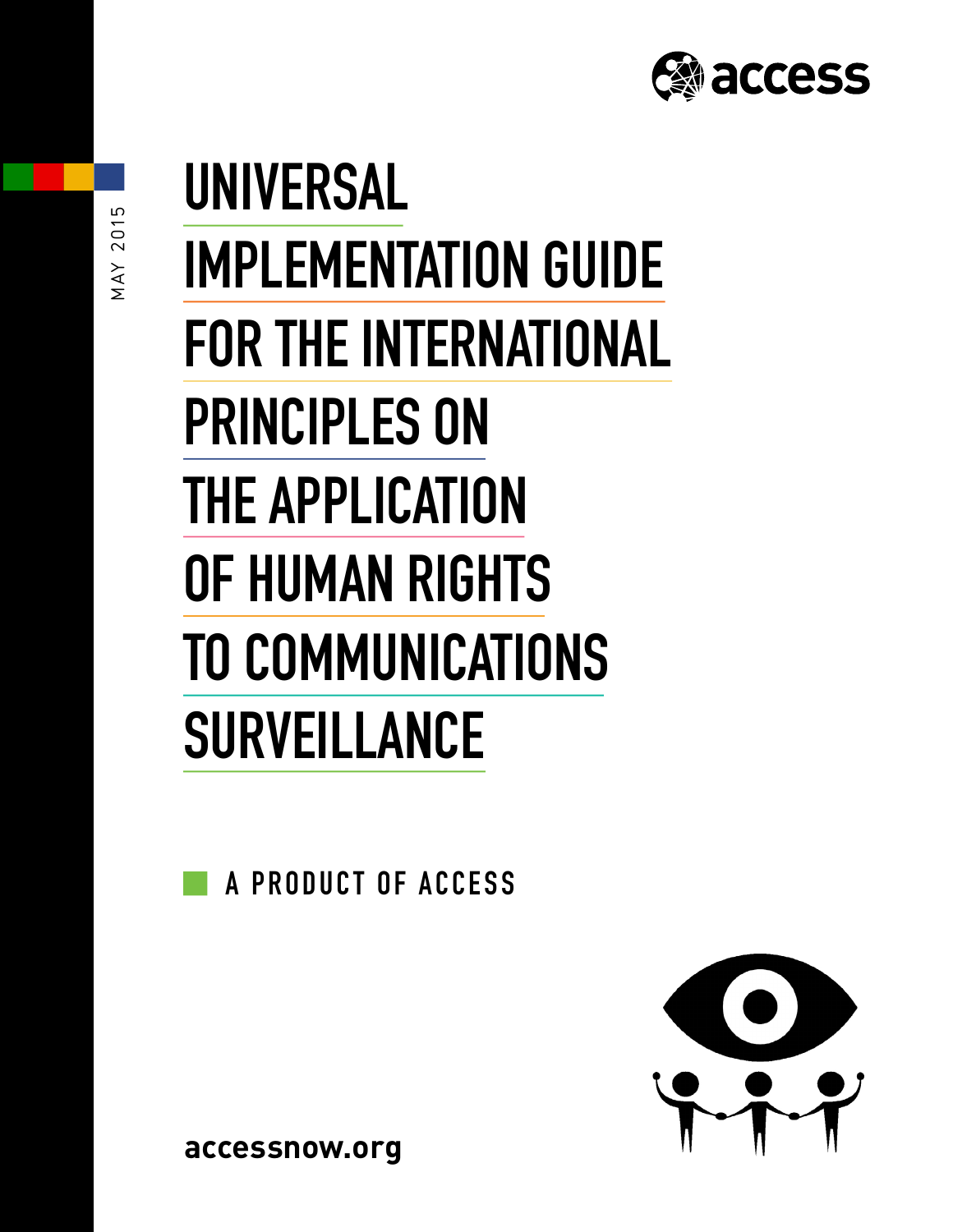# **Table of Contents**

| .24 |
|-----|
|     |
|     |
|     |
|     |
|     |
|     |
|     |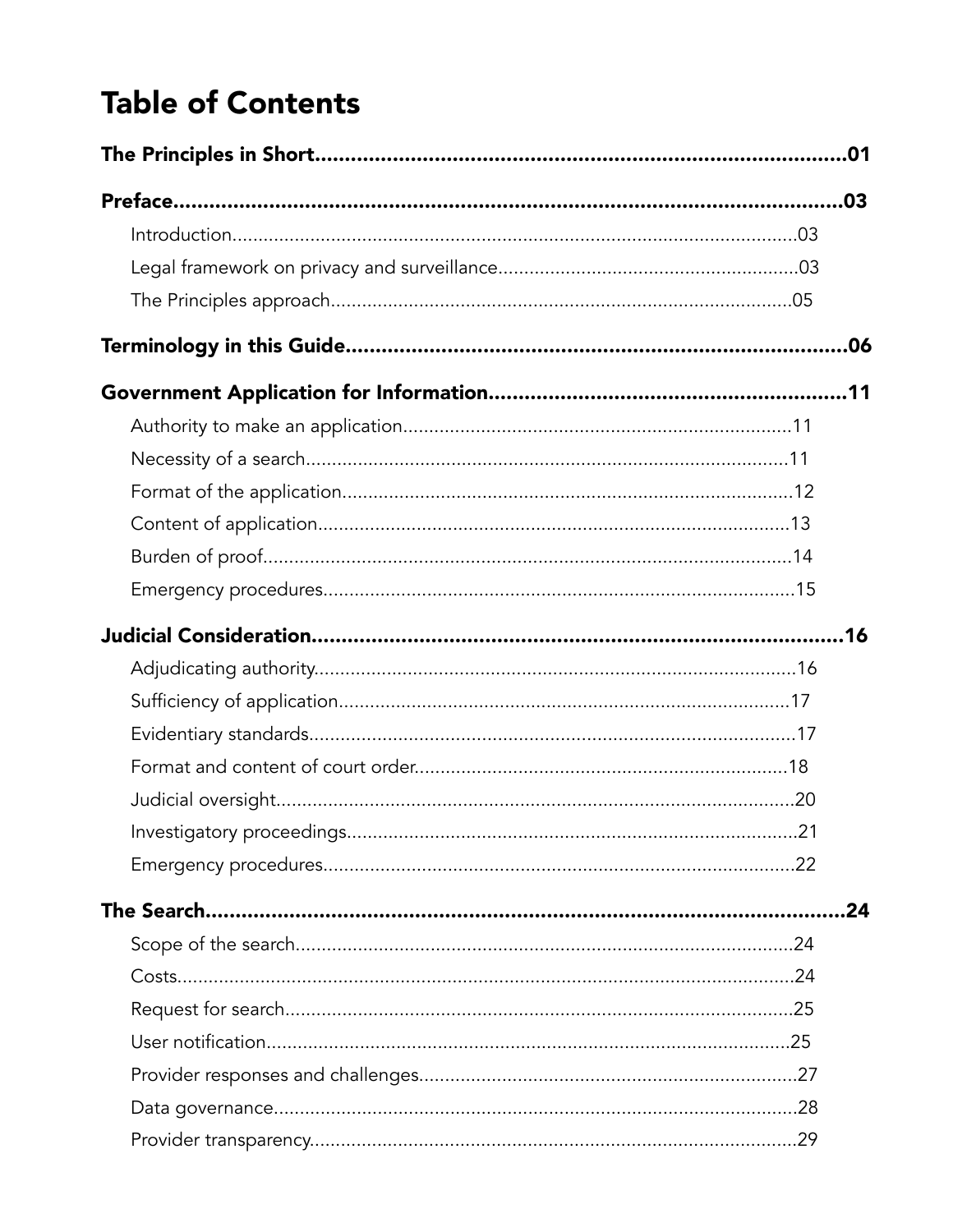| Appendix A: The International Principles on the Application |     |
|-------------------------------------------------------------|-----|
|                                                             | .43 |
|                                                             |     |
|                                                             |     |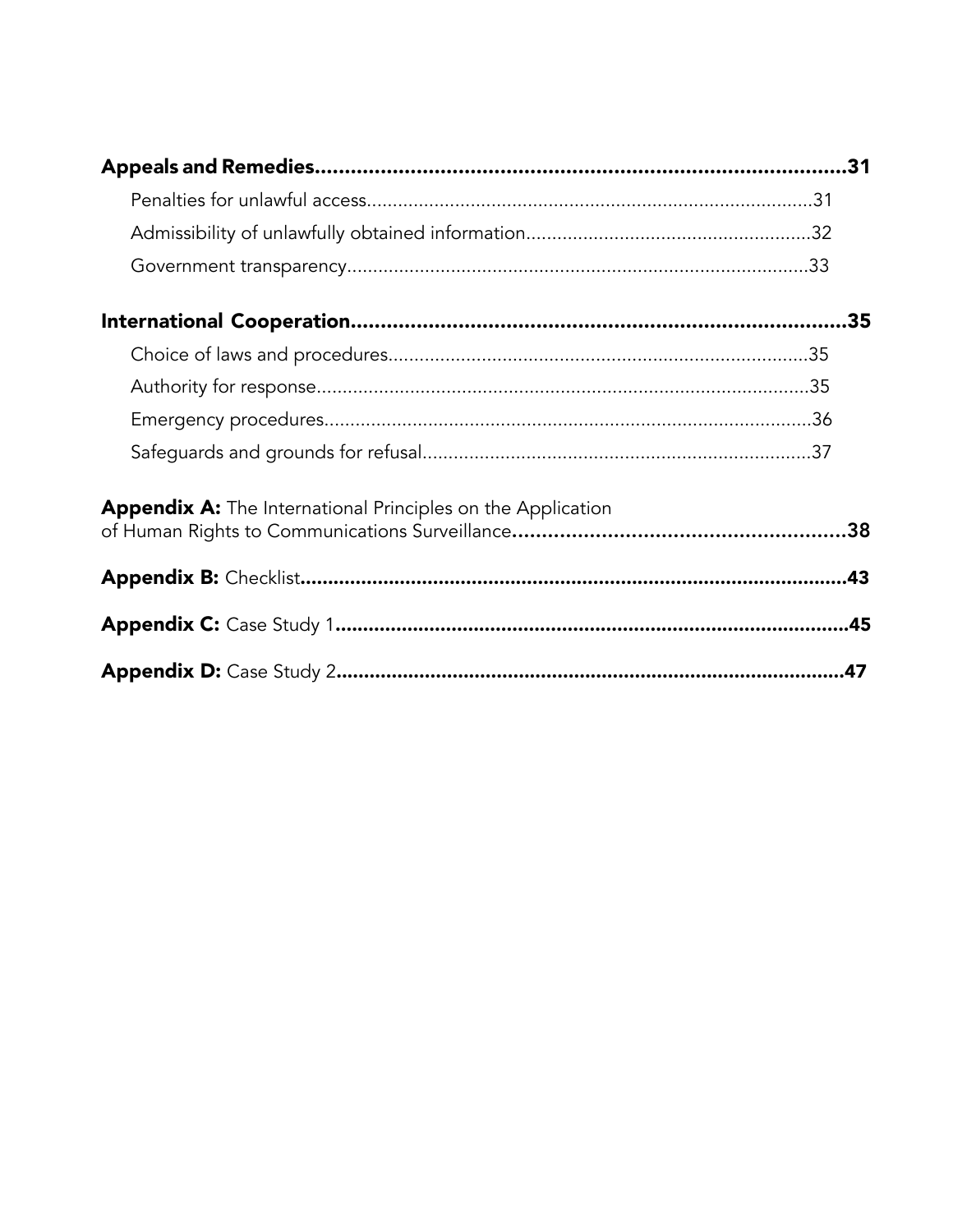

The primary authors of this Guide are Amie Stepanovich and Drew Mitnick. Access and the authors would like to thank the following individuals for their valuable input, assistance, and feedback in the preparation of this guide:

Walid Al-Saqaf Kevin Bankston Roxana Bass Jochai Ben-Avie Brittany Benowitz Deborah Brown Jack Bussell Fabiola Carrion Alberto Cerda Cindy Cohn Hanni Fakhoury Tomaso Falchetta

Mike Godwin Natalie Green Elonnai Hickok Arne Hintz Martin Husovec Tamir Israel Zeke Johnson Lee Kaspar Priya Kumar Joy Liddicoat Susan Morgan

Carly Nyst K.S. Park Alexandrine Pirlot de Corbion Katitza Rodriguez Naureen Shah Sarah St. Vincent Amos Toh Francisco Vera Timothy Wagstaffe Kate Westmoreland Cynthia Wong

We would also like to thank current Access staff who contributed substantial time to the completion of this document: Brett Solomon, Peter Micek, Raegan MacDonald, Estelle Masse, Javier Pallero, Michael Carbone, and Rian Wanstreet.

[Access](http://www.accessnow.org) is an international organisation that defends and extends the digital rights of users at risk around the world. By combining innovative policy, user engagement, and direct technical support we fight for open and secure communications for all.

For more information or assistance regarding this Guide please contact: info@accessnow.org.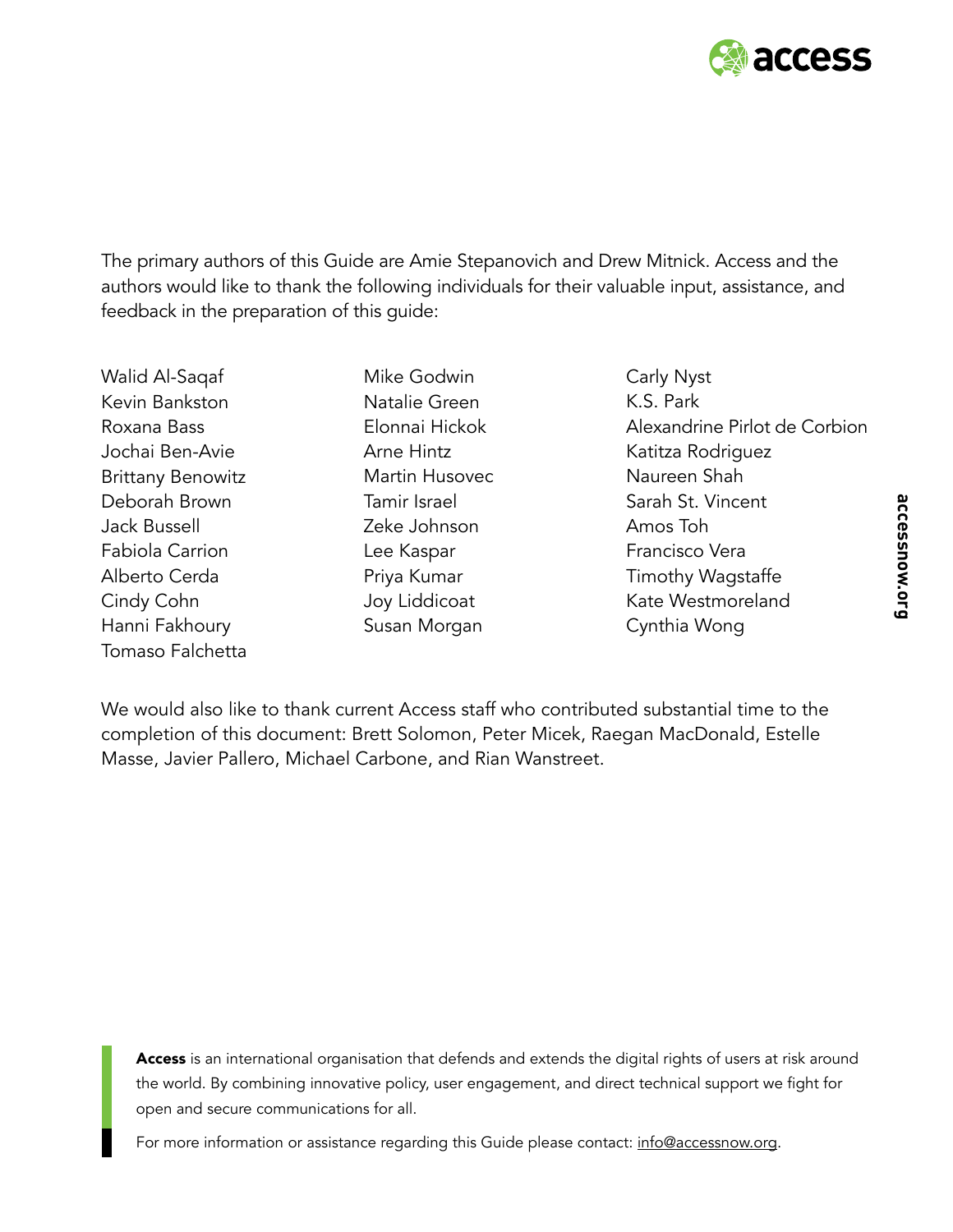

# The Principles in Short

The International Principles on the Application of Human Rights to Communications Surveillance provide a framework for assessing human rights obligations and duties when conducting communications surveillance.

#### LEGALITY

Any limitation on the right to privacy must be prescribed by law.

#### LEGITIMATE AIM

Laws should only permit Communications Surveillance by specified State authorities to achieve a legitimate aim that corresponds to a predominantly important legal interest that is necessary in a democratic society.

#### **NECESSITY**

Laws permitting Communications Surveillance by the State must limit surveillance to that which is strictly and demonstrably necessary to achieve a Legitimate Aim.

#### **ADEQUACY**

Any instance of Communications Surveillance authorised by law must be appropriate to fulfill the specific Legitimate Aim identified and effective in doing so.

#### PROPORTIONALITY

Decisions about Communications Surveillance must consider the sensitivity of the information accessed and the severity of the infringement on human rights and other competing interests.

#### COMPETENT JUDICIAL AUTHORITY

Determinations related to Communications Surveillance must be made by a competent judicial authority that is impartial and independent.

#### DUE PROCESS

States must respect and guarantee individuals' human rights by ensuring that lawful procedures that govern any interference with human rights are properly enumerated in law, consistently practiced, and available to the general public.

#### USER NOTIFICATION

Individuals should be notified of a decision authorising Communications Surveillance with enough time and information to enable them to challenge the decision or seek other remedies and should have access to the materials presented in support of the application for authorisation.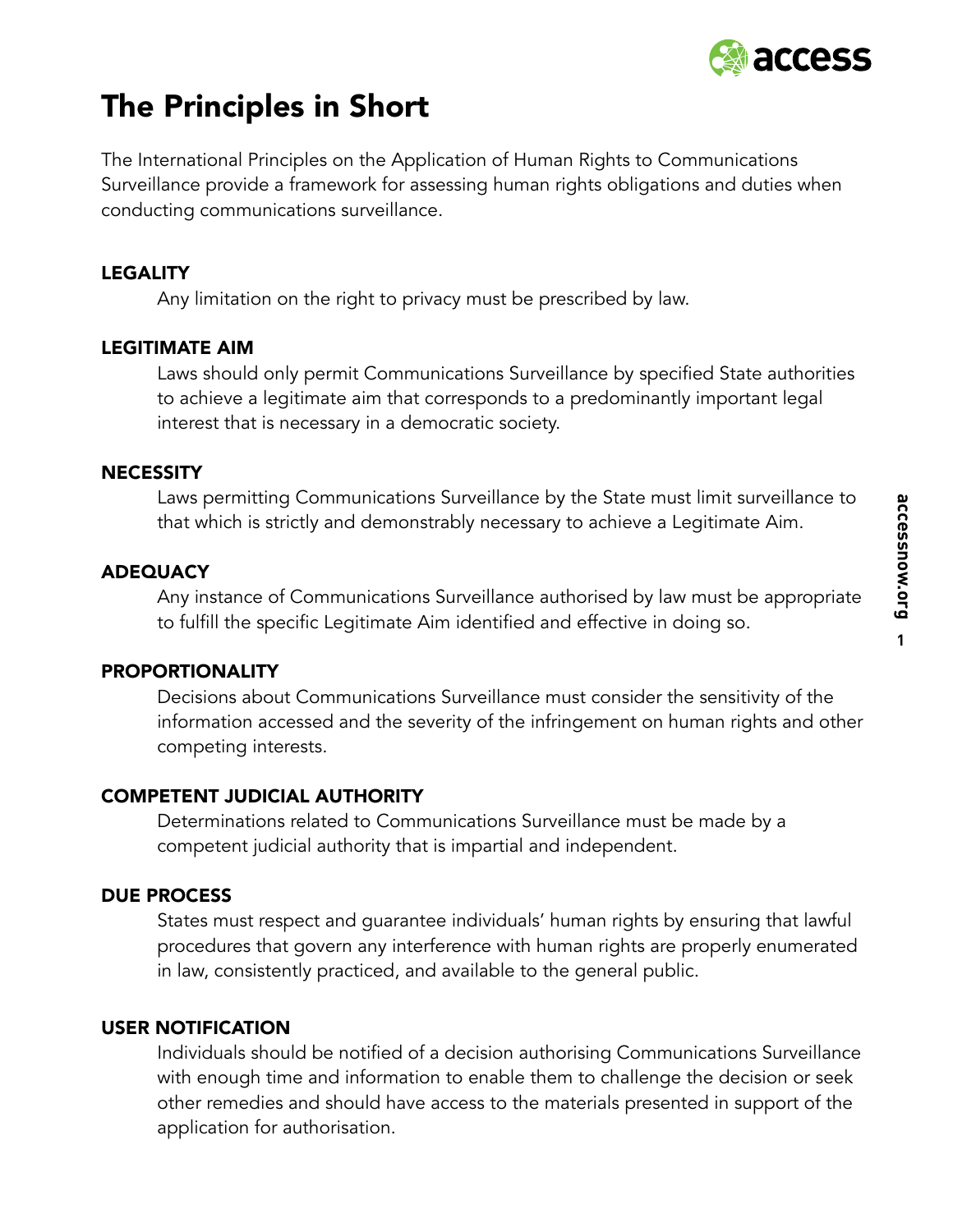

#### **TRANSPARENCY**

States should be transparent about the use and scope of Communications Surveillance laws, regulations, activities, powers, or authorities.

#### PUBLIC OVERSIGHT

States should establish independent oversight mechanisms to ensure transparency and accountability of Communications Surveillance.

#### INTEGRITY OF COMMUNICATIONS AND SYSTEMS

States should not compel service providers or hardware or software vendors to build surveillance or monitoring capabilities into their systems, or to collect or retain particular information purely for State Communications Surveillance purposes.

#### SAFEGUARDS FOR INTERNATIONAL COOPERATION

Mutual Legal Assistance Treaties (MLATs) entered into by States should ensure that, where the laws of more than one State could apply to Communications Surveillance, the available standard with the higher level of protection for individuals should apply.

#### SAFEGUARDS AGAINST ILLEGITIMATE ACCESS

States should enact legislation criminalising illegal Communications Surveillance by public and private actors.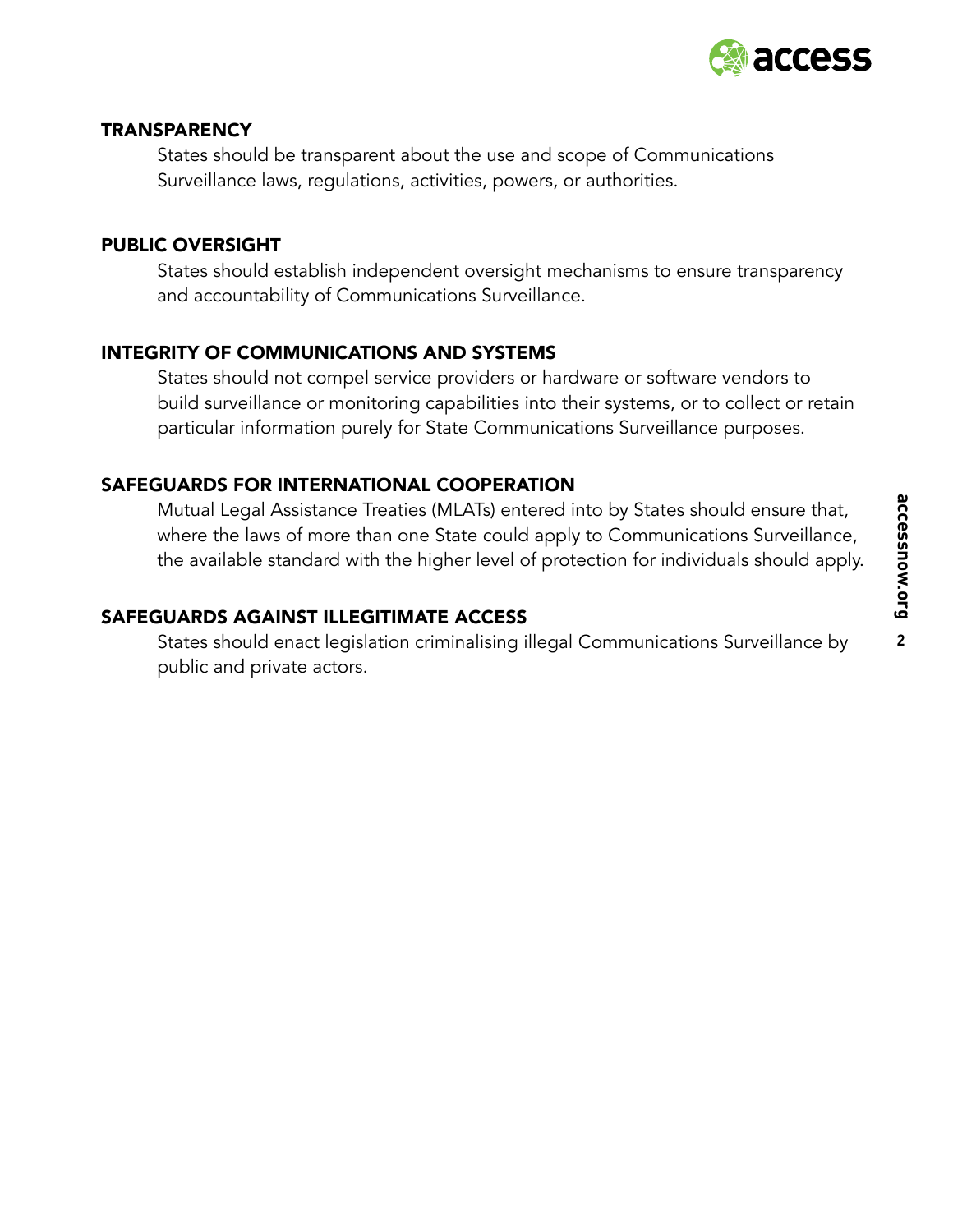

# Preface

# 1. Introduction

The International Principles on the Application of Human Rights to Communications Surveillance ("the Principles") provide a framework for assessing human rights obligations and duties in the commission of communications surveillance. Access, the Electronic Frontier Foundation, and Privacy International led a broad consultation process to develop the Principles, which were launched in July 2013. The Principles have been endorsed by more than 400 civil society organisations, and referenced in debates on legislative reform in several countries and regions.<sup>1</sup>

This Implementation Guide provides more detail on how to apply the Principles in practice. It considers each stage of the process of a government application to access an individual's online information and gives examples and checklists for government agents, judges, and lawyers who are involved in processing applications to access User Data. The Guide is divided into five sections:

- Government Application for Information;
- Judicial Consideration;
- The Search;
- Appeals and Remedies; and
- International Cooperation.

The full text of the Principles is available in Appendix A. Appendix B provides a helpful checklist of the considerations that we examine herein. Appendices C and D serve as case studies to provide additional information on what surveillance conducted which protects human rights may resemble.

# 2. Legal framework on privacy and surveillance

Privacy is one of our most important rights — not only is it inherently valuable, it is also essential for the protection and promotion of other fundamental rights such as the freedoms of expression, movement, assembly, thought, and religion. $^2$  The right to privacy is recognized in international conventions and reflected in many countries' national

<sup>[1]</sup> *See, e.g.*, Report and Recommendations of the President's Review Group on Information and Communications Technology, *Liberty and Security in a Changing World,* Dec. 12, 2013, fn. 120, available at [http://www.whitehouse.gov/sites/default/files/docs/2013-12-12\\_rg\\_](http://www.whitehouse.gov/sites/default/files/docs/2013-12-12_rg_final_report.pdf) [final\\_report.pdf](http://www.whitehouse.gov/sites/default/files/docs/2013-12-12_rg_final_report.pdf); Annual Report of the Inter-American Commission on Human Rights, Dec. 31, 2013, *available at* [http://www.oas.org/en/](http://www.oas.org/en/iachr/docs/annual/2013/informes/LE2013-eng.pdf) [iachr/docs/annual/2013/informes/LE2013-eng.pdf](http://www.oas.org/en/iachr/docs/annual/2013/informes/LE2013-eng.pdf).

<sup>[2]</sup> *See* Frank La Rue, *Report of the Special Rapporteur to the on the promotion and protection of the right to freedom of opinion and expression,* U.N. Doc. A/HRC/23/40 (April 17, 2013), avaliable at *[http://www.ohchr.org/Documents/HRBodies/HRCouncil/RegularSession/](http://www.ohchr.org/Documents/HRBodies/HRCouncil/RegularSession/Session23/A.HRC.23.40_EN.pdf) [Session23/A.HRC.23.40\\_EN.pdf.](http://www.ohchr.org/Documents/HRBodies/HRCouncil/RegularSession/Session23/A.HRC.23.40_EN.pdf)*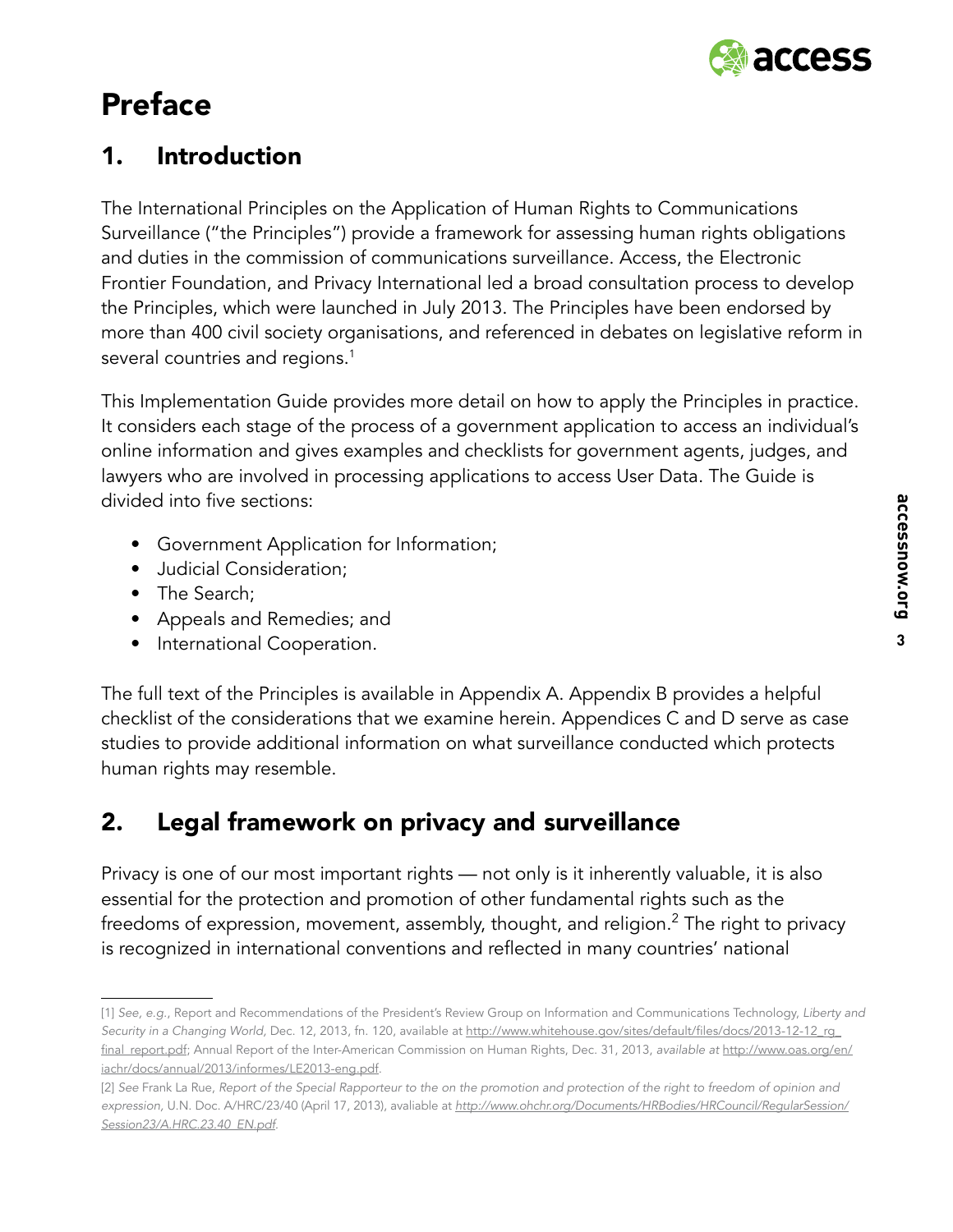

constitutions and domestic laws. $3$  Under international law, the right to privacy is framed as the right not to be "subjected to arbitrary or unlawful interference with his privacy, family, home, or correspondence."<sup>4</sup>

Following up on a December 2013 resolution by the United Nations General Assembly, the Office of the High Commissioner published a report on "the Right to Privacy in the Digital Age" in July 2014.<sup>5</sup> The Report, which repeatedly cites to the Principles, noted, "there is universal recognition of the fundamental importance, and enduring relevance, of the right to privacy and of the need to ensure that it is safeguarded, in law and in practice."6 In December 2014, a new UN General Assembly Resolution called upon States to review procedures, practices, and legislation to ensure that the right to privacy was upheld in commission of communications surveillance and asked for the Human Rights Council to consider establishing a special procedure on the right to privacy — such a procedure was adopted in March 2015 and a special rapporteur on the right to privacy was established.<sup>7</sup>

The right to privacy implicates certain necessary procedural and substantive safequards. $8$ The OHCHR report concluded that international law provides a "clear and universal framework for the promotion and protection of the right to privacy," but also found that many states evinced "a lack of adequate national legislation and/or enforcement, weak procedural safeguards, and ineffective oversight."<sup>9</sup>

<sup>[3]</sup> International Covenant on Civil and Political Rights art. 17, Dec. 16, 1966, 999 U.N.T.S. 171 [hereinafter ICCPR]; European Convention for the Protection of Human Rights and Fundamental Freedoms, as amended by Protocols Nos. 11 and 14, Nov. 4, 1950, 213 U.N.T.S. 2889 [hereinafter ECHR]; American Convention on Human Rights art.11, Nov. 21, 1969, 1144 U.N.T.S. 143 [hereinafter ACHR]; *see, e.g*., The Charter of Fundamental Rights and Freedoms (Constitutional Amendment) Act 2011 (Jamaica), s.13(3)(k); Constitution of the Federative Republic of Brazil, art. 5; Constitution of the Republic of South Africa, s.14.

<sup>[4]</sup> ICCPR art. 17. Article 11(2) of the ACHR states that "No one may be the object of arbitrary or abusive interference with his private life, his family, his home, or his correspondence, or of unlawful attacks on his honor or reputation." Article 8 of the ECHR provides more direct guidance about the nature of permissible interferences; *see also Report of the Special Rapporteur on the promotion and protection of human rights and fundamental freedoms while countering terrorism*, Martin Scheinin, U.N. Doc. A/HRC/13/37, para. 17 (Dec. 28, 2009), available at <http://www2.ohchr.org/english/bodies/hrcouncil/docs/13session/A-HRC-13-37.pdf> ("The permissible limitations test, as expressed in the general comment, includes, inter alia, the following elements: (a) Any restrictions must be provided by the law (paras. 11-12); (b) The essence of a human right is not subject to restrictions (para. 13); (c) Restrictions must be necessary in a democratic society (para. 11); (d) Any discretion exercised when implementing the restrictions must not be unfettered (para. 13); (e) For a restriction to be permissible, it is not enough that it serves one of the enumerated legitimate aims; it must be necessary for reaching the legitimate aim (para. 14); (f) Restrictive measures must conform to the principle of proportionality; they must be appropriate to achieve their protective function; they must be the least intrusive instrument amongst those which might achieve the desired result; and they must be proportionate to the interest to be protected (paras. 14-15); (g) Any restrictions must be consistent with the other rights guaranteed in the Covenant (para. 18)." (internal citations omitted)); UN Human Rights Committee (HRC), *CCPR General Comment No. 27: Article 12 (Freedom of Movement},* Nov. 2, 1999, CCPR/C/21/Rev.1/Add.9, *available at <http://www.refworld.org/docid/45139c394.html>.*

<sup>[5]</sup> *The Right to Privacy in the Digital Age*, G.A. Res. 68/167, U.N. Doc. A/RES/68/167 (Jan. 21, 2014); *The Right to Privacy in the Digital*  Age: Rep. of the Office of the United Nations High Commissioner for Human Rights, U.N. Doc. A/HRC/27/37 (June 30, 2014), available at [http://www.ohchr.org/EN/HRBodies/HRC/RegularSessions/Session27/Documents/A.HRC.27.37\\_en.pdf](http://www.ohchr.org/EN/HRBodies/HRC/RegularSessions/Session27/Documents/A.HRC.27.37_en.pdf).

<sup>[6]</sup> *Id*. at 5.

<sup>[7]</sup> *The Right to Privacy in the Digital Age*, G.A. Res. 69/166, U.N. Doc. A/RES/66/166 (Feb. 10, 2015); *Human Rights Council Agenda Item 3, The Right to Privacy in the Digital Age*, 28th Sess., A/HRC/28/L.27 (Mar. 24, 2015) [final pending].

<sup>[8]</sup> ICCPR art. 17, Declaring both a substantive right to privacy and procedural rights under the law.

<sup>[9]</sup> *Supra*, note 5, at 16.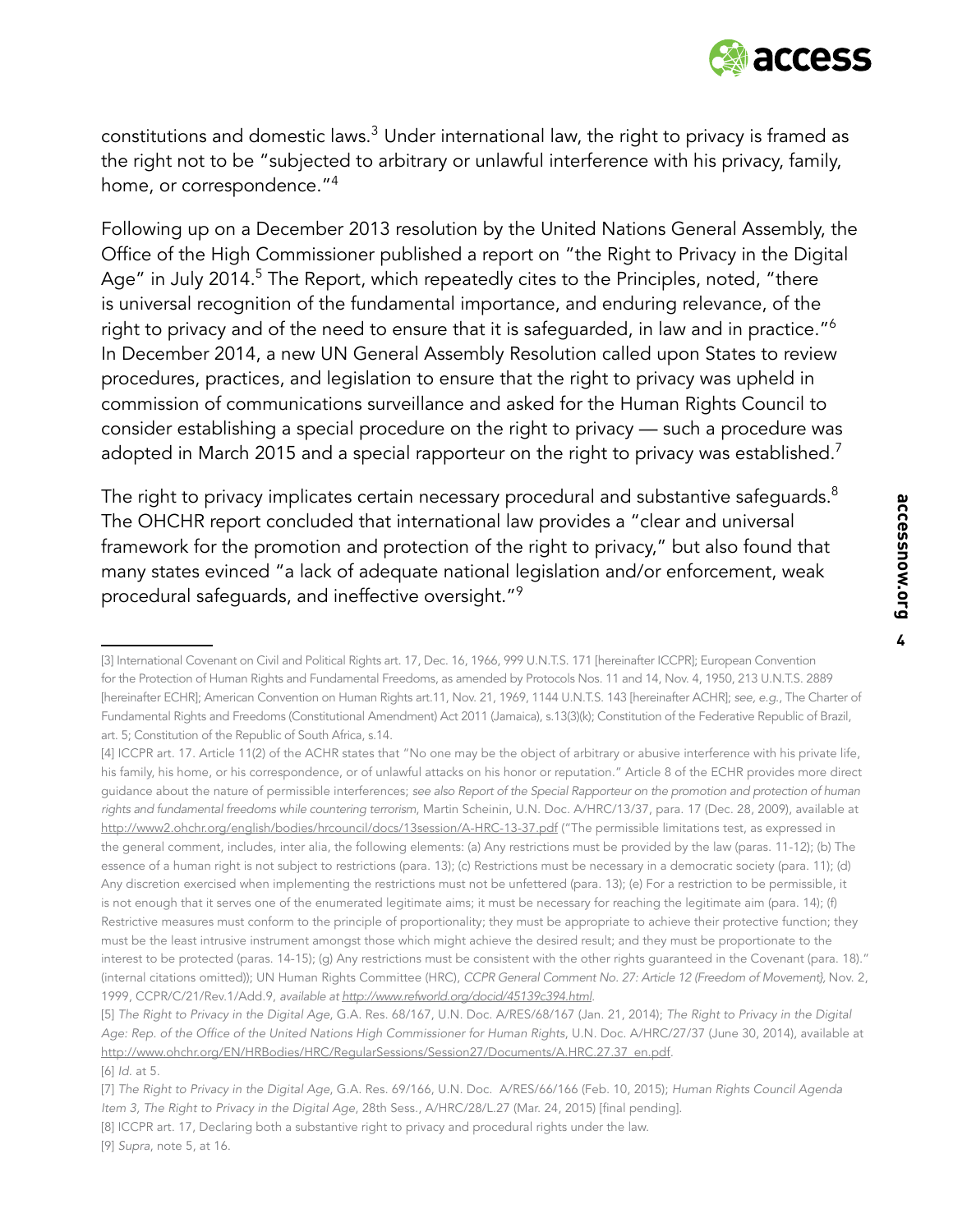

Applying these concepts to real world situations has always been difficult. Modern technologies have compounded these challenges by making surveillance cheaper and easier while further blurring the privacy rights to be protected. Further complicating matters, laws, regulations, and formal procedures often move too slowly to keep pace with the newest technologies.

In June 2013, UN Special Rapporteur Frank La Rue issued a very timely report on government Communications Surveillance. Mr. La Rue concluded that, despite the clear existence of rights in international human rights law,<sup>10</sup> these laws and procedures are not sufficiently nuanced to provide clear guidance to individuals and governments when applying them in individual cases. The Principles started to fill this gap, and this Implementation Guide is intended to accompany the Principles and continue where they left off. It draws on existing human rights jurisprudence and explains how obligations apply to electronic Communications Surveillance for law enforcement, national security, or any other regulatory purpose. This Implementation Guide provides details on how to put the Principles into practice.

# 3. The Principles approach

Discussions about surveillance and access to user information are often fragmented and based on artificial and outdated distinctions. Whether or not they should, separate dialogues often occur in the contexts of national security and local criminal contexts. The Principles bridge this divide by focusing on the impact of surveillance on the user, rather than the nature of the information or the motivation of the government agent. They set out standards to protect users' rights, regardless of whether the government seeks access for law enforcement, national security, or intelligence-gathering purposes.

The Principles recognize that increasingly individuals trust more and more of their information in the hands of third parties, a process that often involves storage and transfers across multiple jurisdictions. However, this does not necessarily mean that individuals expect that their most personal information could or should be considered public or that government could be granted unfettered access to it. In fact, recent events demonstrate just how vast the discrepancy is between how users and governments interpret personal expectations of privacy. These users are now mobilizing to demand that government laws and practices be accountable and respect human rights.<sup>11</sup> The systematic violation of human rights undermines true national security and jeopardizes international peace and security.<sup>12</sup>

<sup>[10]</sup> La Rue, supra note 2.

<sup>[11]</sup> *See, e.g.*, Stop Watching Us (Sept. 17, 2014), [StopWatching.US](http://StopWatching.US).

<sup>[12]</sup> UN Commission on Human Rights, *The Siracusa Principles on the Limitation and Derogation Provisions in the International Covenant on Civil and Political Rights*, Sept. 28, 1984, E/CN.4/1985/4, *available at* <http://www.refworld.org docid/4672bc122.html>; see also OTI report by Danielle Kehl.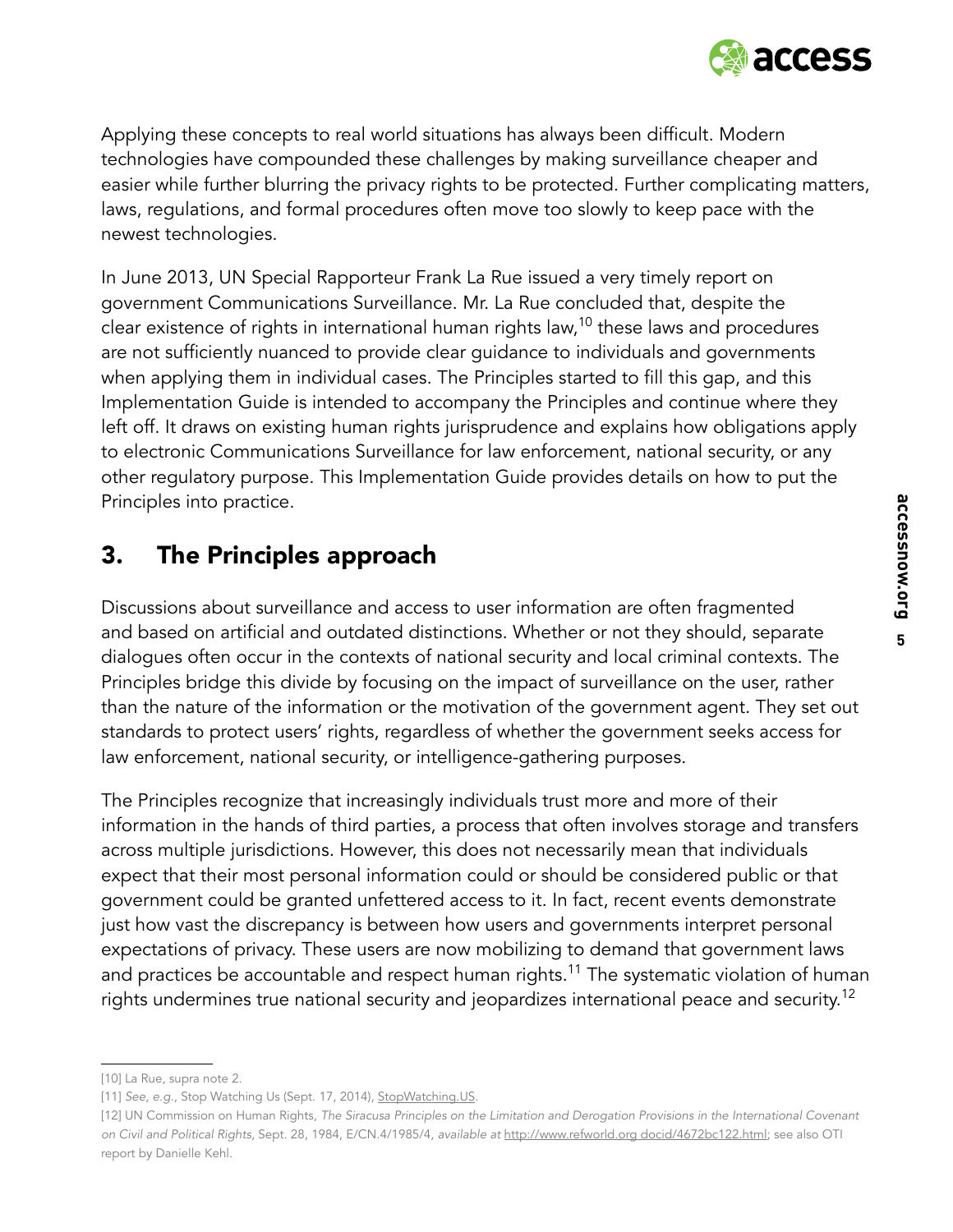

# Terminology in this Guide

#### Account

is a record or collection of records created due to the interaction between a Target and another entity, which may be a user, organisation, network, company, or any other party.

#### Adjudicator

is an official of a Judicial Authority with authority to act with the force of law.

#### Application to Conduct Communications Surveillance or Application

is a document filed with a Judicial Authority seeking authority to conduct Communications Surveillance.

#### Communication

is any imparting, receipt, or exchange of information or data between a user and any other entity or entities, which may be any other user, organisation, network, company, or any other party. The Communication includes both the content as well as any metadata concerning that Communication, including but not limited to subscriber information, the identity of the parties to any communications, biometric information, location information, IP addresses, the time and duration of communications, and identifiers of communication equipment used in communications.

#### Communications Surveillance

encompasses the monitoring, intercepting, collecting, obtaining, analysing, using, preserving, retaining, interfering with, accessing, or similar actions taken with regard to information that includes, reflects, arises from or is about a person's communications in the past, present, or future.

#### Court Order for Communications Surveillance or Court Order

is a document issued by a Judicial Authority authorising the monitoring, intercepting, collecting, obtaining, analysing, using, preserving, retaining, interfering with, accessing, or similar actions taken with regard to information that includes, reflects, arises from, or is about a person's communications in the past, present, or future.

#### **Device**

means any piece of mechanical hardware used by a Target to collect, transmit, store, or communicate information or to facilitate the collection, transmission, storage, or communication of information.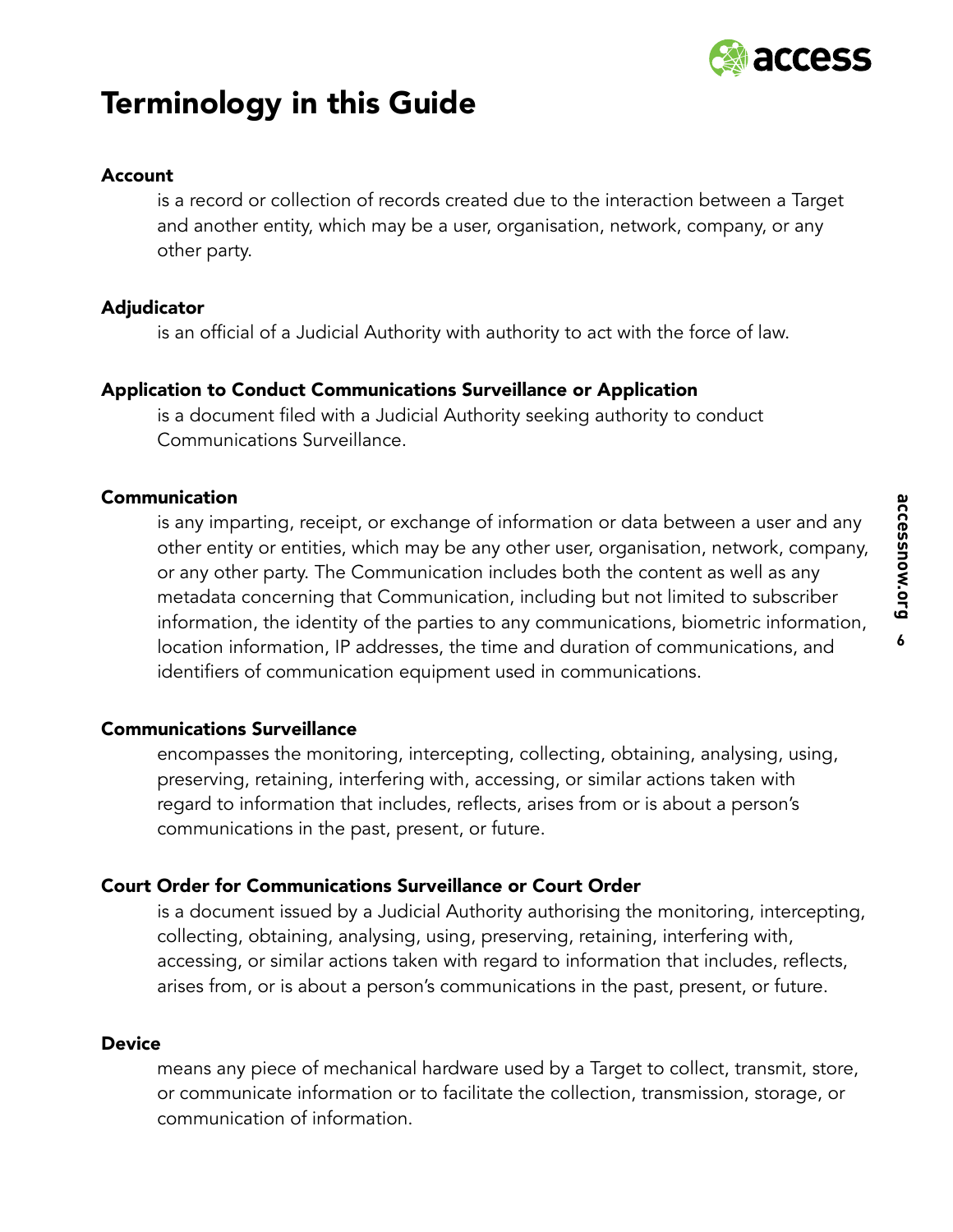

#### Emergency Circumstances

are those in which there is an imminent risk or danger to human life and for which standards are defined explicitly in public law.

#### Formal International Channel

is a process for the exchange of User Data between jurisdictions. Any Formal International Channel provides clear guidance on which laws apply in situations involving multiple jurisdictions, clearly defines Protected Information, requires judicial authorisation for any access to Protected Information, applies a higher evidence threshold for more sensitive information, and provides clear guidance on sharing information under Emergency Circumstances.

#### Government Agent

means an agent, instrumentality, employee, contractor, or other person working on behalf of a government to conduct Communications Surveillance, and includes but is not limited to law enforcement agents, prosecutors, and national security officers.

#### Judicial Authority

is a competent and impartial government entity responsible for making determinations related to Communications Surveillance which is separate and independent from authorities legislating or conducting Communications Surveillance.

#### Legitimate Aim

is a predominantly important legal interest that is necessary in a democratic society, the primary purpose of which is not to infringe on any internationally recognized human right and the fulfillment of which does not discriminate on the basis of race, colour, sex, language, religion, political or other opinion, national or social origin, property, birth, sexual orientation, or other status.

#### Necessary Information

is User Data that a Government Agent has identified as relevant to a Legitimate Aim and the Communications Surveillance of which represents the least intrusive means by which to investigate or pursue the Legitimate Aim.

#### Notice of Intent to Use Emergency Procedures

is advance, written notice of a plan to conduct Communications Surveillance when Emergency Circumstances exist which pre-empt the standard process to conduct Communications Surveillance. The notice must be provided to the same Judicial Authority which will receive and review the associated Application to Conduct Communications Surveillance.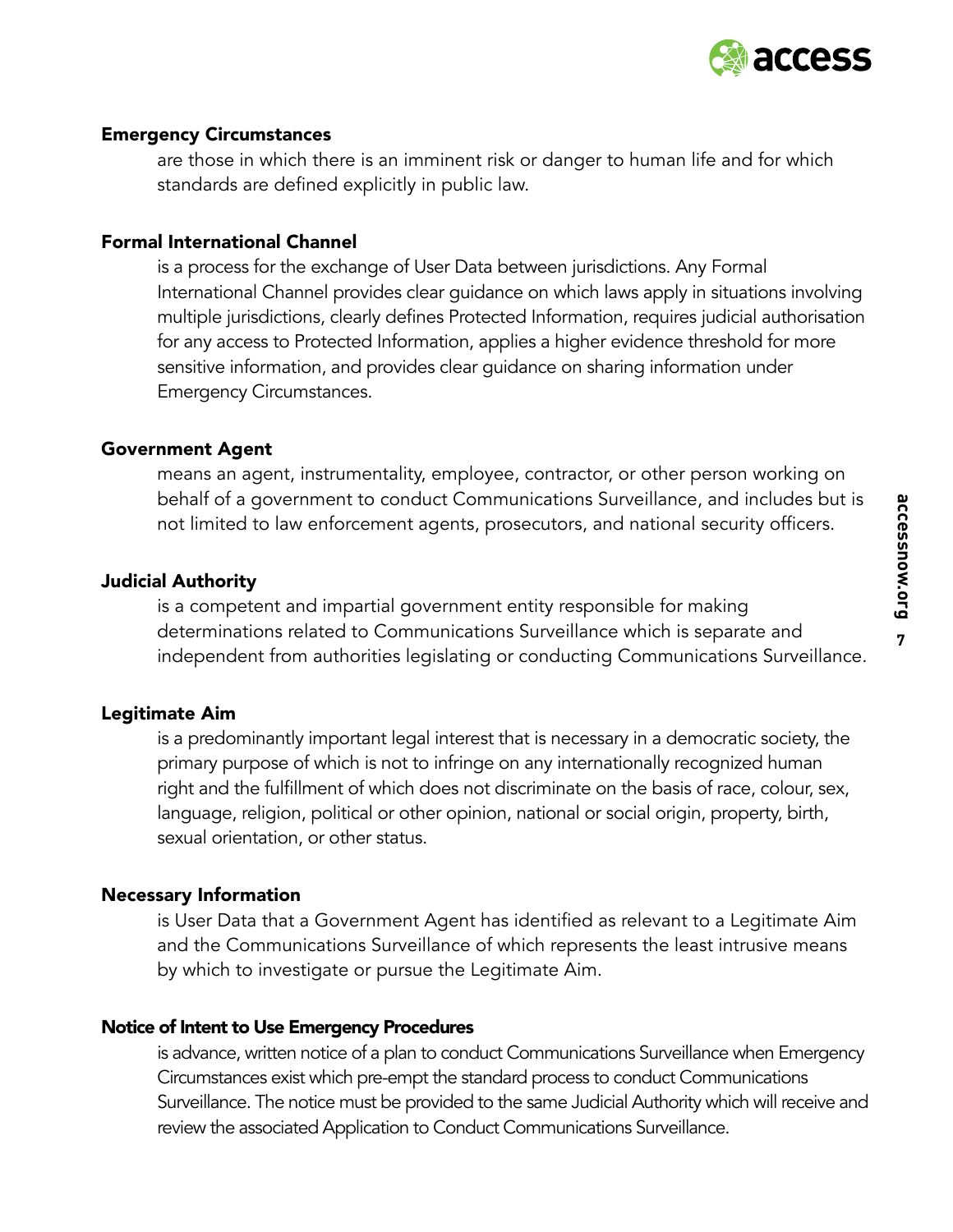

#### Protected Information

is User Data that includes, reflects, arises from, or is about a user's communications and that is not readily available and easily accessible to the general public. This Implementation Guide applies exclusively and comprehensively to Protected Information.

#### **Providers**

refers to both content providers and service providers — companies and organisations that provide access to the Internet and related services. While these entities typically fall under separate legal regimes, the sensitive user information that they collect and store means they should safeguard user rights similarly against Communications Surveillance. "Providers" include:

- telecommunications carriers (e.g. America M6vil, Vodafone);
- information service providers (e.g. Comcast, Orange);
- interactive computer service providers (e.g. Google, Baidu);
- information content providers (e.g. BuzzFeed, BBC);
- applications and over-the-top service providers (e.g. Zynga, WhatsApp)

#### **Repository**

a record or collection of records created to store, process, or manage data by, for, or about a Target but is not necessarily generated by the Target's direct activity or communications.

#### Request for Assistance

is a written application for mutual legal assistance made pursuant to a Formal International Channel.

#### Request for Search or Request

is a written notice that a Judicial Authority has approved a Court Order for Communications Surveillance and identifying the specific Communications Surveillance that has been authorised. The Request for Search should include the identity of the Adjudicator having entered the Court Order and the requesting Government Agent, and all information on all available means of redress, remedy, or appeal.

#### Search

is Communications Surveillance according to a Court Order to Conduct Communications Surveillance or pursuant to the terms of a Notice of Intent to Use Emergency Procedures.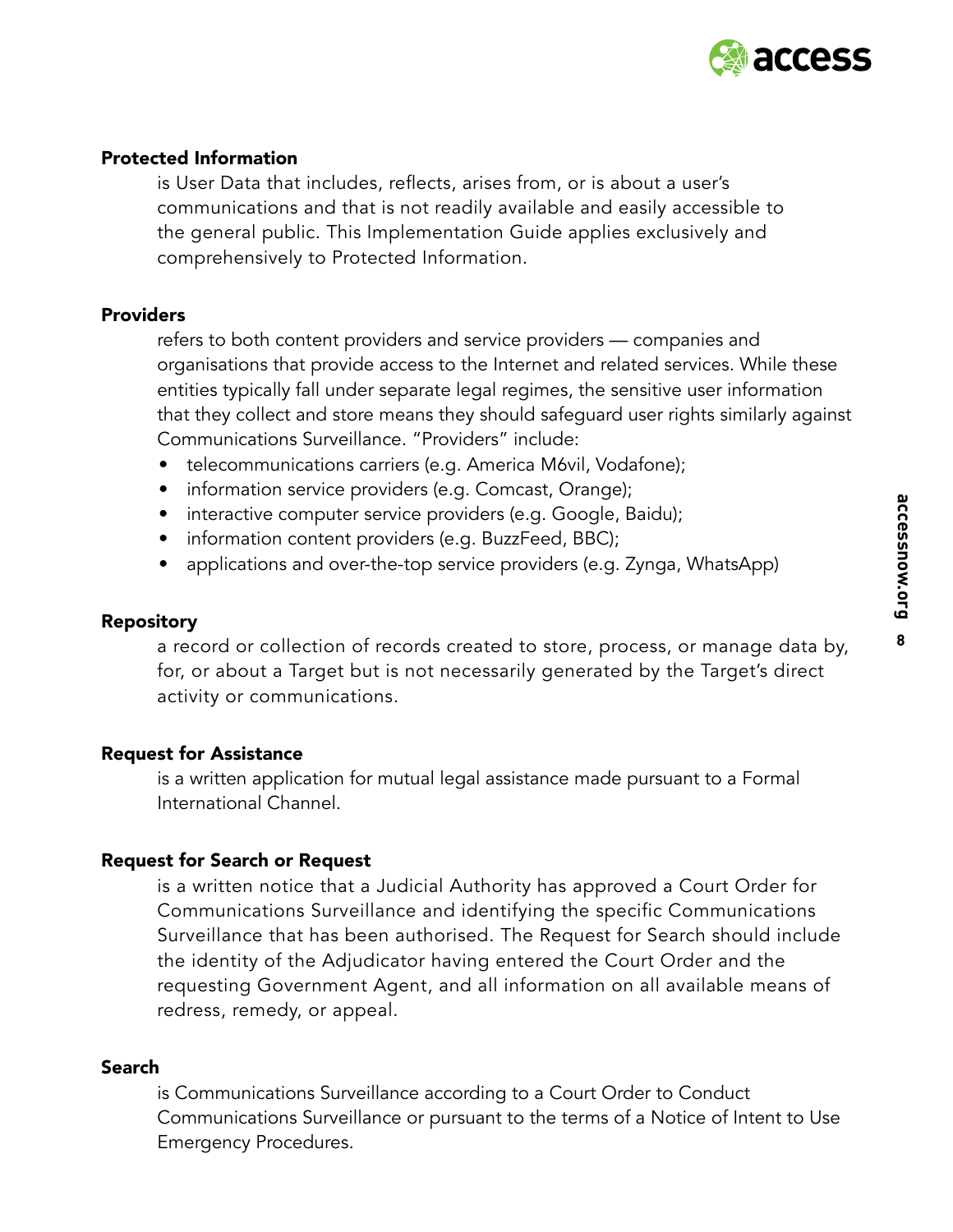

#### Target

is a User or other specific and identifiable entity identified as possessing Necessary Information and therefore subject to an Application to Conduct Communications Surveillance and any resulting Communications Surveillance authorised under a Court Order. A non-individual may be a Target in its own capacity but not for the purpose of obtaining access to its customers, users, or other individuals who are properly Targets in their own capacity.

#### User

is any single individual.

#### User Data

includes information or data to, from, created by, or about a User.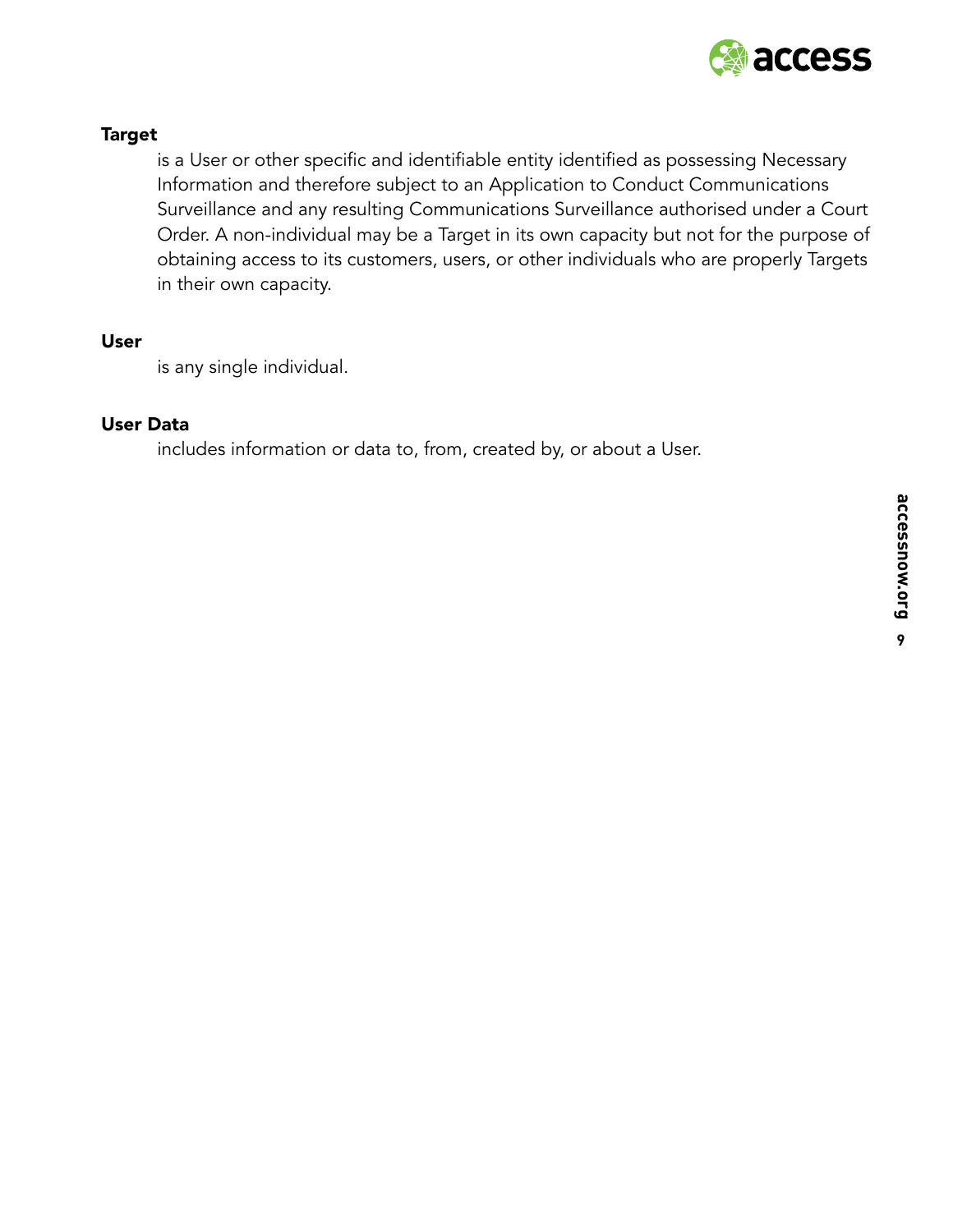

# Implementing the International Principles on the Application of Human Rights to Communications Surveillance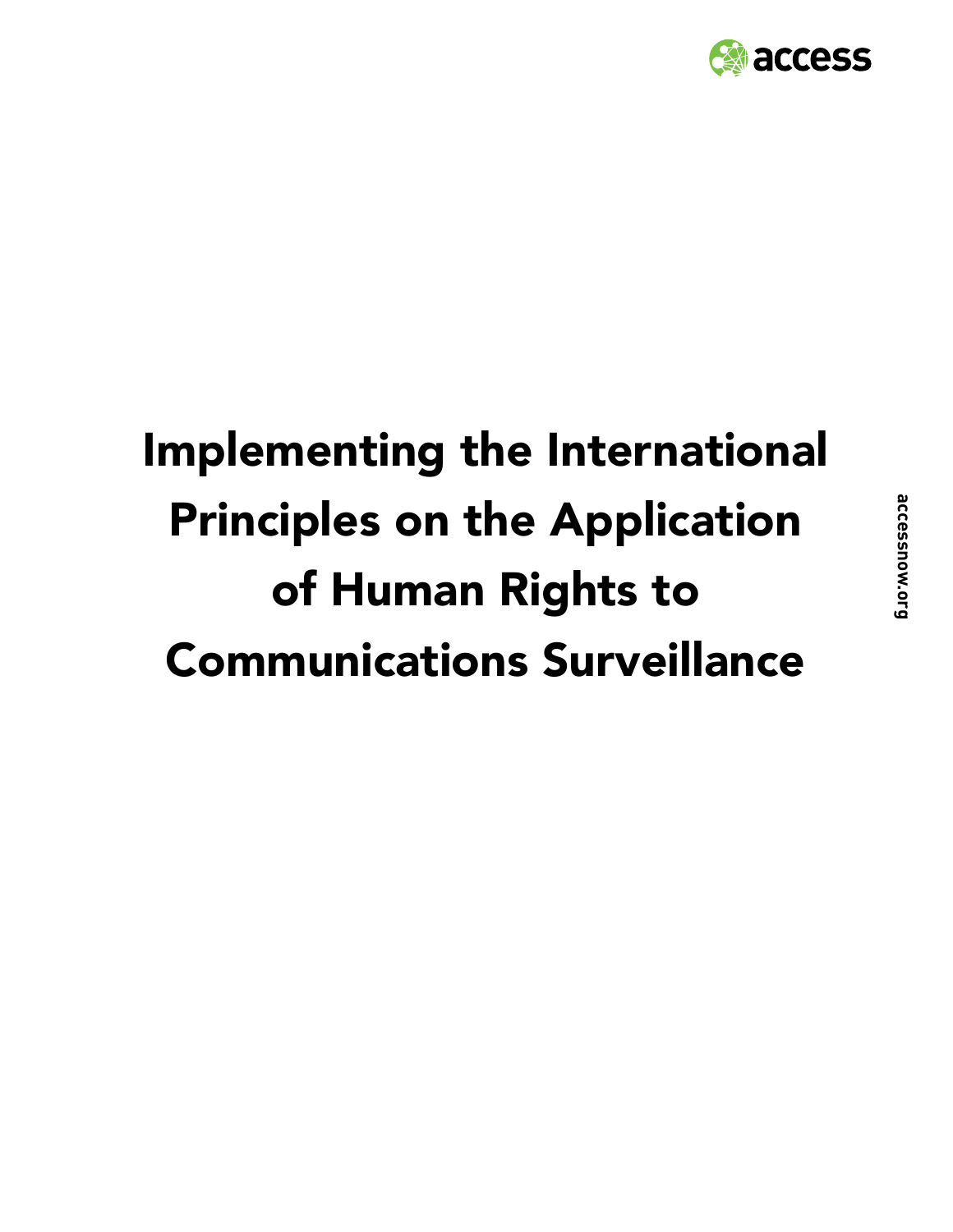

# Government Application for Information

# 1. Authority to make an application

Applications to Conduct Communications Surveillance must be made in accordance with the law.

#### *Relevant principle(s): Legality*

The ability for a Government Agent to conduct Communications Surveillance must be authorised by publicly available and discernable law that complies with international human rights laws. Such law must have been promulgated in a public forum and subject to open debate, and cannot be altered or otherwise construed by any secret document or opinion.<sup>13</sup> Government Agents must abide strictly by these provisions.

#### *Implementing example:*

General Comment 16 of the United Nations Human Rights Committee interpreting Article 17 states, "[t]he term 'unlawful' means that no interference can take place except in cases envisaged by the law. Interference authorised by States can only take place on the basis of law, which itself must comply with the provisions, aims and objectives of the Covenant."14 "[R]elevant legislation must specify in detail the precise circumstances in which such interferences may be permitted. A decision to make use of such authorised interference must be made only by the authority designated under the law, and on a case-by-case basis."<sup>15</sup>

# 2. Necessity of a search

Communications Surveillance should only be requested when there is no less intrusive means that can be used.

#### *Relevant principle(s): Necessity, Adequacy, and Proportionality*

In order to conduct a Search to obtain Protected Information, a Government Agent must clearly demonstrate that Communications Surveillance is the least intrusive means that can be used to obtain Necessary Information in order to achieve an identified Legitimate Aim.

In order to do this, the Government Agent must specifically determine the scope of the Necessary Information. It is not enough that the Communications Surveillance is related to

<sup>[13]</sup> According to international standards, in developing Communications Surveillance laws, "[e]verybody should be informed and consulted in the process of law drafting" with limited exceptions. Provided information should clearly explain the issues addressed issues and extra precautions should be taken to ensure civil society involvement. *Transparency and Public Participation in Law Making Processes*, pg. 6-7, Organization for Security and Co-Operation in Europe, Oct. 2010, available at [http://www.ecnl.org/dindocuments/381\\_](http://www.ecnl.org/dindocuments/381_Transparency%20in%20Law%20Making%20Eng.pdf) [Transparency%20in%20Law%20Making%20Eng.pdf](http://www.ecnl.org/dindocuments/381_Transparency%20in%20Law%20Making%20Eng.pdf).

<sup>[14]</sup> UN Human Rights Committee (HRC), *CCPR General Comment No. 16: Article 17 (Right to Privacy}, The Right to Respect of Privacy, Family, Home and Correspondence, and Protection of Honour and Reputation*, April 8, 1988, *available at*: [http://www.refworld.org/](http://www.refworld.org/docid/453883f922.html) [docid/453883f922.html.](http://www.refworld.org/docid/453883f922.html)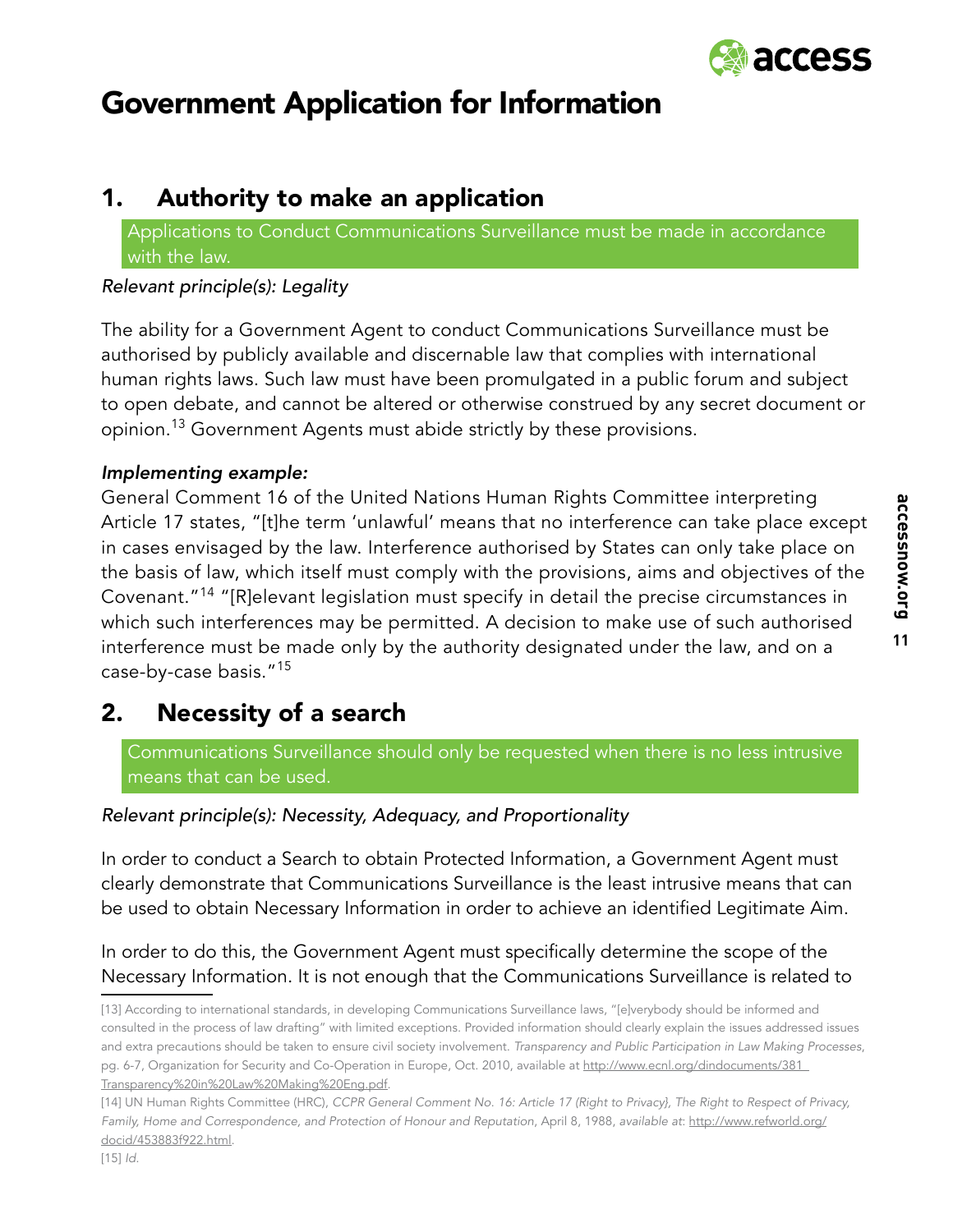

the Target, the Legitimate Aim, or the Account, Device, or Repository to be searched. The scope of the Communications Surveillance, instead, must be narrowly tailored to minimize the impact on other Protected Information.

#### *Implementing example:*

In the case of Chaparro Alvarez and Lapo Íñiguez, the Inter-American Court of Human Rights recognized that intrusions into privacy must be "appropriate to achieve the purpose sought...necessary, in the sense that they are absolutely essential to achieve the purpose sought and that, among all possible measures, there is no less burdensome one in relation to the right involved, that would be as suitable to achieve the proposed objective. Hence, the Court has indicated that the right to personal liberty supposes that any limitation of this right must be exceptional and...that the measures are strictly proportionate, so that the sacrifice inherent in the restriction of the right to liberty is not exaggerated or excessive compared to the advantages obtained from this restriction and the achievement of the purpose sought."<sup>16</sup>

#### *Implementing example:*

In Canada, §186(1)(b) of the Criminal Code provides that wiretapping may be accepted as an appropriate investigative tool where "other investigative procedures are unlikely to succeed."<sup>17</sup> In R v Araujo, the Supreme Court of Canada interpreted this in light of "... two potentially competing considerations: enabling criminal investigations and protecting privacy rights."<sup>18</sup> Accordingly, in order to satisfy the investigative necessity test, the police must establish that there is no other reasonable or less intrusive method of investigation.

### 3. Format of the application

Applications to Conduct Communications Surveillance should be made in writing to a Judicial Authority and:

- clearly identify the requesting agency and officer; and
- certify as to the truth and accuracy of the information contained in the application.

#### *Relevant principle(s): Due Process*

In order to access Protected Information, a Government Agent must submit a written Application to Conduct Communications Surveillance to a Judicial Authority. The Application must include the name of the Government Agent seeking access, his or her position, proof of his or her valid authority to present the request, and his or her signature certifying the truth as to all included information.

<https://scc-csc.lexum.com/scc-csc/scc-csc/en/item/1830/index>.do.

<sup>[16]</sup> Chaparro Alvarez v. Ecuador, Judgement, Inter-Am. Ct. H.R. (ser. C) No. 170 (Nov. 21, 2007), *available at* [http://observatoriovihycarceles.org/en/hiv-and-prison-menu/jurisprudence-prison-menu.raw?task=download](http://observatoriovihycarceles.org/en/hiv-and-prison-menu/jurisprudence-prison-menu.raw?task=downlo) [&fid=505](http://observatoriovihycarceles.org/en/hiv-and-prison-menu/jurisprudence-prison-menu.raw?task=downlo).

<sup>[17]</sup> Criminal Code, R.S.C. 1985, c. C-46 (Can.).

<sup>[18]</sup> *R v Araujo* [2000] 2 S.C.R. 992 (Canada), *available at*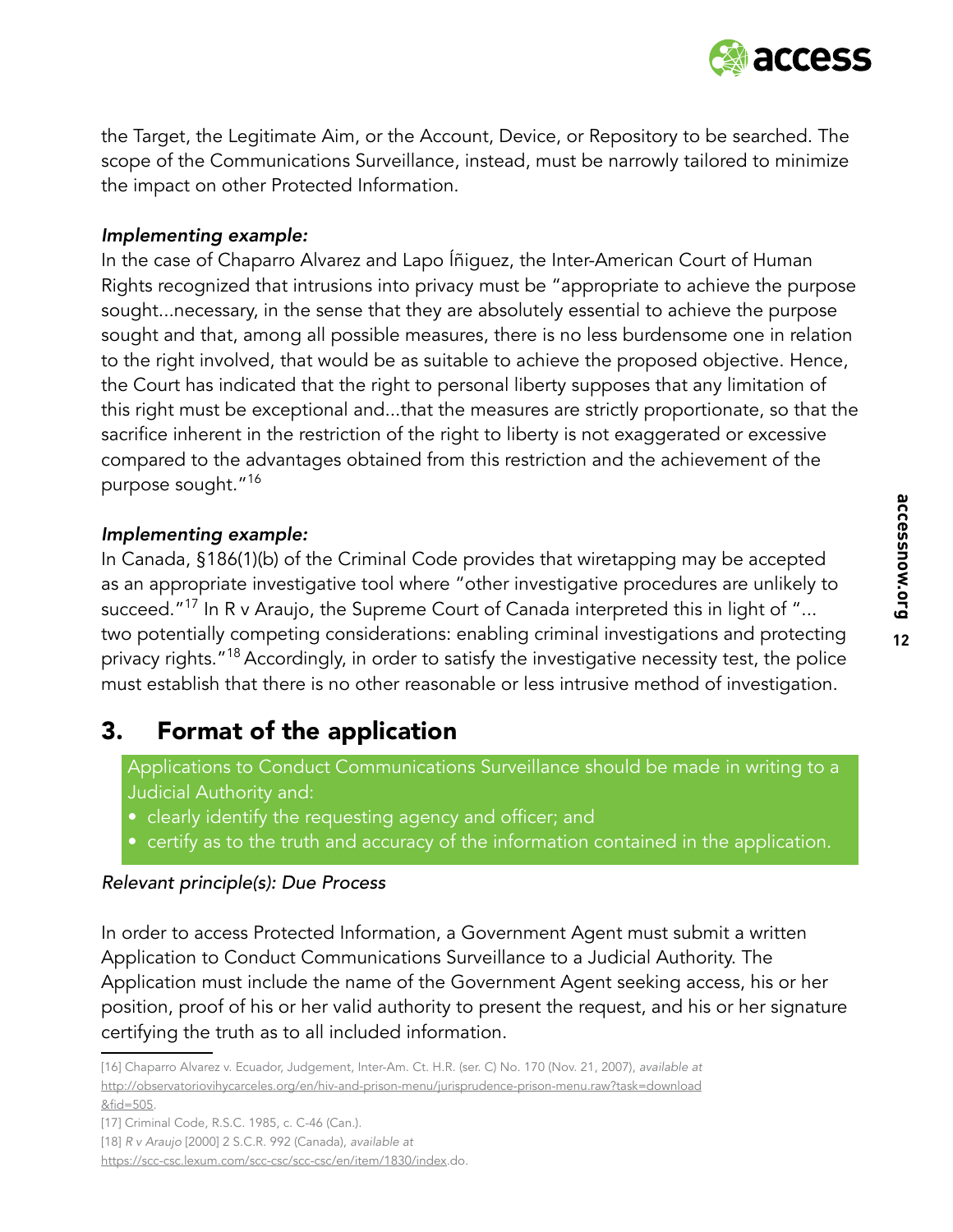

The procedures by which a Government Agent files an Application to Conduct Communications Surveillance should be clearly delineated in law.<sup>19</sup> Regardless of his or her identity or position, a Government Agent must provide transparency into and take responsibility for the information contained in the Application (see below) in accordance with all applicable laws, including laws presumed within this Guide, and under the penalty of perjury.

#### *Implementing example:*

In the United States a certification would take the form of an affidavit presented under oath that accompanies the issuing warrant, subpoena, or other instrument.

# 4. Content of application

An Application to Conduct Communications Surveillance should clearly state:

- The Legitimate Aim that the Communications Surveillance seeks to accomplish and the Necessary Information sought to achieve that Legitimate Aim;
- The Target of the Communications Surveillance (if unknown, then all available facts related to the Target's identity should be included so that a reasonable person may verify that the Application relates to a valid Target);
- The relevant laws authorising the requested Communications Surveillance; and
- The precise scope of the requested Communications Surveillance.

#### *Relevant principle(s): Legitimate Aim, Adequacy, Necessity, and Proportionality*

All Applications to Conduct Communications Surveillance should explain what Legitimate Aim is served by the Communications Surveillance, the exact Necessary Information needed to achieve the Legitimate Aim, and why. The Application should explain why Communications Surveillance, including access to Protected Information, is required. The Application should also identify, to the fullest extent possible, the Target of the Communications Surveillance. A new Application should be submitted for every additional Target.

Finally, an Application must precisely describe the scope of the Communications Surveillance requested. A proper description of the scope should describe the Account, Device, or Repository subject to Communications Surveillance, the particular database thereon, any extraneous Protected Information expected to be accessed, the methodology to be used, the relevance of the Necessary Information to the identified Legitimate Aim, and the specific timetable, either in the time span over which they can acquire data or the period for which they have access to a certain Account, Device, or Repository.

<sup>[19]</sup> In common law countries, the application will typically be made by the law enforcement officer, whereas in civil law countries it is more common that the application be made by prosecutors. The Principles accommodate either system.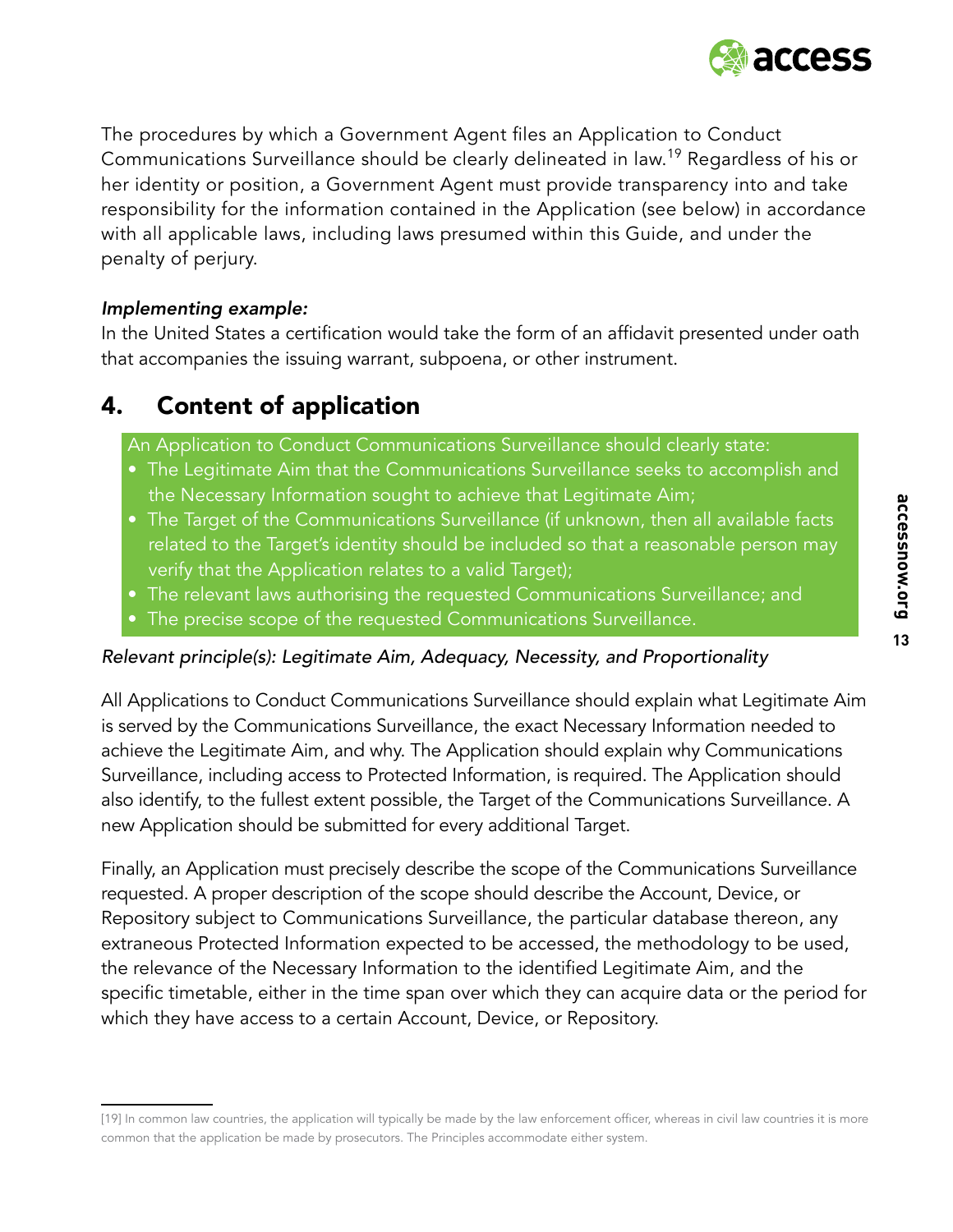

#### *Implementing example:*

The Siracusa Principles on the Limitation and Derogation of Provisions in the International Covenant on Civil and Political Rights (ICCPR) explain circumstances in which limitations can be placed on international human rights, including on the basis of national security.<sup>20</sup> Although non-binding, the Siracusa Principles are considered persuasive interpretation of the ICCPR.

# 5. Burden of proof

The Application to Conduct Communications Surveillance should contain enough information to demonstrate to the Judicial Authority that:

- the Communications Surveillance will produce Necessary Information;
- the Necessary Information sought is contained in the identified Account, Device, or Repository subject to Communications Surveillance; and
- the identified scope of the Communications Surveillance (see above) is defined as to produce no more Protected Information than required to obtain the Necessary Information.

#### *Relevant principle(s): Legitimate Aim, Adequacy, and Proportionality*

Applications to Conduct Communications Surveillance must be reasonably supported and may not be part of a "fishing expedition." A Government Agent must provide sufficient detail in the Application to Conduct Communications Surveillance to demonstrate a sufficient nexus, defined clearly in public law, between the Account, Device, or Repository to be subject to Communications Surveillance and the Necessary Information identified. In order to meet this burden, a Government Agent must include the alleged acts and/ or omissions that support the need for the Communications Surveillance and the lawfully acquired facts that provide the evidentiary basis for believing that the acts and/or omissions occurred. The facts in the Application must further support a finding that, to the greatest extent possible, the scope of the Communications Surveillance and the methodology to be used in the Search are appropriate and narrowly tailored to encompass the least amount of Protected Information in order to obtain the Necessary Information.

#### *Implementing example:*

In the U.S., in order to obtain a warrant, evidence must meet the standard of "probable cause" as required by the Fourth Amendment to the U.S. Constitution. "Probable cause" has been explained as a "fair probability that contraband or evidence of a crime will be found in a particular place."<sup>21</sup>

An application for a warrant should contain sufficient information to establish "probable cause" to believe that the evidence sought constitutes evidence of the commission of a criminal offence or represents contraband, the fruits of a crime or criminally derived

<sup>[20]</sup> UN Commission on Human Rights, *supra* note 11.

<sup>[21]</sup> *Illinois v. Gates,* 462 U.S. 213, 238 (1983).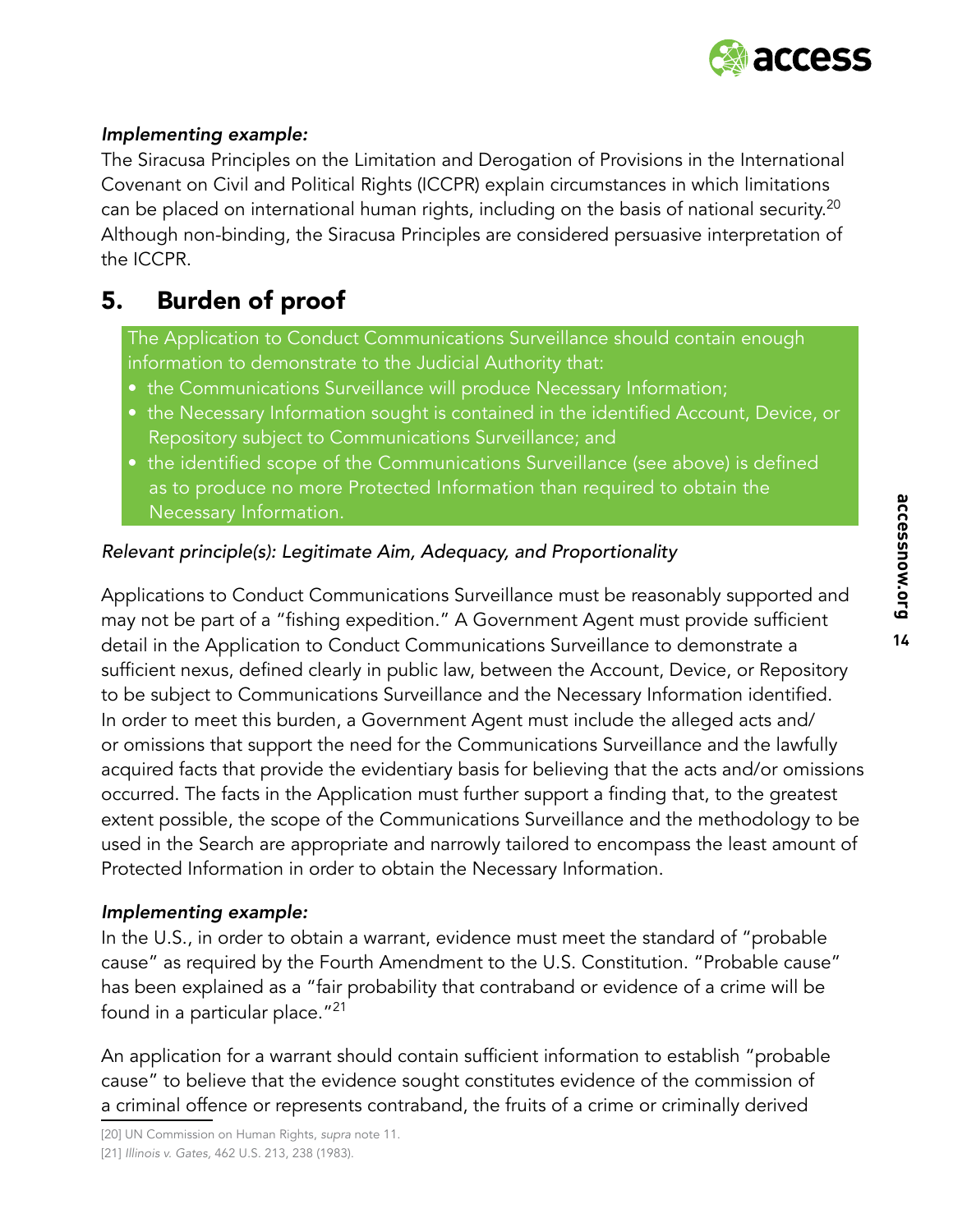

property. The application for a search warrant should also include reasonable grounds to believe that the evidence sought can be found at the specified location, along with a detailed description of the items to be seized, with sufficient specificity so as to identify them (for example, asking for specific records between certain limited dates or for specific personal property associated with the underlying crime).

# 6. Emergency procedures

Emergency procedures may be used under specific, enumerated Emergency Circumstances. In Emergency Circumstances, a Notice of Intent to Use Emergency Procedures must be filed before any Communications Surveillance may be undertaken. Then, an Application to Conduct Communications Surveillance must be filed with the Judicial Authority as soon as possible after the initiation of the Search. If the application is denied then Search must promptly stop and all information must be immediately destroyed.

#### *Relevant principle(s): Legality, Due Process, and Safeguards Against Illegitimate Access*

In a situation where Communications Surveillance is otherwise authorised and when the law provides specifically for their use, emergency procedures may be used to expedite the initiation of Communications Surveillance. Emergency procedures should only be used in situations where Emergency Circumstances are determined to exist. In Emergency Circumstances, a Notice of Intent to Use Emergency Procedures must be filed prior to the start of the Communications Surveillance that gives notice that emergency procedures are to be used. However, if the Government Agent determines at any time that the Emergency Circumstances no longer exist, they must immediately cease the Search and return to non-emergency protocols.

The Notice of Intent to Use Emergency Procedures must clearly demonstrate what Emergency Circumstances exist that require the use of emergency procedures, and how those Emergency Circumstances meet the established standard. As soon as possible after the Search is initiated, a full Application to Conduct Communications Surveillance must be filed within a timeframe established by law, preferably within 24-72 hours from the initiation of the Search.

Mere risk of flight or destruction of evidence should never be considered as a sufficient basis to justify the use of emergency procedures.

#### *Implementing example:*

In the Republic of Korea, whenever there is an imminent risk of a serious crime being committed which may cause death or serious injuries to individuals, the investigating officer may conduct electronic surveillance without the authorisation of the court. However, he or she must obtain judicial approval of the use of surveillance within 36 hours of the surveillance having begun.<sup>22</sup>

<sup>[22]</sup> Protection of Communications Secrets Act, art. 8, Act n. 6626/2002, Jan. 2002, *available at* [https://www.imolin.org/doc/amlid/](https://www.imolin.org/doc/amlid/Republic_of_Korea_Protection_of_Communications_Secrets_Act.pdf) [Republic\\_of\\_Korea\\_Protection\\_of\\_Communications\\_Secrets\\_Act.pdf](https://www.imolin.org/doc/amlid/Republic_of_Korea_Protection_of_Communications_Secrets_Act.pdf).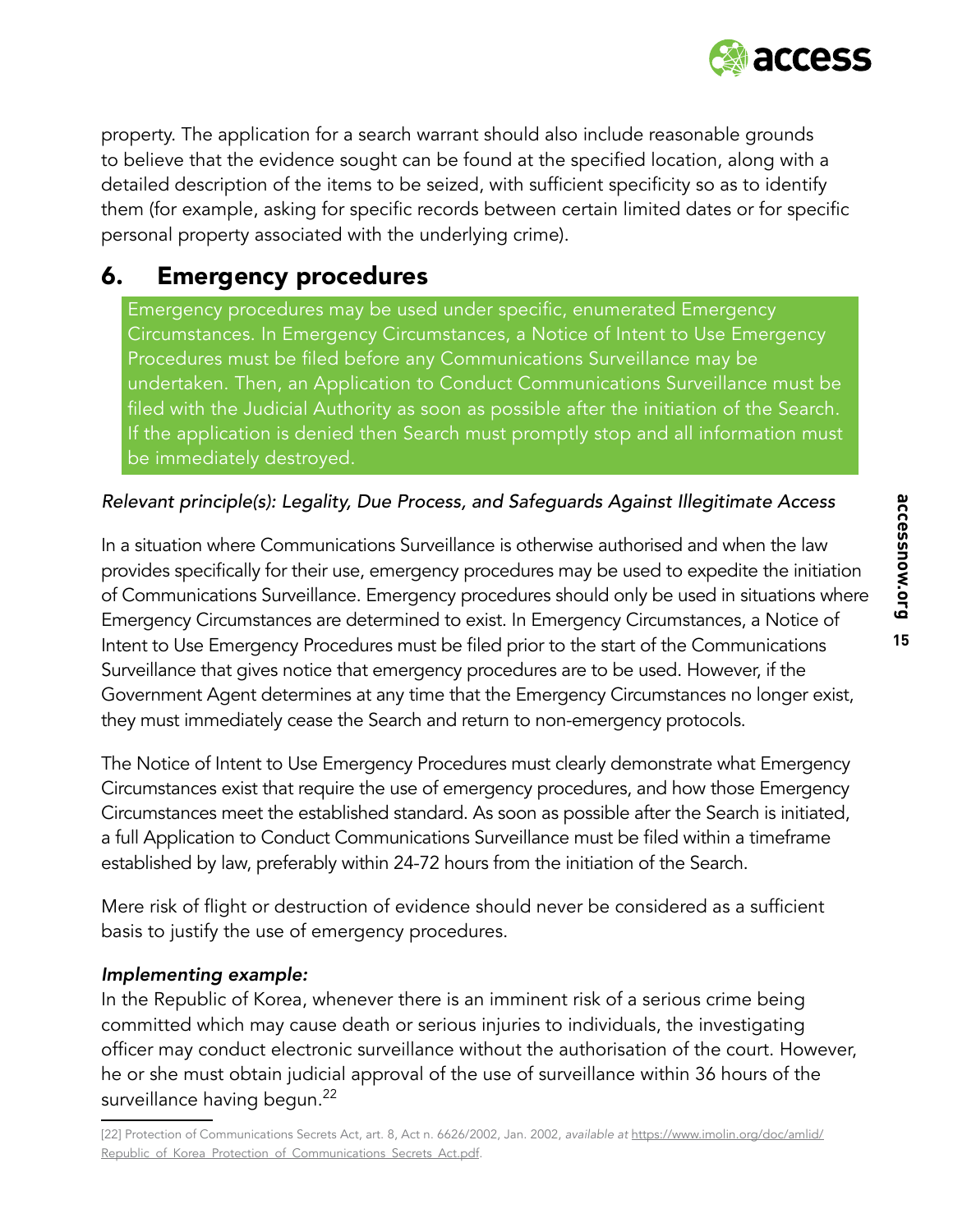

# Judicial consideration

# 1. Adjudicating authority

An Application to Conduct Communications Surveillance must be made to a Judicial Authority that is impartial, competent, and independent.

*Relevant principle(s): Competent Judicial Authority, Due Process, and Public Oversight*

All Applications to Conduct Communications Surveillance require authorisation by a Judicial Authority, which makes a determination on the content and sufficiency of the Application.

The Judicial Authority must be impartial, competent, and independent.<sup>23</sup> As explained in the Principles, this means that the Judicial Authority must be separate from the branch to which the Government Agent conducting Communications Surveillance belongs, conversant in issues related to the legality of Communications Surveillance, the technologies used to do so, and international human rights laws, and have adequate resources in exercising the assigned functions.

Adjudicators must have access to sufficient training to be able to issue informed decisions, as well as access to individuals with technical, procedural, and other necessary expertise. Proceedings in front of the Judicial Authority should be public and transparent, and its decisions must be published. States should dedicate adequate funding to ensure that an Adjudicator can respond to Applications in a prompt manner, as required in time-sensitive investigations and particularly to limit the instances when it is necessary to use emergency procedures.

#### *Implementing example:*

In interpreting the Article 17 obligation on States not to unlawfully or arbitrarily interfere with individuals' privacy, the Human Rights Committee has stressed the need for independent, impartial adjudication.<sup>24</sup>

<sup>[23]</sup> Domestic and international laws enshrine the right to access to justice and fairness in a legal proceeding, with judges playing a prominent role in guaranteeing these protections. *See* La Rue, *supra* note 2, for discussion of the importance of an independent judiciary to adjudicate issues impacting on freedom of expression.

<sup>[24]</sup> *See e.g.,* UN Human Rights Committee, *Concluding Observations of the Human Rights Committee Poland*, UN Doc. CCPR/C/79/ Add.110, July 29, 1999, *available at* [http://www.un.org/en/ga/search/view\\_doc.asp?symbol=CCPR/C/79/Add.110](http://www.un.org/en/ga/search/view_doc.asp?symbol=CCPR/C/79/Add.110) ("As regards telephone tapping, the Committee is concerned (1) that the Prosecutor (without judicial consent) may permit telephone tapping; and (b) that there is no independent monitoring of the use of the entire system of tapping telephones."); UN Human Rights Committee, *Concluding Oberservations of the Human Rights Committee*, UN Doc. CCPR/C/79/Add.89, April 6, 1998, *available at* [http:llwww.](http:llwww.un.orglenlgalsearchlview_doc.asp?symbol=CCPRlCl79lAdd.89) un.orglenlgalsearchlview\_doc.asp?symbol=CCPRICI79lAdd.89. ("The Committee recommends that steps be taken to ensure that interception be subject to strict judicial supervision and that the relevant laws be brought into compliance with the Covenant").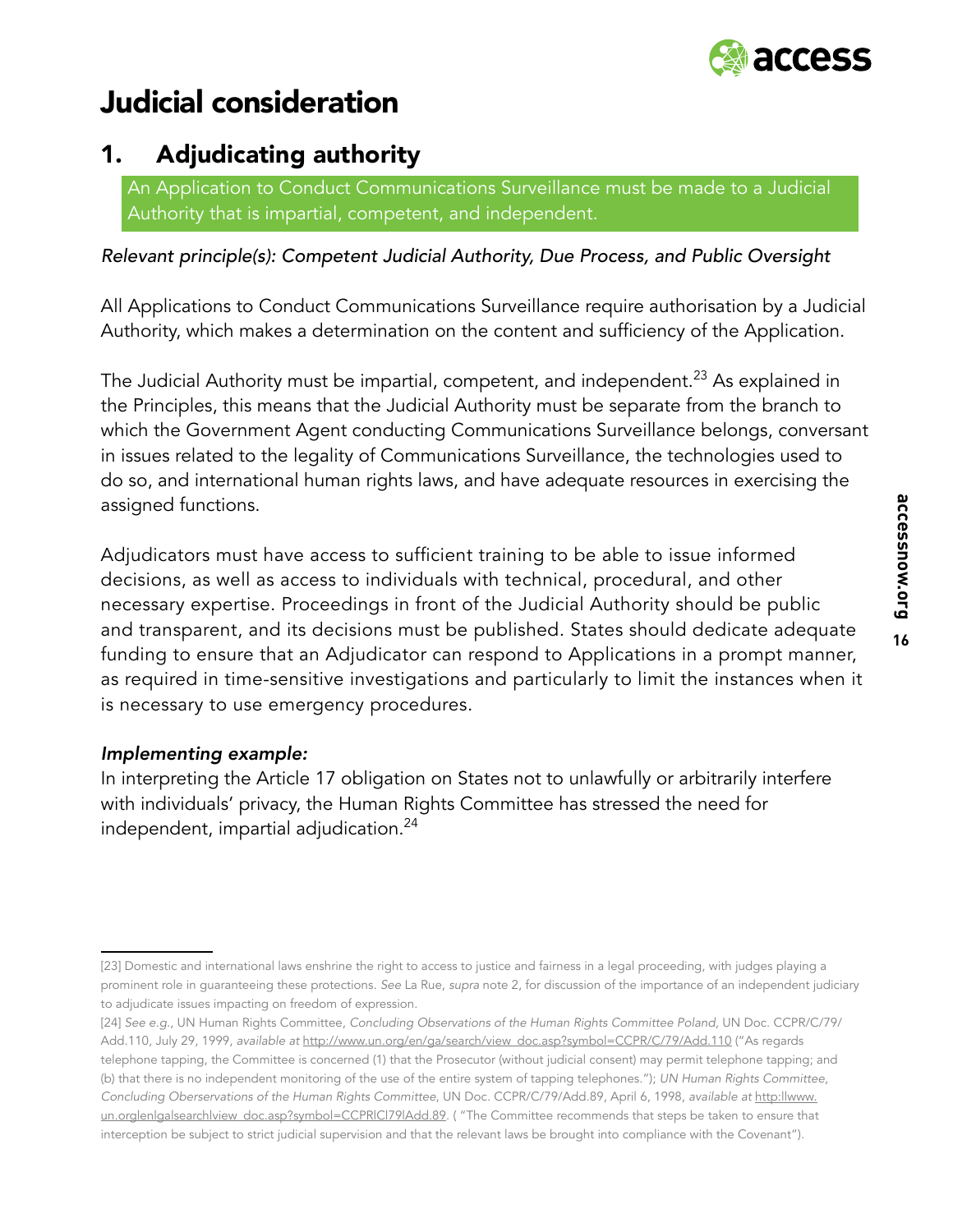

#### *Implementing example:*

In Sweden, signals intelligence that is intended to collect intelligence data must be approved by the Defense Intelligence Court, which ensures that the surveillance is lawful and could not be conducted in a less invasive manner. The Court also evaluates if the value of the surveillance outweighs human rights intrusions.<sup>25</sup>

# 2. Sufficiency of application

A Court Order for Communications Surveillance should only issue if a Judicial Authority determines that the substance of an application for Communications Surveillance meets the legal, substantive, and procedural requirements, including the burden of proof.

#### *Relevant principle(s): Legality, Due Process, Legitimate Aim, Necessity, Proportionality, and Adequacy*

A Court Order to Conduct Communications Surveillance must only issue if the Judicial Authority determines that the Application meets all legal and substantive requirements and all procedures have been followed, as set out above. The Adjudicator has a separate, independent responsibility to ensure that an Application to Conduct Communications Surveillance contains all of the required information as spelled out above, including sufficient detail so that the Adjudicator, without additional information, can determine that the evidentiary standard is satisfied (see below).

When assessing the content of the Application to Conduct Communications Surveillance, the Adjudicator must ascertain that the information it is based upon is credible and was lawfully acquired. Any information that does not meet this standard cannot be considered when determining if the Government Agent has met his or her Burden of Proof.

# 3. Evidentiary standards

A Court Order to Conduct Communications Surveillance should only issue if an Adjudicator determines that the Communications Surveillance is necessary (see above) and that there is a sufficient nexus connecting the specific Account, Device, or Repository with the identified Necessary Information. The Court Order should only authorise Communications Surveillance that is narrowly tailored to encompass no more Protected Information than is required to serve a Legitimate Aim.

#### *Relevant principle(s): Proportionality, Legitimate Aim, Adequacy, and Necessity*

The Judicial Authority may only authorise Communications Surveillance that represents the least intrusive means to obtain identified Necessary Information in order to serve an identified Legitimate Aim.

[25] The Law Library of Congress, *Foreign Intelligence Gathering Laws*, December 2014, 34, *available at* [http:llwww.loc.](http:llwww.loc.govllawlhelplforeign-intelligence-gatheringlforeign-intelligence-gathering.pdf) [govllawlhelplforeign-intelligence-gatheringlforeign-intelligence-gathering.pdf](http:llwww.loc.govllawlhelplforeign-intelligence-gatheringlforeign-intelligence-gathering.pdf).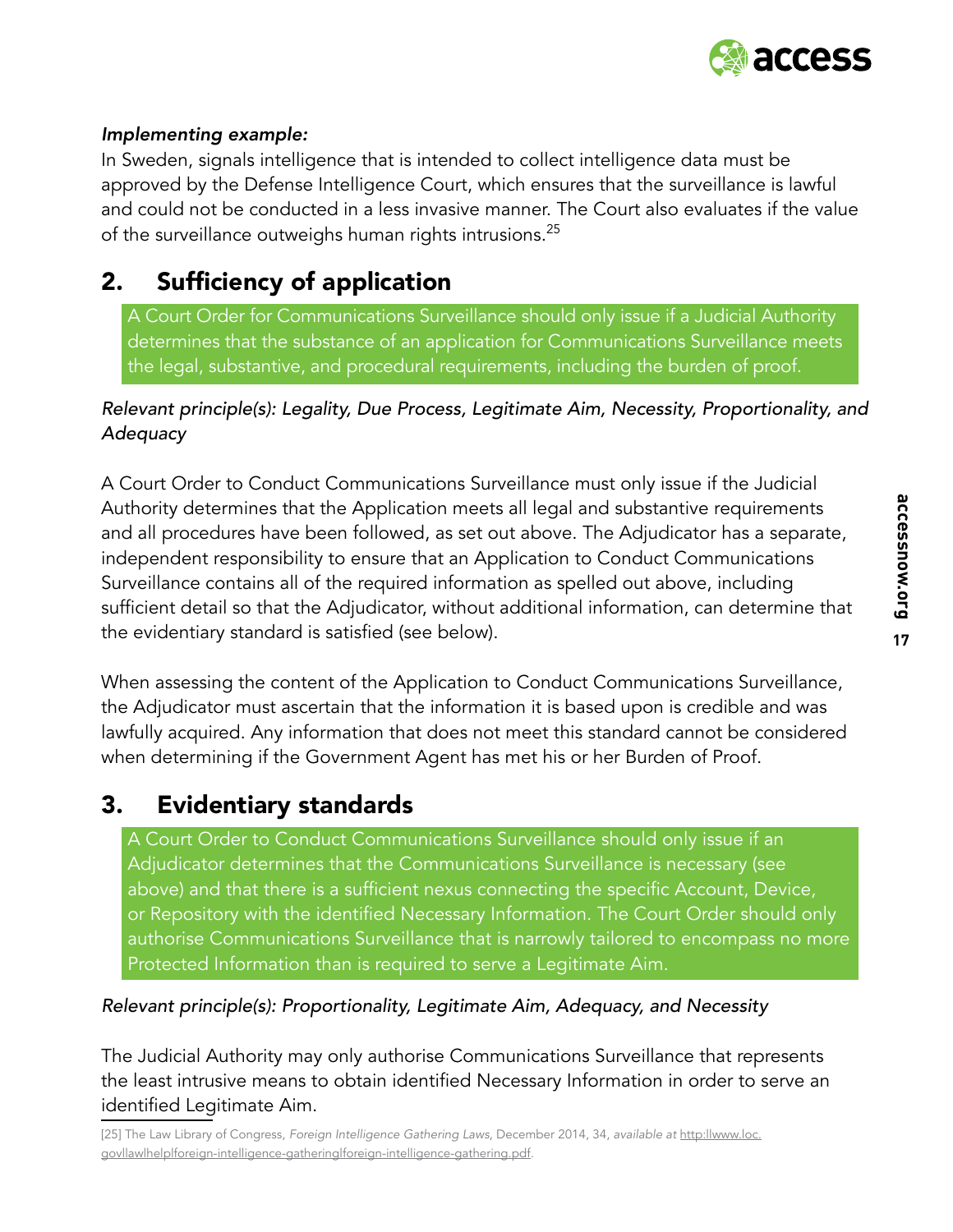

Before a Court Order may issue, the Judicial Authority must also determine that the Government Agent has demonstrated a sufficient nexus between the Account, Device, or Repository on which Communications Surveillance is to be performed and the Necessary Information sought and that the scope of the Communications Surveillance is narrowly tailored to encompass no more Protected Information than is required to obtain the Necessary Information.

#### *Implementing example:*

In the U.S., in order to obtain a warrant, evidence must meet the standard of "probable cause" as required by the Fourth Amendment to the U.S. Constitution. "Probable cause" has been explained as a "fair probability that contraband or evidence of a crime will be found in a particular place."<sup>26</sup>

An application for a warrant should contain sufficient information to establish "probable cause" to believe that the evidence sought constitutes evidence of the commission of a criminal offence or represents contraband, the fruits of a crime or criminally derived property. The application for a search warrant should also include reasonable grounds to believe that the evidence sought can be found at the specified location, along with a detailed description of the particular items to be seized, with sufficient specificity so as to identify them (for example, asking for specific records between certain limited dates or for specific personal property associated with the underlying crime).

# 4. Format and content of court order

A Court Order to Conduct Communications Surveillance should be in writing, and should include the:

- name of the Judicial Authority, the identity of the issuing Adjudicator, and the date the Court Order issues;
- law(s) under which the Court Order is issued
- methodology of the Search to be employed;
- scope and duration of the authorisation; and
- the underlying Application to Conduct Communications Surveillance

When an Application to Conduct Communications Surveillance involves novel or unique factual or legal issues, the Adjudicator should also issue a written opinion explaining the issues and the rationale for the Adjudicator's decision to issue the Court Order.

#### *Relevant principle(s): Proportionality, Adequacy, and Due Process*

In order to facilitate an accountable process which is subject to public oversight, all Court Orders to Conduct Communications Surveillance must be in writing and clearly state the law or laws under which the Court Order issues. It should indicate the time and date that the

**18accessnow.org**

18

accessnow.org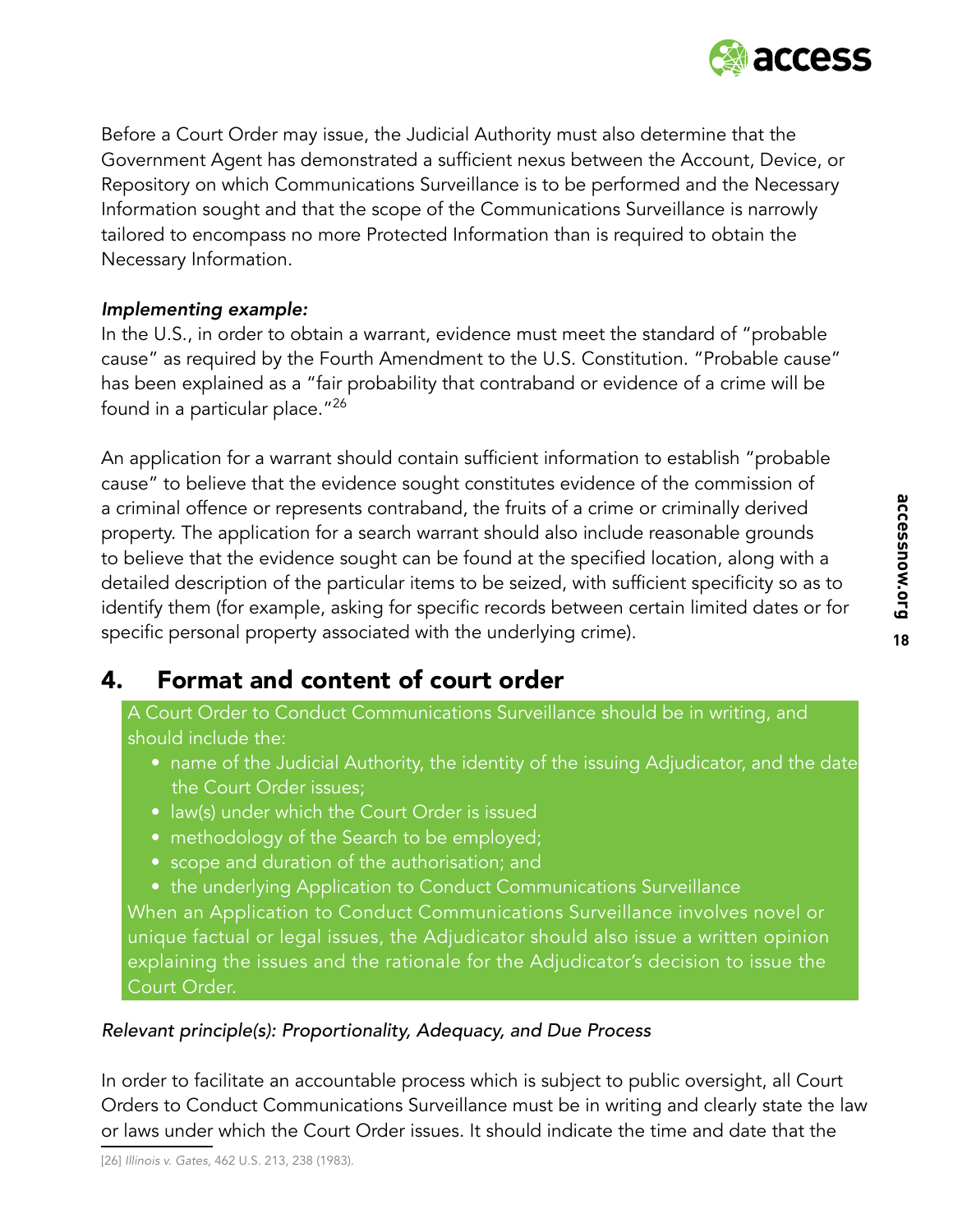

Court Order is issued, as well as the name and position of the authorising Adjudicator. The supporting Application should be attached.

In addition, the Court Order must precisely describe the full scope of the authorisation, including the exact Accounts, Devices, or Repositories subject to Communications Surveillance, and the particular database, as well as the time frame during which the Communications Surveillance may occur, the methodology for the Search, and the means and methods by which the Communications Surveillance may be conducted. In addition, whenever possible the Court Order should identify the particular databases to be searched and, at a minimum, the types of files that constitute Necessary Information should be listed.

The Adjudicator should tailor the terms of the Court Order to the substantive allegations in the Application to Conduct Communications Surveillance. The Court Order should never authorise a greater scope of Communications Surveillance than what is requested in the Application, and, when appropriate, the Adjudicator should sufficiently narrow the authorisation so that Necessary Information is the only accessible Protected Information.

A Court Order to Conduct Communications Surveillance must specifically limit the time that Protected Information may be stored. Accordingly, the Court Order must provide for regular reports on all information obtained under the Court Order. This includes Protected Information that is not Necessary Information within the context of the identified Legitimate Aim or any Protected Information that is outside the scope of the Court Order. In addition, the Court order must require that Necessary Information within the scope of the Court Order may only be stored for a reasonable time, specified by the Adjudicator, not to outlast the resolution of the Legitimate Aim of the Communications Surveillance.

When an Application to Conduct Communications Surveillance involves novel or unique factual or legal issues, the Adjudicator should issue a written opinion explaining the issues and the rationale for the decision to issue the Court Order. The written opinion should be made public and the adjudicator should within it specifically explain any interpretation of the public law that was necessary in order to reach any relevant conclusion and the rationale behind that interpretation, citing to previous cases, opinions, or acts when appropriate.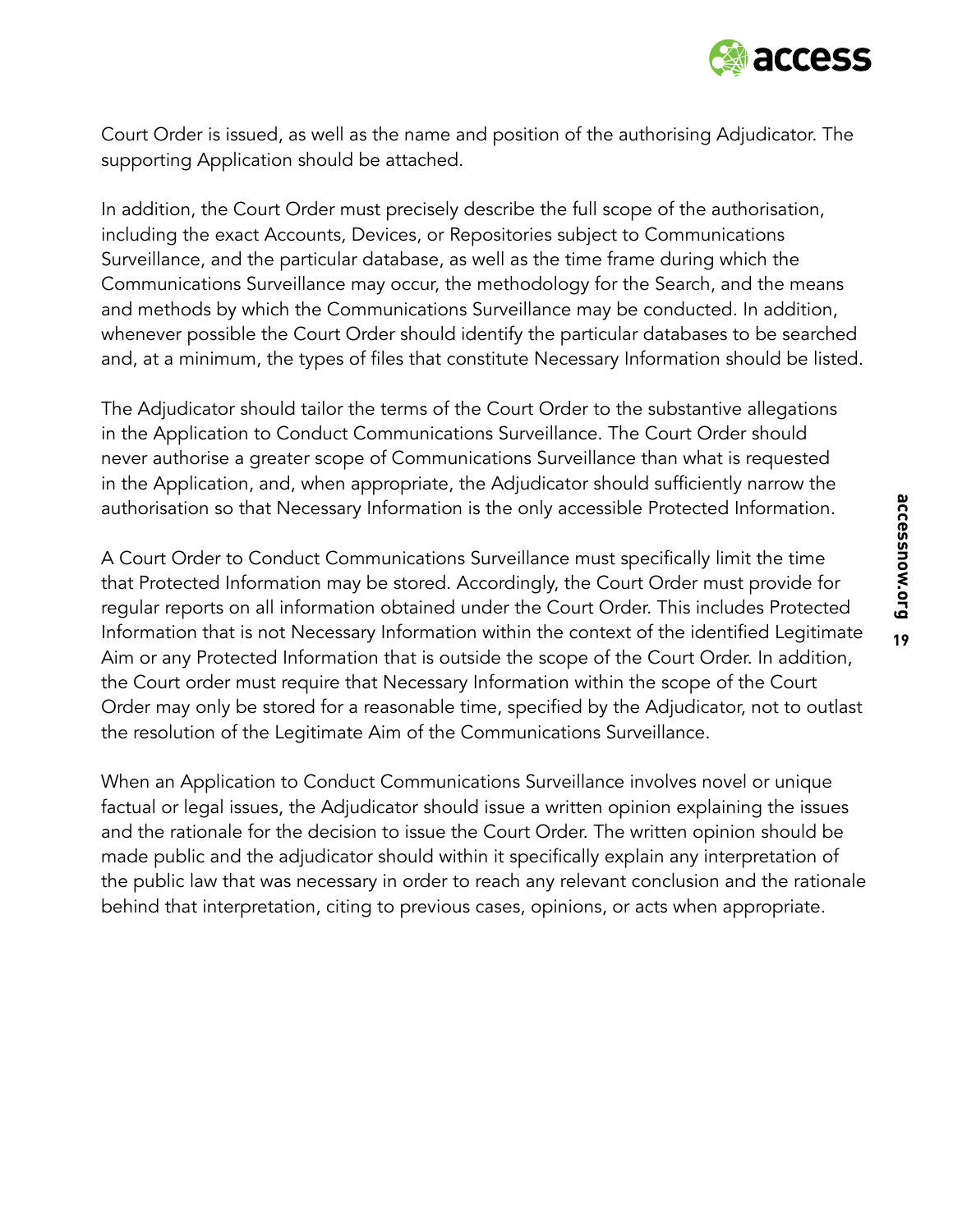

# 5. Judicial oversight

It is the duty of the Judicial Authority to monitor the implementation of Court Orders to Conduct Communications Surveillance (or, in the case of a Government Agent who failed to seek or obtain a Court Order, some other Adjudicator). The Adjudicator should ensure that the State reports on the activities conducted under the Court Order.

#### *Relevant principle(s): Necessity and Adequacy*

The State should report to the Judicial Authority on all of the information, including Protected Information, that was acquired during the Search so that the Judicial Authority can ensure that the implementing Government Agent complies with all terms of the Court Order.

The Government Agent must segregate Necessary Information. The Government Agent should report regularly to the Judicial Authority throughout the commission of the Search and during the entire time the State retains Protected Information obtained as a result of the Search. This reporting should take place not less than every 30 days, and during shorter periods of time for more invasive or broader Searches. The report must identify the Necessary Information sought, the scope of Protected Information obtained through the date of the Report, the scope of Protected Information accessed that did not constitute Necessary Information, and the reason for the access.

Following the report, the Judicial Authority should order the destruction of any Protected Information that does not constitute Necessary Information unless there is evidence of impropriety and bad faith on behalf of the Government Agent. In this instance, the Adjudicator should order the immediate and effective quarantine of the information pending investigatory proceedings of the violating Government Agent. Further, the Adjudicator should order the destruction of all Protected Information, including Necessary Information, once it is no longer required for the Legitimate Aim for which it was obtained.

The report should also identify progress on compliance with the Judicial Authority's order for the destruction of Protected Information. The Government Agent must specify to the Judicial Authority the ways in which information has been destroyed. If the Adjudicator determines that the destruction process is being delayed or obstructed investigatory proceedings should be initiated to determine the reason for the delay or obstruction and appropriate discipline should be ordered, including, when appropriate, more frequent reporting.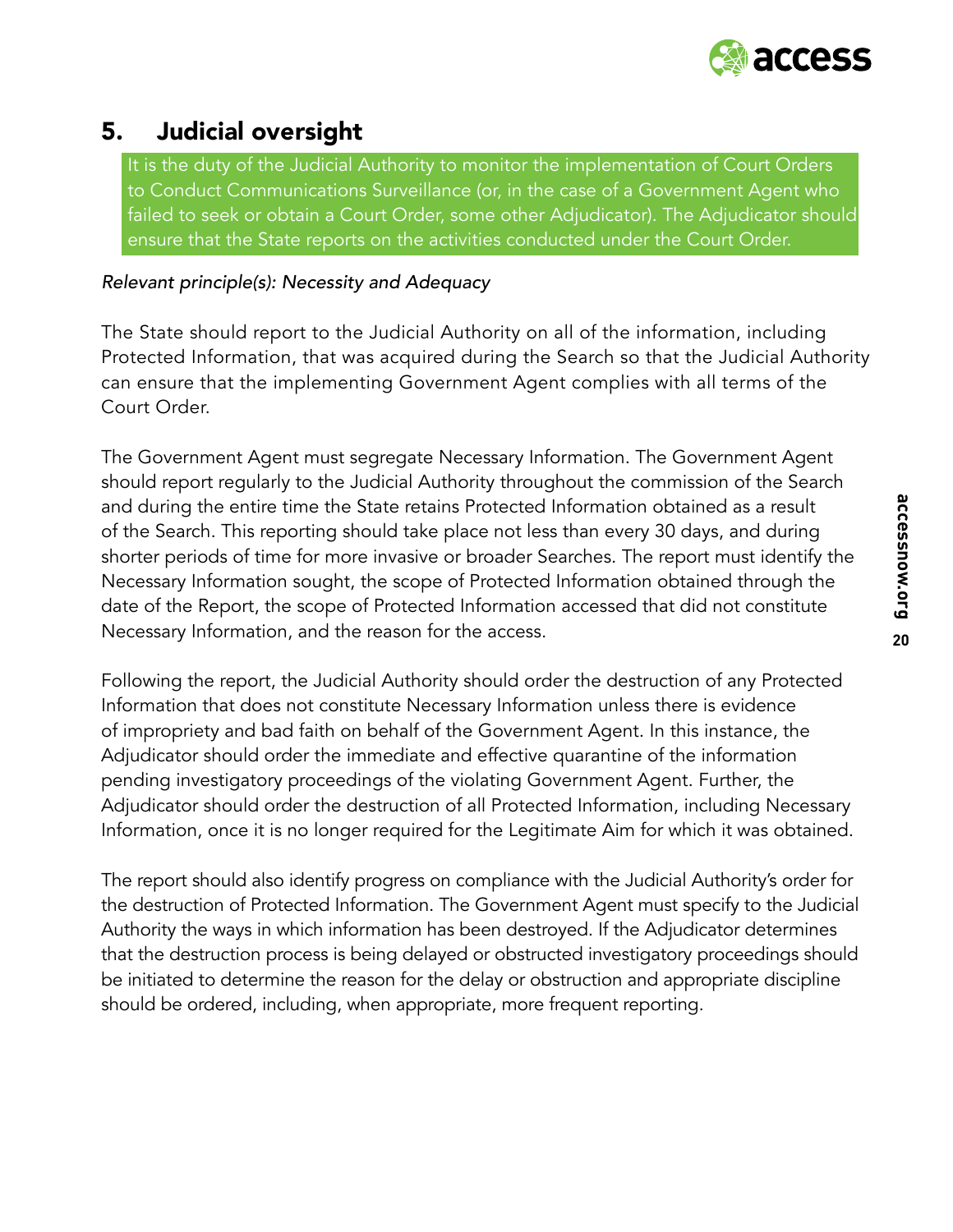

### 6. Investigatory proceedings

Where investigatory proceedings are necessary, the Adjudicator who authorised the Court Order to Conduct Communications Surveillance (or, in the case of a Government Agent who failed to seek or obtain a Court Order, some other Adjudicator) should order the information relevant to the investigatory proceedings to be quarantined. A separate Adjudicator should be assigned to any investigatory proceedings and given stewardship over the relevant information. Once the investigatory proceedings are concluded the information should be destroyed.

#### *Relevant principle(s): Legality, Competent Judicial Authority, Due Process, and Safeguards Against Illegitimate Access*

Arbitrary and unlawful interferences with individuals' privacy are violations of human rights that undermine democratic governance. $27$  Even minor interferences can constitute a grave violation when viewed in aggregate. Government Agents should be subject to investigatory proceedings for misconduct related to the Application for or commission of Communications Surveillance. In addition to the circumstances in this Implementation Guide where investigatory procedures are required, an Adjudicator should order investigatory proceedings for any instance where a Government Agent is determined to have violated the terms of the Court Order to Conduct Communications Surveillance. This should include when a Government Agent acts or orders another to act outside of the scope of the Court Order, knowingly accesses Protected Information that does not constitute Necessary Information, uses Protected Information for purposes other than the Legitimate Aim stated in the Application to Conduct Communications Surveillance, or violates any other substantive policy or procedure established by the Judicial Authority.

Investigatory proceedings should be public and should be assigned to an Adjudicator other than the Adjudicator who authorised the Court Order to Conduct Communications Surveillance. Upon any circumstance where investigatory procedures are required, the information that led to the need for investigatory procedures should be quarantined from any other information obtained in the commission of Communications Surveillance. During the course of the investigatory proceedings, stewardship over the relevant quarantined information should be given to the assigned Adjudicator. The information should never be used for any purpose outside of the investigatory proceedings. Once the investigatory proceedings have concluded, the Adjudicator should order all of the information destroyed.

Any Government Agent subject to investigatory proceedings should be prevented from continuing any work related to Communications Surveillance until the proceedings are closed. All work should be assigned to other Government Agents. The Adjudicator assigned to the investigatory proceedings should have authority to order any necessary discipline for the Government Agent, including suspension (with or without pay), termination, remuneration,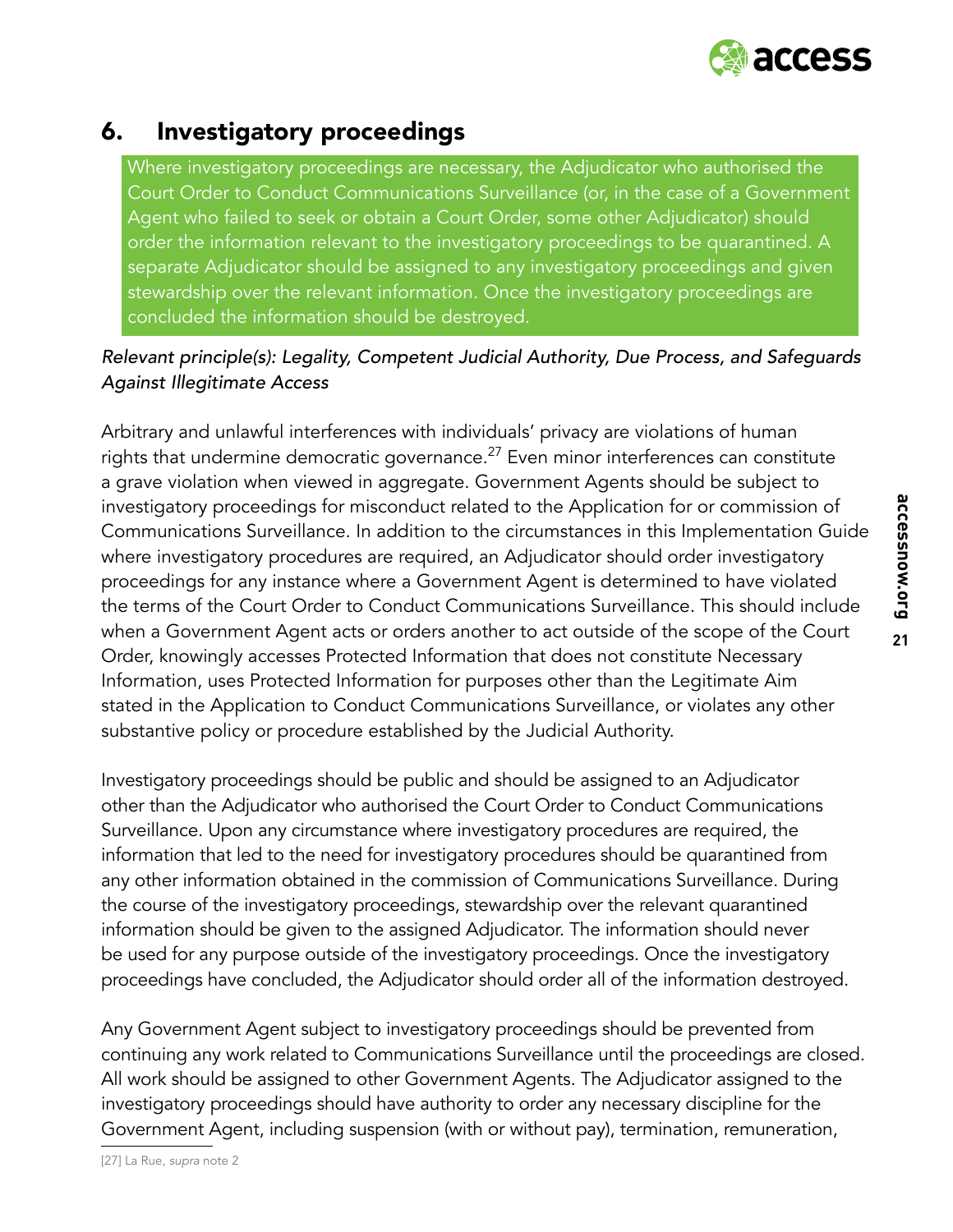

public apology, prolonged peer or judicial oversight and reporting, or other actions as enumerated by law. Investigatory proceedings should never pre-empt civil actions by an affected user. If a user opts to bring a civil action, the quarantine of the relevant information must continue through the civil proceedings before it is destroyed to ensure that it can serve any evidentiary purpose necessary (see the section on remedy for more information).

# 7. Emergency procedures

In Emergency Circumstances, a Judicial Authority must assess the Notice of Intent to Use Emergency Procedures and ensure that such Notice contains all necessary facts and allegations for the Adjudicator to determine if Emergency Circumstances exist. In these instances, the Judicial Authority should ensure that an Application to Conduct Communications Surveillance is filed within a reasonable timeframe after the Search is initiated and must review the Application under an expedited timeframe. The rationale for emergency procedures must be independently reviewed.

#### *Relevant principle(s): Legality, Competent Judicial Authority, Due Process, and Safeguards Against Illegitimate Access*

When a Judicial Authority receives from a Government Agent a Notice of Intent to Use Emergency Procedures, such Judicial Authority must receive the notice and ensure that it is immediately assigned to an Adjudicator. The Adjudicator must ensure that a complete Application to Conduct Communications Surveillance is filed within a reasonable timeframe after which the Search is initiated pursuant to the Notice. A reasonable timeframe should typically not be longer than 24-72 hours from the initiation of the Search.

The Adjudicator must consider both the content and the substance of the Notice of Intent to Use Emergency Procedures and the Application to Conduct Communications Surveillance on an expedited schedule.<sup>28</sup> If the Adjudicator denies the Application to Conduct Communications Surveillance, the Search must immediately cease and all Protected Information must be immediately destroyed, except in cases where the Adjudicator determines the Government Agent acted with impropriety and in bad faith, in which case the information should be quarantined pending investigatory proceedings. In egregious cases where the Application is found to be substantively lacking in form and/or substance, disciplinary sanctions should be pursued against the requesting Government Agent.

If the Application is accepted but modified, and the Adjudicator finds that the request for emergency procedures was valid, the Search should be immediately adjusted as to comport with the modified requirements, and Protected Information that no longer falls within the scope of the

<sup>[28]</sup> An example of adequate justification for the use of emergency procedures would be collecting location data to find a stolen car with a child locked inside. TELUS Transparency Report 2013, TELUS, 2013, *available at* [http://about.telus.com/servlet/JiveServlet/](http://about.telus.com/servlet/JiveServlet/previewBody/5544-102-1-6081/TELUS%20Transparency%20Repo r) [previewBody/5544-102-1-6081/TELUS%20Transparency%20Repo rt%202013%20-English.pdf\)](http://about.telus.com/servlet/JiveServlet/previewBody/5544-102-1-6081/TELUS%20Transparency%20Repo r)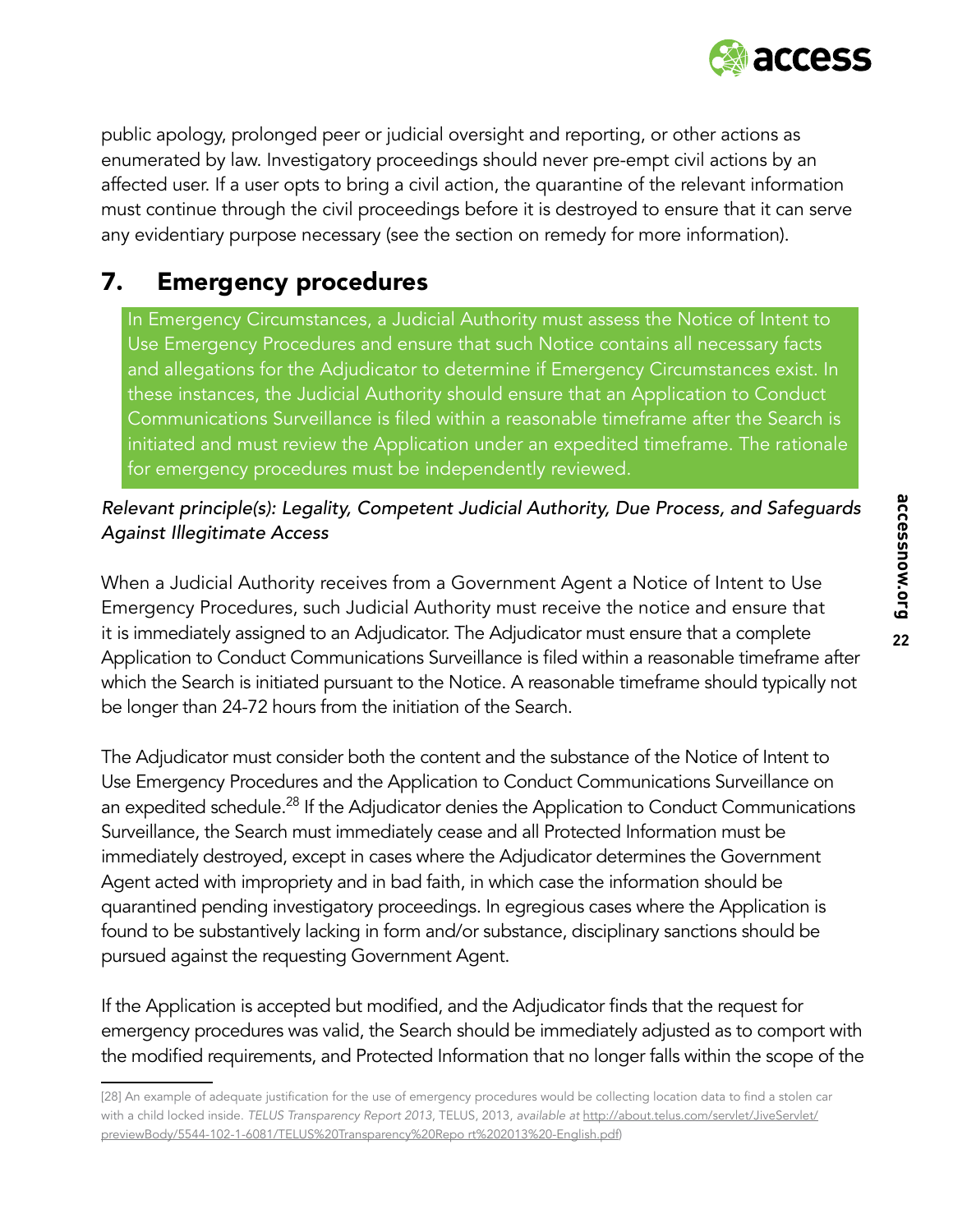

Court Order should be immediately destroyed, except in cases where the Adjudicator determines the Government Agent acted with impropriety and in bad faith, in which case the information should be quarantined pending investigatory proceedings. If the Application is accepted in any form, but the Adjudicator finds that an Emergency Circumstance, as defined by law, did not exist, emergency procedures were not appropriate for any other reason, or the Government Agent failed to provide sufficient justification, then the Search may continue. However, Protected Information subject to a Search prior to the issuance of the Court Order must be immediately destroyed (pending any necessary investigatory proceedings or accompanying civil actions) unless the Adjudicator makes a finding on the record that the Government Agent obtained the Protected Information, or inevitably would have done so, lawfully from an independent source.<sup>29</sup>

#### *Implementing example:*

The Indian Telegraph Act permits emergency collection when the Search is confirmed within seven working days. If not confirmed, the Search has to cease and further Collection may only occur with prior approval. A Review Committee meets to determine whether the Search was conducted in accordance to the law. If not, the Committee may end the Search and order the destruction of Collected data.<sup>30</sup>

<sup>[29]</sup> See Murray v. United States, 487 U.S. 583 (1988).

<sup>[30]</sup> *Law Enforcement Disclosure Report*, Vodafone, 42 (Jun. 2014), [http://www.vodafone.com/content/dam/sustainability/2014/pdf/]( http://www.vodafone.com/content/dam/sustainability/2014/pdf/operating-responsibly/vodafone_law_enfo) [operating-responsibly/vodafone\\_law\\_enforce ment\\_disclosure\\_report.pdf]( http://www.vodafone.com/content/dam/sustainability/2014/pdf/operating-responsibly/vodafone_law_enfo).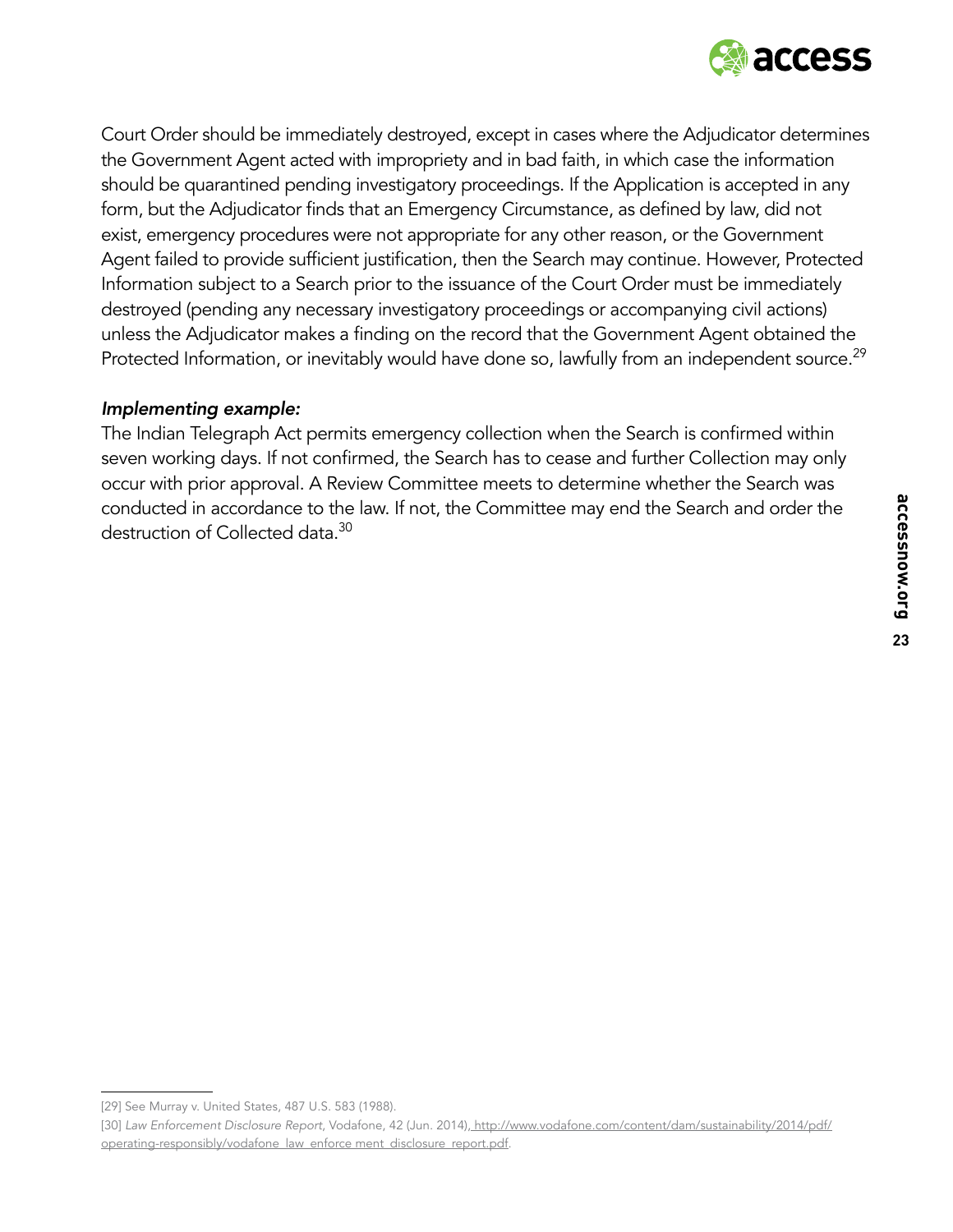# The Search



## 1. Scope of the search

A Search must comport with the specific terms of the Court Order and should not interfere with the integrity of a Provider's services.

*Relevant principle(s): Necessity, Proportionality, Adequacy, and Integrity of Communications and Systems.*

A Search must be precisely limited to the bounds of the Court Order to Conduct Communications Surveillance, or, in the case of the use of emergency procedures, to the reasonable terms of the Notice of Intent to Use Emergency Procedures entered prior to a Judicial Authority's determination on the related Application to Conduct Communications Surveillance. Any Government Agent that requires a Provider, as part of a Search, to reconfigure its architecture in any instance or turn over a code, password, or other piece of information that would provide access to a Device, Account, or Repository other than that belonging to the Target should be considered to have acted outside the scope of the Court Order.

#### *Implementing example:*

The Human Rights Committee has interpreted the requirement of "reasonableness" in article 17 of the International Covenant on Civil and Political Rights as implying that "any interference with privacy must be proportional to the end sought and be necessary in the circumstances of any given case."31

### 2. Costs

Costs associated with a Search should be borne by the State.

#### *Relevant principle(s): Safeguards Against Illegitimate Access*

The State should reimburse Providers for their reasonable costs incurred in conducting a Search. The basis for all costs should be specified in law. Providers should not be allowed to contract with a State for any costs that are above or in addition to the reasonable costs as established by law and determined by a Judicial Authority to prevent the creation of any perverse financial incentive to conduct Communications Surveillance. Reimbursement should be provided within a reasonable time period, not to exceed 30 days from the date the costs are incurred.

#### *Implementing example:*

In Switzerland, the federal government requires reimbursement for the costs of complying with surveillance requests. The government maintains a compensation chart based on the type of surveillance.<sup>32</sup>

<sup>[31]</sup> UN Human Rights Committee, *supra* note 17, at para 8.3.

<sup>[32]</sup> Regulation on fees and compensation for the monitoring of Mail and Telecommunications, SR 780.115.1, April 7, 2004, *available at* [http://www.admin.ch/opc/de/classified-compilation/20032564/index.html](http://www2.ohchr.org/english/bodies/hrcouncil/docs/13session/A-HRC-13-37.pdf)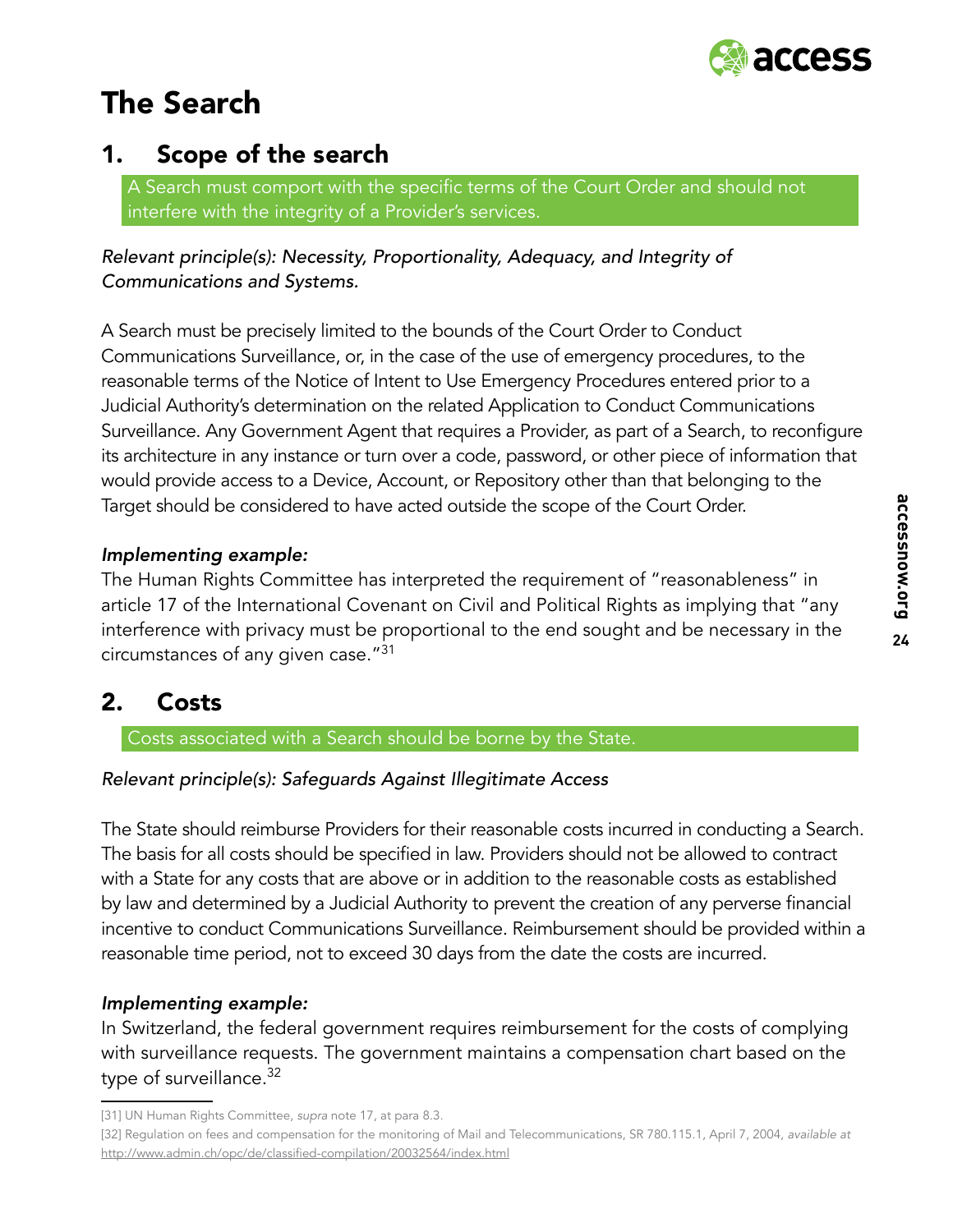

# 3. Request for search

A Request for Search issued to a Provider should be in writing, and should specify the User Data the State is requesting the Provider to remit, the legal basis for the Request, the name and contact information for the Government Agent issuing the Request for Search and the Judicial Authority who has authorised the Search, and a brief explanation of how the User Data sought is encompassed by the Court Order. Any documents necessary to understand the scope of the authorised Search should be attached to the Request for Search.

#### *Relevant principle(s): Due Process and Public Oversight*

Each Court Order to Conduct Communications Surveillance may produce more than one Request for Search, depending on the Providers implicated by the Court Order. A Request for Search should be specifically tailored to the Provider to which it pertains. Providers should only accept a Request for Search when it:

- is made in writing;
- explains the legal basis for the request;
- identifies the official making the request by name and title;
- specifies the permitted scope, duration, and methodology of the search; and
- complies with all relevant legal or regulatory requirements.

The relevant Court Order to Conduct Communications Surveillance and the Application to Conduct Communications Surveillance should be attached, in full, to any Request for Search, as well as any other supporting documents filed that the Provider would need access to to understand the scope of the Request for Search.

### 4. User notification

The Target should be notified of a Search before it is conducted unless a Government Agent can demonstrate to a Judicial Authority that a delay is strictly necessary to prevent serious jeopardy to the purpose for which Communications Surveillance is authorised. Responsibility for notification resides with the State.

#### Relevant principle(s): User Notification

The State must notify a Target of a Court Order to Conduct Communications Surveillance in order to provide an adequate opportunity for the Target to challenge the validity of the Search and to assert any privileges that may attach to the information sought.

Notification should include information that would enable the Target to obtain legal guidance and, if he or she so chooses, to challenge the validity of the Court Order or the scope of the Search, including the Court Order itself and the Application to Conduct Communications Surveillance filed with the Judicial Authority.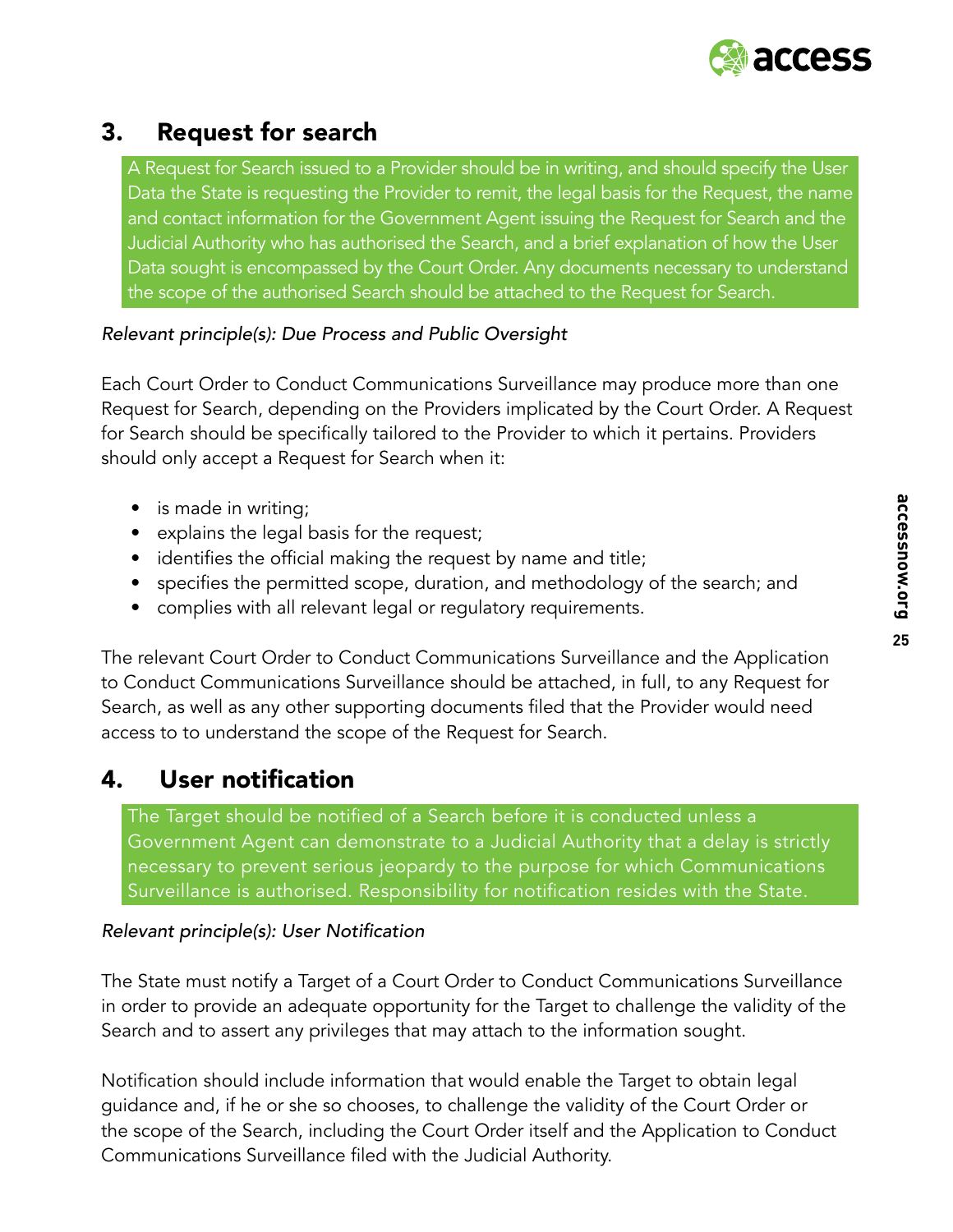

In limited circumstances, notification may be delayed for a limited period of time upon request of the Government Agent and subject to approval by the Judicial Authority. Approval of a request for delayed notification should be subject to rigorous review and should never be automatic. Instead, delayed notification should only be granted if the Government Agent demonstrates that a delay is strictly necessary for preventing serious jeopardy to the purpose for which Communications Surveillance is authorised.<sup>33</sup> Potential considerations in making this determination may include:

- clear and present danger to the life or physical safety of an individual;
- flight from prosecution;
- evidence tampering; or
- witness intimidation.

A delay should only be granted for a well-defined, reasonable amount of time that should generally not exceed 30 days. If the delay needs to be extended beyond the initial period, the Government Agent must seek an extension from the judicial authority by showing:

- the Government Agent has complied with all requirements as enumerated in the Court Order to Conduct Communications Surveillance;
- a good faith effort to gather the Necessary Information within the time allotted and to resolve the circumstances which require a delay in notification; and
- demonstrable need for further extension.

Additional delays should be subject to the same process as the initial delay and must be subject to the same time limitations. Delays must not be granted indefinitely: the Target should be notified as soon as possible after the rationale for the delay has expired.

In addition to notification by the State, Providers should always be able to notify its users of Court Orders to Conduct Communications Surveillance.<sup>34</sup>

#### *Implementing example:*

In Japan, the Act on the Interception of Communications requires that the subject of intercepted communications must be notified of the interception within 30 days of the surveillance having been completed. Where an ongoing investigation might be compromised by such notice, a district court judge can extend the period of time within which the subject must be notified.

<sup>[33]</sup> *See, e.g. Klass v. Germany*, App. No. 5029/71, 2 Eur. H.R.Rep. 214 (1978).

<sup>[34]</sup> The role of companies in user notification is discussed further below.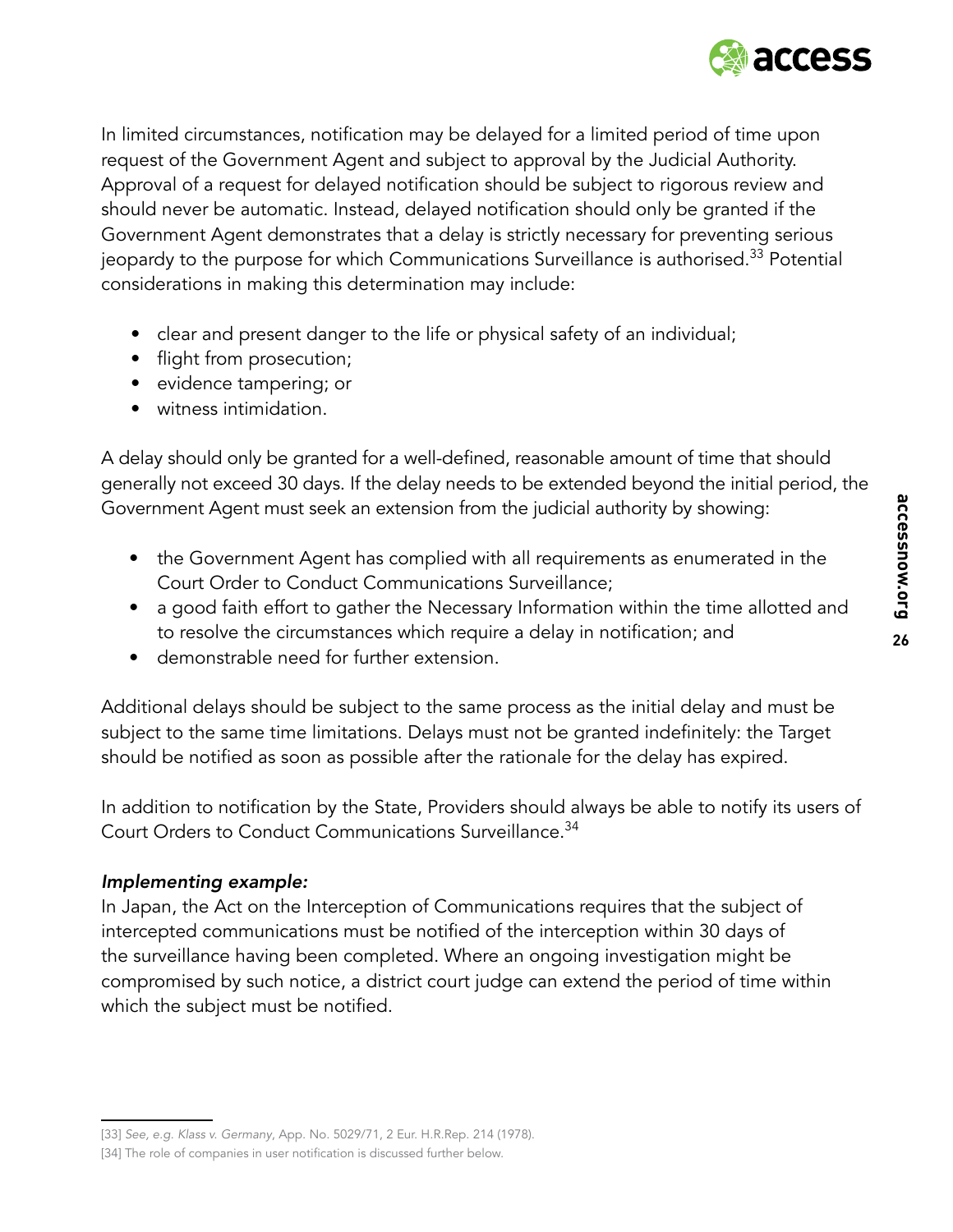

### 5. Provider responses and challenges

Providers must only supply Protected Information in response to a Request for Search, supported by a valid Court Order. Where it appears that a Request for Search does not comply with the Principles and/or international human rights law obligations, Providers should demand further explanation and, where appropriate, challenge the legality of the request.

#### *Relevant principle(s): Legality, Legitimate Aim, Necessity, Adequacy, Proportionality, Competent Judicial Authority, and Due Process*

Upon receipt of a Request for Search, a Provider must only provide Protected Information to the State as consistent with the most narrow construction thereof.<sup>35</sup> Any ambiguity should be resolved in favor of the Target. If the State and the Provider disagree as to an ambiguity, a Judicial Authority should resolve the disagreement and issue a clarifying addendum to the Court Order to Conduct Communications Surveillance and/or the Request for Search.

If a Request for Search is inconsistent with the law or this Implementation Guide a Provider should refuse to provide any Protected Information, and should instead file a legal challenge to the Request for Search.<sup>36</sup> If a Request for Search is consistent with local law, but inconsistent with international human rights law and/or made during a time of political turmoil, a Provider must evaluate the human rights risks, and the legal and operational risks. The Provider should also evaluate the potential to avoid or limit responses to any Request for Search through unilateral or multistakeholder advocacy, negotiation, litigation, or direct resistance.

Providers should assess the human rights situation in each operating environment in which they do or plan to do business. As part of these assessments, providers should engage with local and international stakeholders, independent human rights experts, and internal or external counsel with specific knowledge of relevant local laws and regulatory requirements. Providers should avoid pursuing business in operating environments in which users' access or human rights are subject to egregious restrictions inconsistent with international human rights law and the rule of law. Providers should conduct ongoing due diligence on human rights-related risks and review the appropriateness of continuing to operate in specific environments.

<sup>[35]</sup> A provider should treat User Data with a presumption that it is Protected Information. If a Request for Search rebuts this presumption and clearly applies only to non-Protected Information the Provider should act in the best interests of the User and with respect to the protections in this Implementation Guide.

<sup>[36]</sup> This section should be read in conjunction with the Access Telco Action Plan, which provides detailed guidance for telecommunications companies on respecting human rights.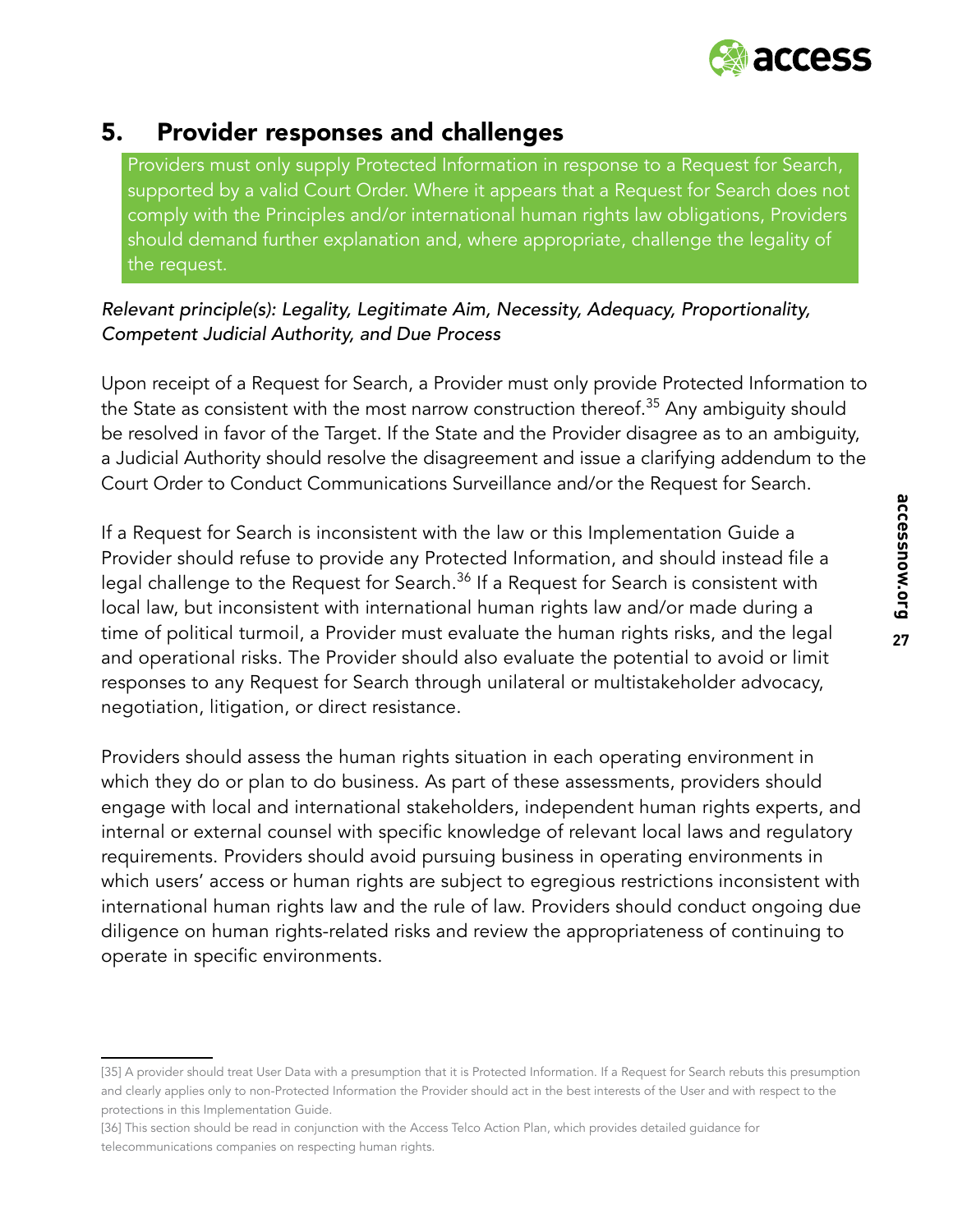

#### *Implementing example:*

The Access Telco Action Plan offers 10 principles and implementation guidance for telecoms and ISPs to better prevent and mitigate any adverse human rights impacts.<sup>37</sup> The Plan counsels providers that, "Requests from governments and partners to restrict users' access, freedom of expression, or privacy should be presumptively rejected." To push back against requests that would restrict user rights, providers should, "Engage in unilateral and multistakeholder dialogue, and advocacy as needed, with governments and business partners." Joining with peer companies to resist particular requests has enabled providers to successfully reject government demands that threatened human rights.<sup>38</sup>

#### *Implementing example:*

Obligations under international human rights law attach to States, rather than directly to companies. However, Providers have a responsibility to respect human rights.<sup>39</sup> The UN Guiding Principles on Business and Human Rights explains:

The responsibility to respect human rights is a global standard of expected conduct for all business enterprises wherever they operate. It exists independently of States' abilities and/or willingness to fulfil their own human rights obligations, and does not diminish those obligations. And it exists over and above compliance with national laws and regulations protecting human rights.<sup>40</sup>

The Guiding Principles on Business and Human Rights set out the nature of businesses' responsibilities, including obligations to conduct due diligence and provide effective access to remedy.

### 6. Data governance

Providers should use good data security hygiene and should not build surveillance or monitoring capability into their systems.

#### *Relevant principle(s): Integrity of Communications and Systems and Transparency*

Providers must be transparent with users regarding terms of use, privacy policies, and other forms of user guidelines or restrictions on user rights. This information should use accurate, clear, and accessible language and should be broken down by country and requesting entity.

In order to ensure that the exclusive means for States to gain access to User Data is through the process set out in this Implementation Guide, Providers should implement meaningful

<sup>[37]</sup> Access, *Telco Action Plan*, [https://s3.amazonaws.com/access.3cdn.net/1f9ab2891a86f3f081\\_uom6iil1w.pdf](http://www.refworld.org/docid/45139c394.html)

<sup>[38]</sup> Access, "Update: SMS finally unblocked in Central African Republic," 25 July 2014, [https://www.accessnow.org/blog/2014/07/25/](http://www.ohchr.org/EN/HRBodies/HRC/RegularSessions/Session27/Documents/A.HRC.27.37_en.pdf) [update-sms-finally-unblocked-in-central-african-republic](http://www.ohchr.org/EN/HRBodies/HRC/RegularSessions/Session27/Documents/A.HRC.27.37_en.pdf).

<sup>[39]</sup> *See* Joseph, Sarah and Castan, Melissa (2013), *The International Covenant on Civil and Political Rights: Cases, Materials, and Commentary 3rd ed, p541*.

<sup>[40]</sup> *Guiding Principles on Business and Human Rights: Implementing the Protect, Respect, and Remedy Framework*, (2011), HR/ PUB/11/04, p13.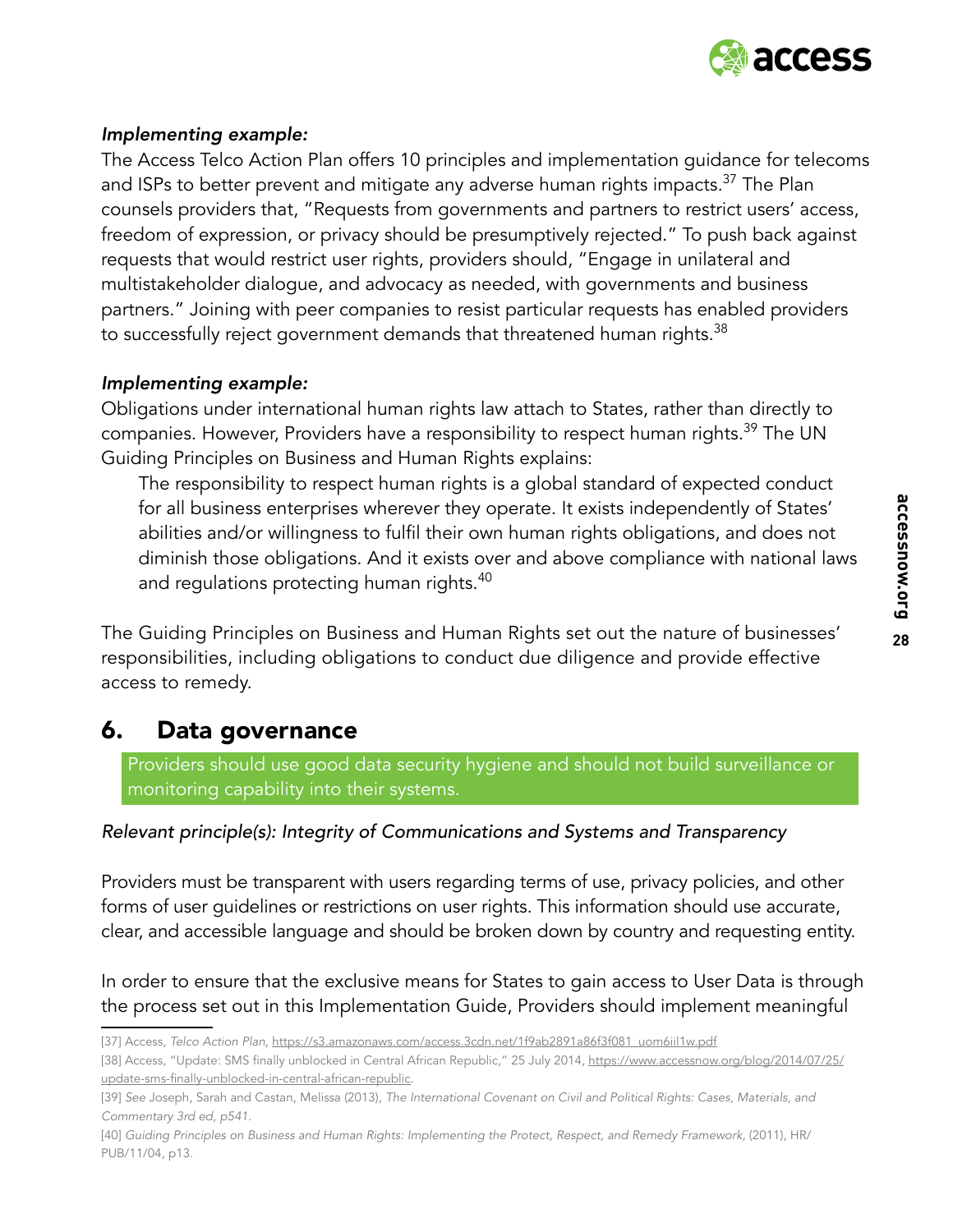

data security practices. In the first instance, this should mean that Providers collect no more User Data than necessary in the ordinary scope of business. Further, the Provider should take meaningful steps to protect the User Data that it does retain, including User Data maintained at rest in databases or otherwise as well as User Data in transit to or from other users, companies, internal systems, or otherwise.

Data security should always be enabled by default and any critical updates should be pushed through to the user without altering any established privacy settings or access controls. When possible, the Provider should give the user the ability to control his or her own data without Provider access. Providers should always use security best practices and should undertake regular security audits to ensure that standards, systems, and technologies are up to date.

User Data should not be retained for longer than it is necessary for the Provider in the ordinary scope of business. When User Data is no longer necessary, it should be immediately and definitively destroyed, both that on the Provider's systems as well as the systems of any third party with which it has been shared. User Data should only be shared with third parties under valid, legitimate agreements that are necessary in the Provider's ordinary scope of business and communicated openly to the user in a manner that is easy to understand. Providers should not build surveillance or monitoring capability into their systems, or collect or retain User Data purely for State surveillance purposes.

### 7. Provider transparency

Providers should have the ability to publish granular statistics and policies on compliance with Request for Search and should do so. Wherever possible, providers should ensure that users are notified when their data are accessed.

#### Relevant principle(s): User Notification and Transparency

Providers should document and publish responses to Requests for Search and conduct regular reviews of these responses. Providers' transparency reports should include the:

- total number of each type of request, broken down by legal authority, including the total number of requests under emergency procedures;
- total numbers for each type of information sought;
- total number of users and accounts targeted;
- total number of users and accounts affected;
- total number of times delays in notification were requested, the number of times that a delay was granted, and the number of times a delay was extended;
- compliance rate, provided as a percentage of total requests received and total requests complied with;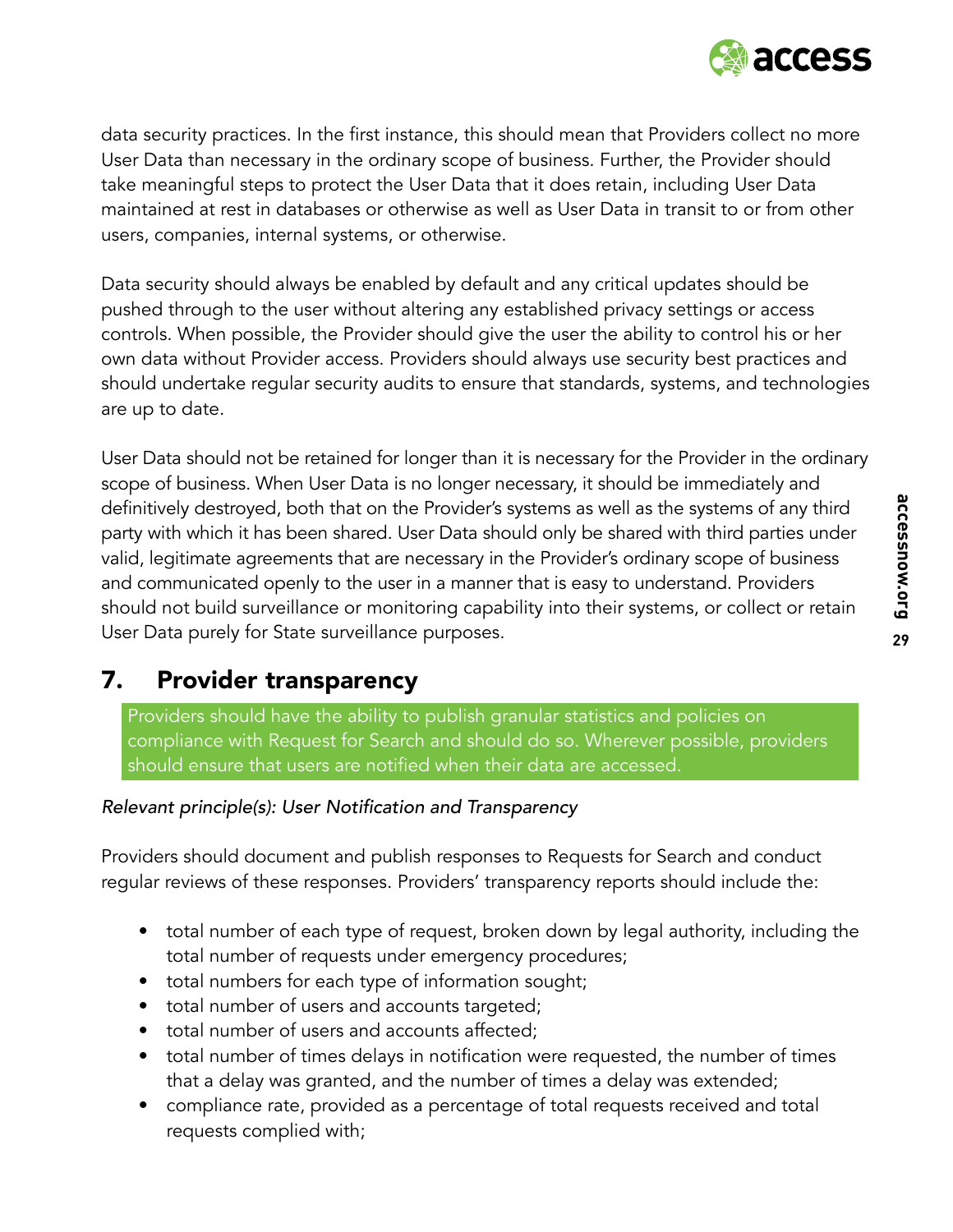

- legal challenge rate, provided as a percentage of total requests received and total challenged; and
- total amount of costs reimbursed to the Provider by the State, as allowed for above  $41$

In States where it is unlawful to provide this information, Providers should actively work for the ability to issue transparency reports.

#### *Implementing example:*

Many of the providers implicated in the NSA PRISM program, including Google, Facebook, Yahoo!, and Microsoft, release regular transparency reports. In 2013, these companies filed suit in the U.S. Foreign Intelligence Surveillance Court to be released from gag orders that prevent them from reporting more granular details about their involvement with state surveillance.<sup>42</sup> They eventually reached an out-ofcourt agreement with the Department of Justice,<sup>43</sup> but Twitter has argued that current parameters still violate the freedom of speech.<sup>44</sup>

Outside the U.S., many telecom providers, including Telstra,<sup>45</sup> TeliaSonera,<sup>46</sup> and Deutsche Telekom<sup>47</sup> have begun releasing transparency reports. In June 2014, Vodafone released "the most detailed transparency report ever,  $48$  describing the laws governing surveillance and reporting in 29 countries, its own policies and procedures, and statistics on government requests.<sup>49</sup> In addition, the provider revealed related risks to user privacy and free expression, such as where provider's personnel are employed by government security agencies, and where governments enjoy direct access to its networks.

<sup>[41]</sup> Civil society groups, investors, and trade associations, such as those that participate in the WeNeedToKnow Coalition, agree that regulations must allow companies to report on the specific number of requests received, of users/devices/accounts/repositories affected, and of authorities involved. Access, "We need to know: companies, civil society call for transparency on surveillance," July 18, 2013, [https://www.accessnow.org/blog/2013/07/18/tech-companies-and-civil-society-join-call-on-the-us-governmen t-to-issue-tr](http://www.refworld.org docid/4672bc122.html).

<sup>[42]</sup> Sam Gustin, *Tech Titans Press Feds in Battle Over NSA Transparency*, Time, Sept. 10, 2013, [http://business.time.com/2013/09/10/](http://www.refworld.org/docid/453883f922.html) [tech-titans-press-feds-in-battle-over-nsa-transparency/](http://www.refworld.org/docid/453883f922.html)

<sup>[43]</sup> Office of Deputy Attorney General, Letter to General Counsels, Department of Justice, Jan. 27, 2014, [http://www.justice.gov/iso/opa/](http://observatoriovihycarceles.org/en/hiv-and-prison-menu/jurisprudence-prison-menu.raw?task=downlo) [resources/366201412716018407143.pdf](http://observatoriovihycarceles.org/en/hiv-and-prison-menu/jurisprudence-prison-menu.raw?task=downlo).

<sup>[44]</sup> Jack Linshi, [Twitter Pushing DOJ, FBI To Let It Disclose More Info on National Security Requests,](https://scc-csc.lexum.com/scc-csc/scc-csc/en/item/1830/index) Time, July 31, 2014, [http://time.](https://www.imolin.org/doc/amlid/Republic_of_Korea_Protection_of_Communications_Secrets_Act.pdf) [com/3063761/twitter-transparency-report/](https://www.imolin.org/doc/amlid/Republic_of_Korea_Protection_of_Communications_Secrets_Act.pdf).

<sup>[45]</sup> Telstra Transparency Report, Telstra, March 2014, [http://exchange.telstra.com.au/wp-content/uploads/2014/03/Transparency-](http://www.un.org/en/ga/search/view_doc.asp?symbol=CCPR/C/79/Add.110)[Report\\_2014.pdf](http://www.un.org/en/ga/search/view_doc.asp?symbol=CCPR/C/79/Add.110).

<sup>[46]</sup> TeliaSonera Transparency Report, TeliaSonera, Aug. 2014, [http://www.teliasonera.com/en/sustainability/transparency-report](http:llwww.un.orglenlgalsearchlview_doc.asp?symbol=CCPRlCl79lAdd.89).

<sup>[47]</sup> Deutsche Telekom, [http://www.telekom.com/sicherheitsbehoerden.](http:llwww.loc.govllawlhelplforeign-intelligence-gatheringlforeign-intelligence-gathering.pdf)

<sup>[48]</sup> Peter Micek, *Vodafone reports on law enforcement access to user data, worldwide*, Access, June 6, 2014, [https://www.accessnow.org/](http://about.telus.com/servlet/JiveServlet/previewBody/5544-102-1-6081/TELUS%20Transparency%20Repo r) [blog/2014/06/06/vodafone-reports-on-law-enforcement-access-to-user-data-worldwide.](http://about.telus.com/servlet/JiveServlet/previewBody/5544-102-1-6081/TELUS%20Transparency%20Repo r)

<sup>[49]</sup> Law Enforcement Disclosure Report, Vodafone, http://www.vodafone.com/content/sustainabilityreport/2014/index/operating [responsibly/privacy\\_and\\_securit y/law\\_enforcement.html]( http://www.vodafone.com/content/dam/sustainability/2014/pdf/operating-responsibly/vodafone_law_enfo).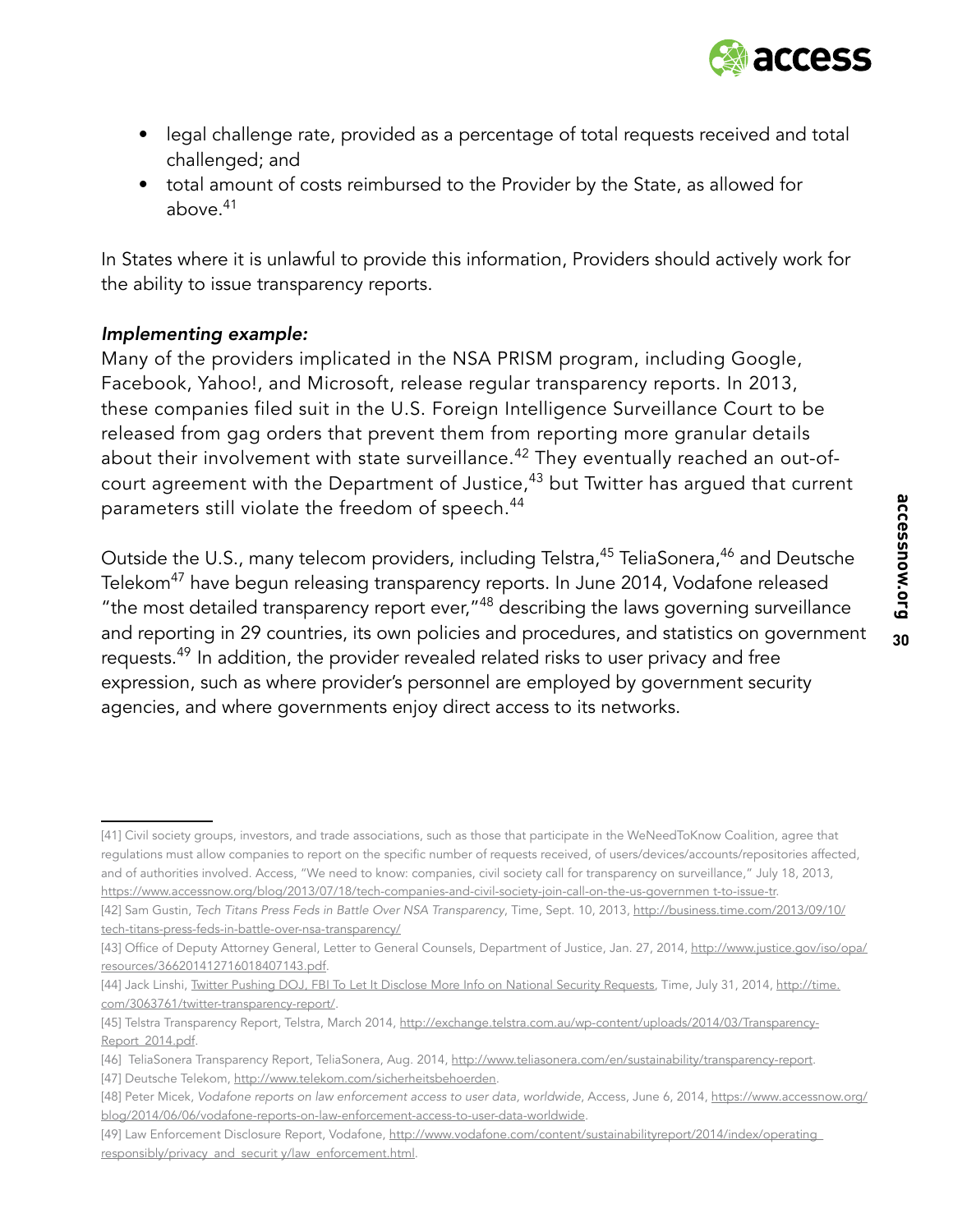

# Appeals and Remedies

### 1. Penalties for unlawful access

Laws should establish criminal penalties for unlawful access to Protected Information. States and companies should ensure that any user whose Protected Information is obtained in violation of international or domestic law has access to complaint mechanisms and to appropriate legal remedies. Unlawful access should be considered inherently harmful to the user to whom the information pertains.

#### *Relevant principle(s): Safeguards Against Illegitimate Access*

Legislation should prohibit unwarranted, unnecessary, disproportionate, or extra-legal attempts to conduct Communications Surveillance by either law enforcement agents or private actors.<sup>50</sup> Any Government Agent who is determined to have committed such a violation, or to have compelled another to do so, should be subject to investigatory proceedings (described above). Depending on the nature of the breach, additional appropriate penalties may include criminal sanctions, administrative discipline measures, and/or other direct fines to individuals who were involved in the wrongful Search.<sup>51</sup>

Users whose information is obtained without proper authorisation and in violation of any domestic or international law or regulation should be able to seek redress.<sup>52</sup> Potential routes for remedy should include civil legal actions against the State, as well as non-judicial mechanisms, such as independent ombudsmen or national human rights institutions.

In order to ensure proper access to judicial relief, the wrongful Search should be considered inherently harmful to the user to whom the information pertains. In instances where a wrongful Search can be proven, both actual and punitive damages should be possible, as well as legal fees and restitution.<sup>53</sup> Improperly seized information should be returned to the user when appropriate and all copies should be quarantined under control of an Adjudicator and destroyed after investigatory proceedings or related civil actions have been closed.

<sup>[50]</sup> UN Human Rights Committee, *supra*, note 17

<sup>[51]</sup> This section should be read in conjunction with Access' Guide, *Forgotten Pillar: The Telco Remedy Plan*, May 2013, https:// s3.amazonaws.com/access.3cdn.net/fd15c4d607cc2cbe39\_0nm6ii982.pdf, which provides information on how telcos can meet their responsibility to provide access to remedy under the UN Guiding Principles on Business and Human Rights.

<sup>[52]</sup> *Guiding Principles on Business and Human Rights: Implementing the Protect, Respect, and Remedy Framework*, (2011), HR/ PUB/11/04, Guiding Principle 25, ("As part of their duty to protect against business-related human rights abuse, States must take appropriate steps to ensure, through judicial, administrative, legislative or other appropriate means, that when such abuses occur within their territory and/or jurisdiction those affected have access to effective remedy"}.

<sup>[53]</sup> See John Ruggie, *Protect, Respect, and Remedy: a Framework for Business and Human Rights*, para. 25, A/HRC/8/5, April 7, 2008, available at http://www.reports-and-materials.org/sites/default/files/reports-and-materials/Ruggie-report-7-Apr-2008.pdf.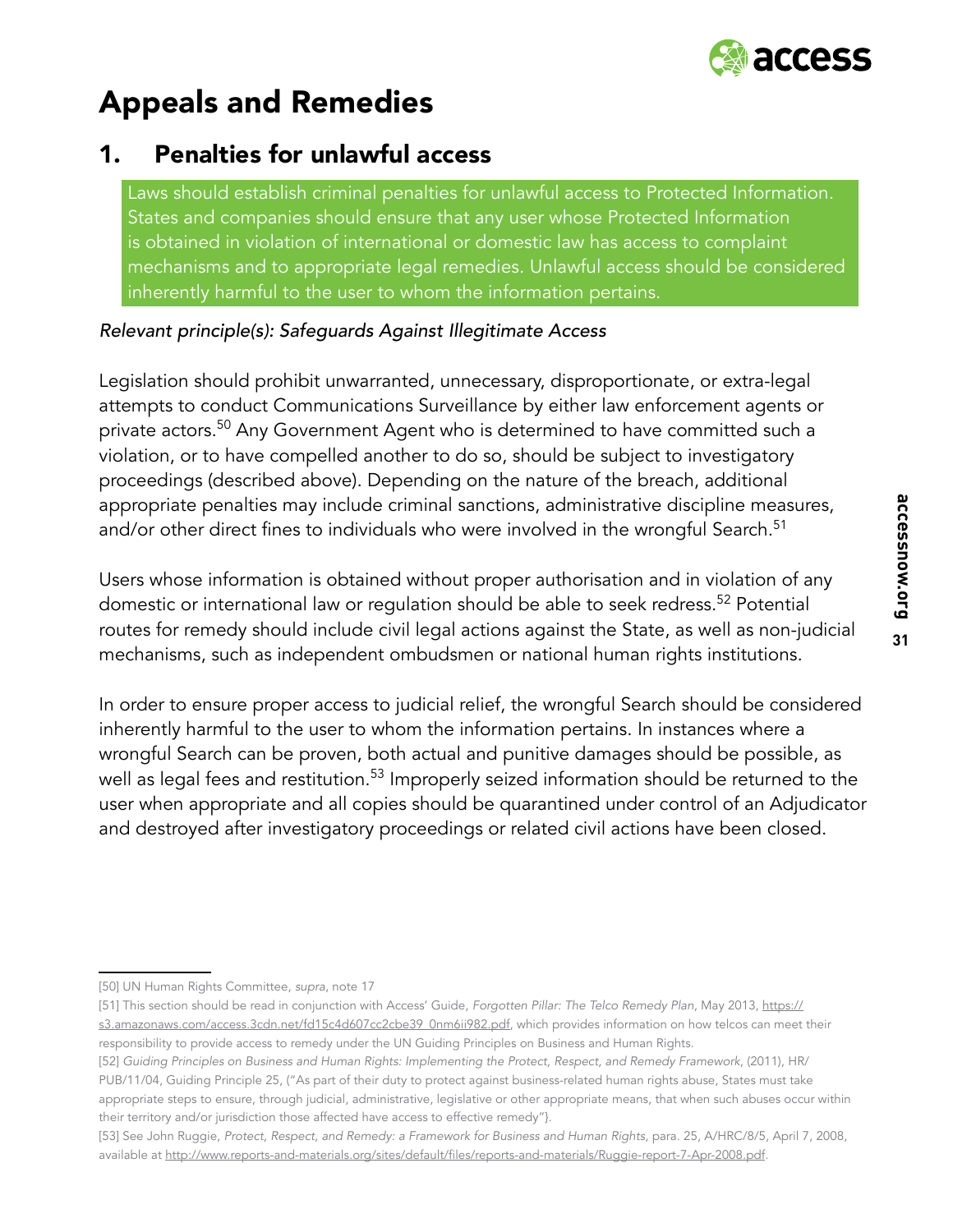

While the duty to provide remedy rests primarily with States, Providers should:

- incorporate the question of remedy into due diligence;
- implement accessible and secure grievance mechanisms; and
- respond quickly and effectively to user complaints. $54$

Providers should also adopt appropriate procedures to assist users in seeking remedy, such as investigating alleged breaches, preserving evidence, acknowledging and apologising as appropriate, and providing compensation as necessary.

#### *Implementing example:*

Article 2(3) of the International Covenant on Civil and Political Rights states that each State Party has an obligation to "...ensure that any person whose rights or freedoms as herein recognized are violated shall have an effective remedy, notwithstanding that the violation has been committed by persons acting in an official capacity."<sup>55</sup>

## 2. Admissibility of unlawfully obtained information

Protected Information that is improperly obtained should not be admissible in any legal proceedings.

#### *Relevant principle(s): Safeguards Against Illegitimate Access*

Protected Information that is acquired in violation of domestic or international law, including the procedures in this Implementation Guide, should not be admissible in any legal proceeding (except for investigatory proceedings, as described above, or a related civil action). Evidence derived from such information should also be inadmissible except in proceedings against the responsible Government Agent to provide culpability (see above sections on investigatory proceedings and civil remedies).

#### *Implementing example:*

In Ireland, evidence obtained in breach of an accused person's constitutional rights is automatically excluded from criminal trial unless an adequate excusing circumstance exists.<sup>56</sup> Evidence obtained illegally but in compliance with the Constitution may also be excluded under a balancing test with factors that include the nature and extent of the Government Agent's illegality.<sup>57</sup>

<sup>[54]</sup> *Telco Remedy Plan, supra*, note 47 at 3.

<sup>[55]</sup> See also ECHR art. 13; ACHR art. 25

<sup>[56]</sup> People (DPP) v. Kenny (1990) IR 110.

<sup>[57]</sup> People (AG) v. O'Brien (1965) IR 142.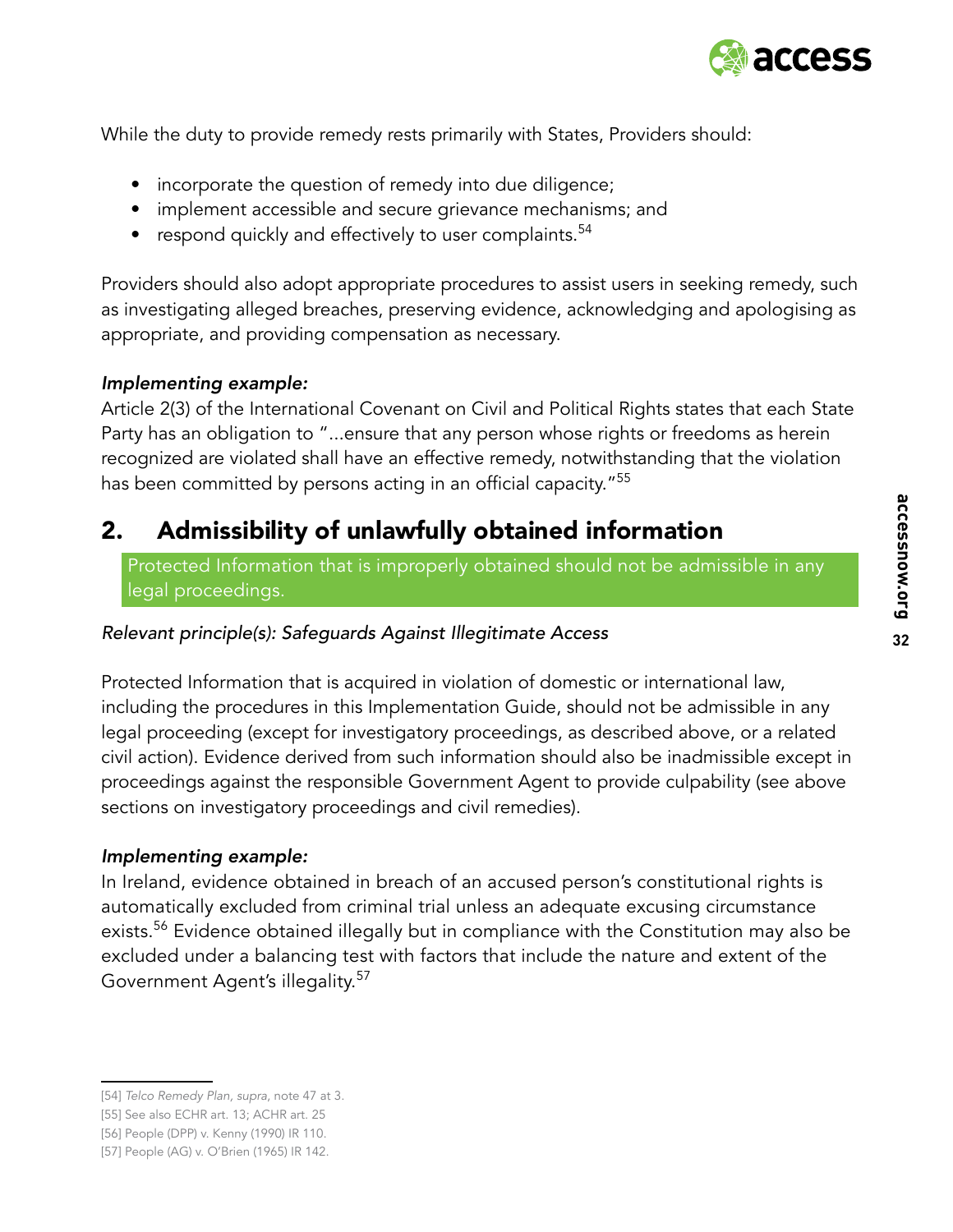

# 3. Government transparency

Governments should should regularly publish comprehensive statistics on requests made and granted for access to Protected Information.

*Relevant principle(s): Transparency and Public Oversight* 

States should publish regular transparency reports that inform the public about usage of Communications Surveillance authorities and practices and demonstrate how Government Agents comply with domestic and international laws. $^{58}$ 

States' transparency reports should include the:

- total number of each type of request, broken down by legal authority and requesting State actor, be it an individual, government agency, department, or other entity, and the number of requests under emergency procedures;
- total number and types of responses provided (including the number of requests that were rejected);
- total numbers for each type of information sought;
- total number of users and accounts targeted;
- total number of users and accounts affected;
- total number of times delays in notification were requested, the number of times that a delay was granted, and the number of times a delay was extended;
- compliance rate, provided as a percentage of total requests received and total requests complied with;
- legal challenge rate, provided as a percentage of total requests received and total challenged;
- number of investigations into filed complaints and the results of those investigations; and
- remedies ordered and/or actions taken in response to any investigations.

Information should be explained quantitatively as well as qualitatively, so that any person is able to understand how Communications Surveillance takes place.

#### *Implementing example:*

In the criminal context, many States require their governments to publish statistics on the number of requests for surveillance made, granted, etc. For example, see §100e of the Criminal Procedure Code (Germany),<sup>59</sup> §170-172 of the Search and Surveillance Act 2012 (New Zealand), $^{60}$  and §195 of the Criminal Code (Canada). $^{61}$ 

[59] Strafprozessordnung [StPO] [Code of Criminal Procedure], April 7, 1987, Bundesgesetzblatt (Federal Law Gazette), I at 1074, as amended, Section 100e "[Duty to Report]", *available at http://www.gesetze-im-internet.de/englisch\_stpo/englisch\_stpo.html#p0622*.

[61] Criminal Code (R.S.C., 1985, c. C-46), Section 195 "Annual report", *available at* http://laws-lois.justice.gc.ca/eng/acts/C-46/page-100.html#docCont..

<sup>[58]</sup> State-produced transparency reports act in tandem with, and not separate from, provider reports. More information on what should be in a provider report is available above.

<sup>[60]</sup> Search and Surveillance Act 2012, Section 170 "Annual reporting of search and surveillance powers by Commissioner" (N.Z.), *available at* http:// www.legislation.govt.nz/act/public/2012/0024/latest/DLM3330254.html.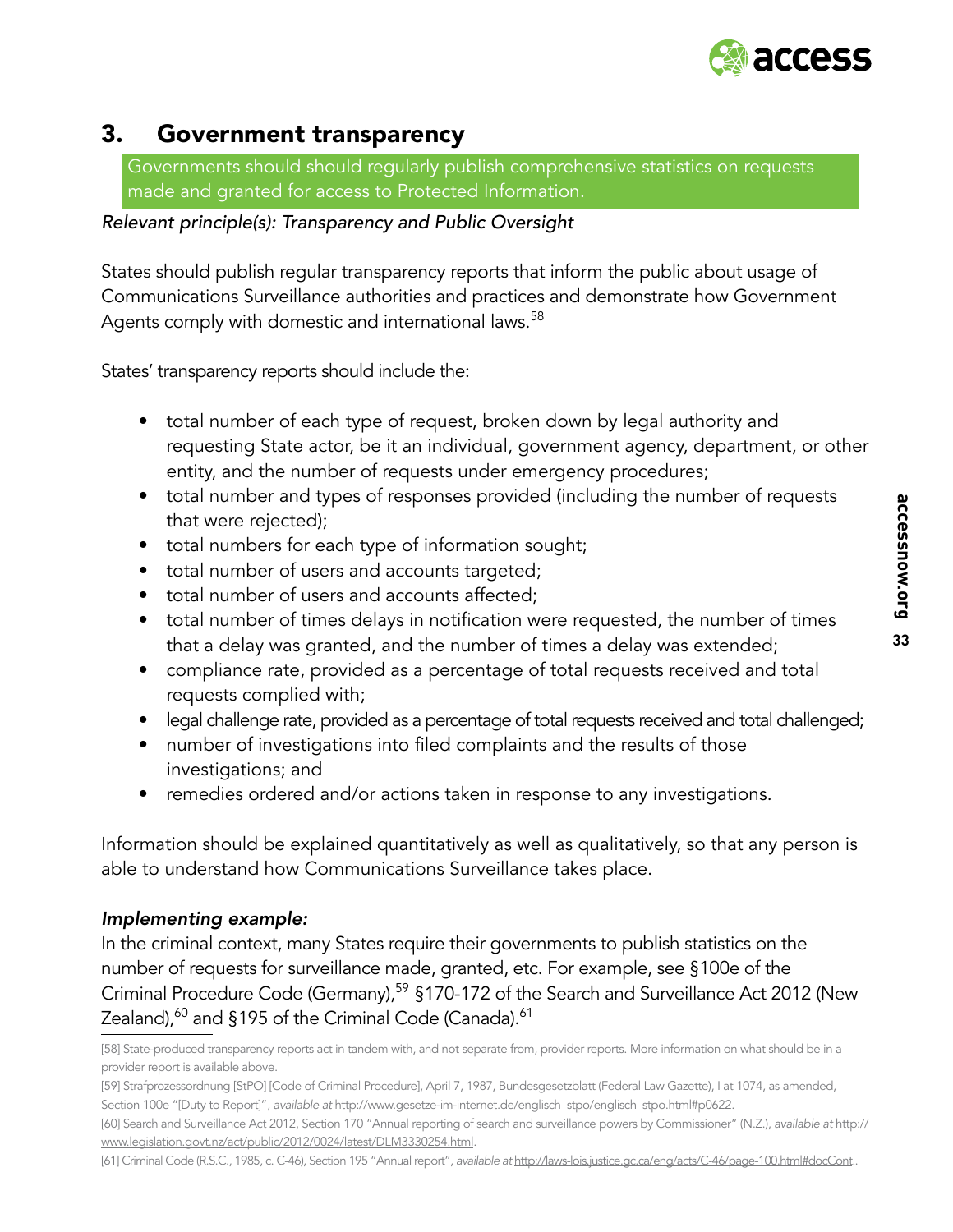

In the security context, however, there has been little progress. In June 2014, the Office of the U.S. Director of National Intelligence (ODNI) released a transparency report that, as expected, $62$  fell short of the standards established in the Principles. $63$  A Google official pointed out that the ODNI report used imprecise language, making it "impossible" to cross-reference the report with service provider reports.<sup>64</sup> Moreover, the ODNI report failed to outline when and how the information was used, thereby "provid[ing] no basis for evaluating the utility or legitimacy of the surveillance activities."<sup>65</sup>

Other countries are even more opaque. Currently, not a single member of the Council of Europe releases a transparency report that includes requests made pursuant to national security-related investigations.

<sup>[62]</sup> Access, *Obama Administration continues to thwart meaningful transparency on NSA surveillance*, Aug. 30, 2013, https://www. accessnow.org/blog/2013/08/30/obama-administration-continues-to-thwart-meaningful-transpar ency-on-nsa-sur.

<sup>[63]</sup> Statistical Transparency Report Regarding Use of National Security Authorities - Annual Statistics for Calendar Year 2013, IC on the Record, June 26, 2014, http://icontherecord.tumblr.com/transparency/odni\_transparencyreport\_cy2013.

<sup>[64]</sup> Richard Salgado, *A step toward government transparency*, Google Public Policy Blog, June 27, 2014, http://googlepublicpolicy. blogspot.com/2014/06/a-step-toward-government-transparency.html.

<sup>[65]</sup> Steven Aftergood, ODNI Declassifies Data on Frequency of Surveillance, Federation of American Scientitsts, June 30, 2014, http://fas. org/blogs/secrecy/2014/06/odni-frequency/.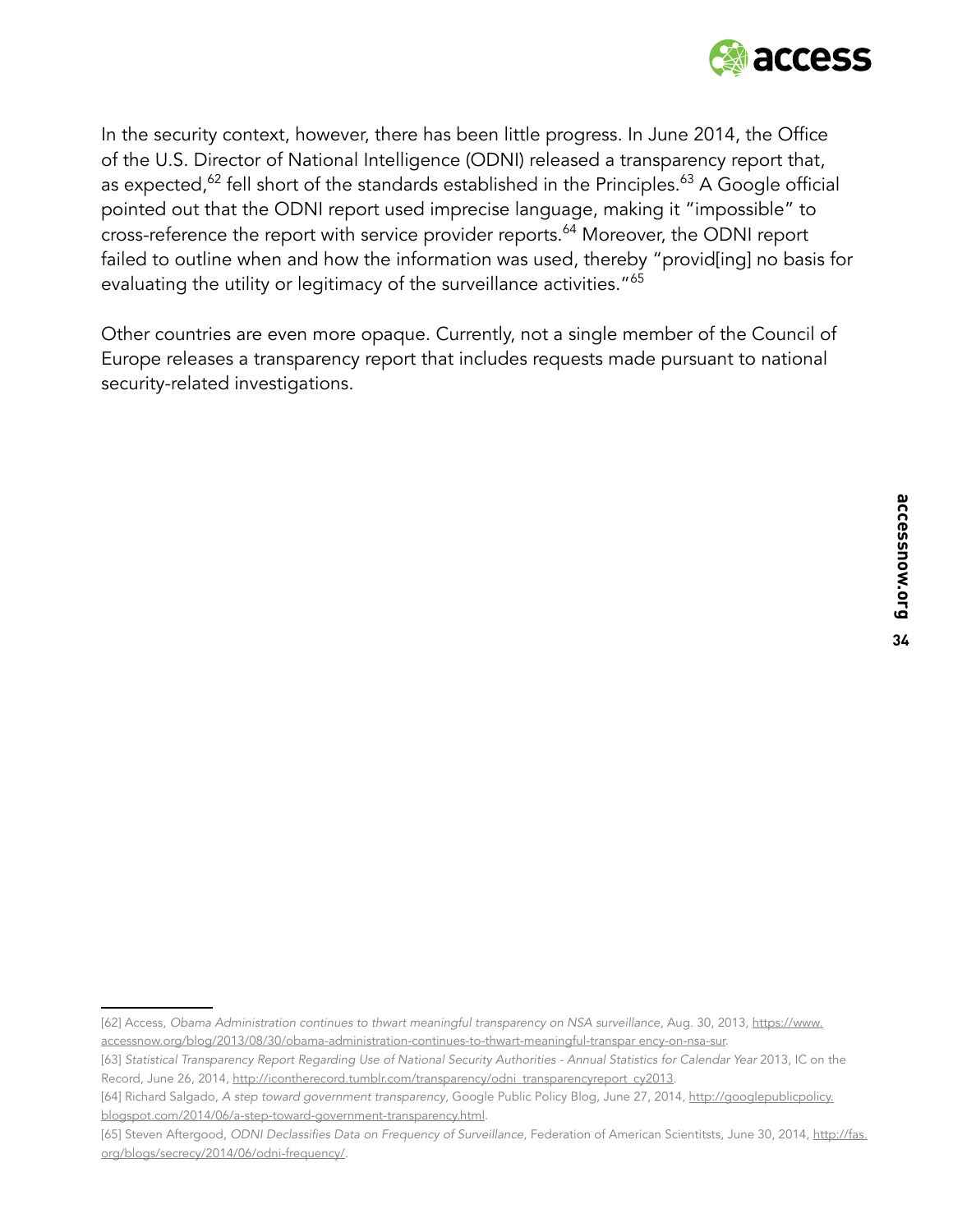

# International Cooperation

# 1. Choice of laws and procedures

When a Government Agent seeks Protected Information from a foreign jurisdiction, a Request for Assistance must use publicly-available Formal International Channels.

*Relevant principle(s): Safeguards for International Communication*

Government Agents seeking access to Protected Information from a foreign jurisdiction must follow the appropriate Formal International Channel. The details of the Formal International Channel should be publicly available, including in each of the official or predominant languages of the State parties to the agreement to ensure accessibility for all users who are potentially affected by the agreements and practitioners charged with implementing them.<sup>66</sup>

Formal International Channels provide clear guidance on which laws apply in situations involving multiple jurisdictions. When faced with a choice, the Formal International Channel should require that the law with the higher standard for protecting individual rights applies. Formal International Channels should also specify the scope of Protected Information States may seek in a Request for Assistance and should require that Communications Surveillance conducted pursuant to a Request for Assistance conform to the standards set out in this Implementation Guide. Formal International Channels must provide clear guidelines for handling of Emergency Circumstances, including what constitutes an emergency, processes to be followed, documentation requirements, and the need for follow-up authorisation.

#### *Implementing example:*

Mutual Legal Assistance Treaties (MLATs) are formal treaties that necessarily must be published and registered with the United Nations.<sup>67</sup> While arrangements for law enforcement cooperation or other less-than-treaty status arrangements are not included in this obligation, States should also make them publicly available.<sup>68</sup>

# 2. Authority for response

States must only comply with Requests for Assistance from foreign governments for Protected Information when the applicable Formal International Channel has been followed. Judicial Authorities should approve access to Protected Information when the Request for Assistance satisfies the law and meets the standards set out in this Implementation Guide.

#### *Relevant principle(s): Safeguards for International Communication and Due Process*

<sup>[66]</sup> Access is working to make MLATs more publicly accessible through [www.mlatinfo.org]

<sup>[67]</sup> U.N. Charter art. 1.

<sup>[68]</sup> *See* e.g., Rush v Commissioner of Police [2006] 150 FCR 165 (Finn J) (Austl.).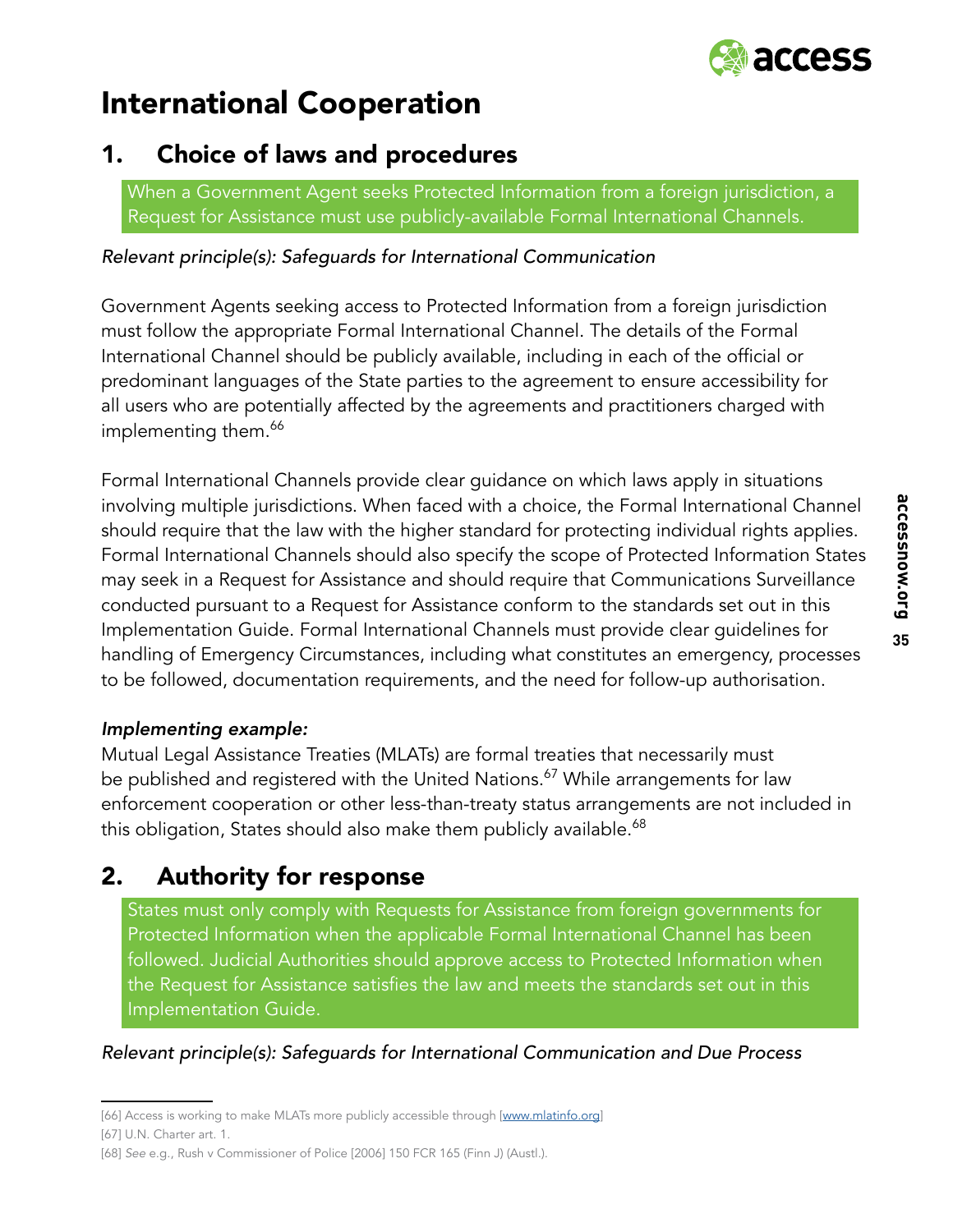

When one State submits a Request for Assistance involving Protected Information in the custody of another State, the State receiving the Request for Assistance must verify the validity of the Request for Assistance, the legal basis for compelling access to Protected Information, and the scope and methodology of the Communications Surveillance required are consistent with the publicly available Formal International Channel, international law, and this Implementation Guide. Judicial Authorities should review the Request for Assistance and must give approval prior to initiating any search or transmittal for or of Protected Information. The requesting State should certify and demonstrate that it has acted in accordance with their substantive responsibilities under the domestic and international law and followed all domestic legal processes.

## 3. Emergency procedures

In Emergency Circumstances, a Request for Assistance for Protected Information should be initiated under the guidelines of the applicable Formal International Channel. The Request for Assistance for Protected Information should be made through (1) an administrative request or (2) a provisional order from a Judicial Authority.

#### *Relevant principle(s): Legality, Competent Judicial Authority, Due Process, and Safeguards Against Illegitimate Access*

A Government Agent may make a Request for Assistance for Protected Information via a Formal International Channel under Emergency Circumstances by seeking an administrative application or a provisional order from a Judicial Authority. In either instance, the Government Agent must certify that there are reasonable grounds to believe Communications Surveillance will ultimately be approved by a Judicial Authority of the State receiving the request. As soon as possible after the Request for Assistance is made under Emergency Circumstances, the State seeking the Protected Information should submit a follow-up authorisation request under non-emergency protocols through the Formal International Channel. If a Government Agent or Judicial Authority of either the seeking or receiving State determines at any time that the Emergency Circumstance no longer exists, the parties must return to non-emergency protocols.<sup>69</sup>

<sup>[69]</sup> Similar emergency protocols exist for international asset recovery; see Jean-Pierre Brun et al., *Asset Recovery Handbook: A Guide for Practitioners*, The World Bank and United Nations Office on Drugs and Crime, 135-6, 2011, *available at* http://www.unodc.org/documents/ corruption/Publications/StAR/StAR\_Publication\_-\_Asset\_Recovery\_Handb ook.pdf.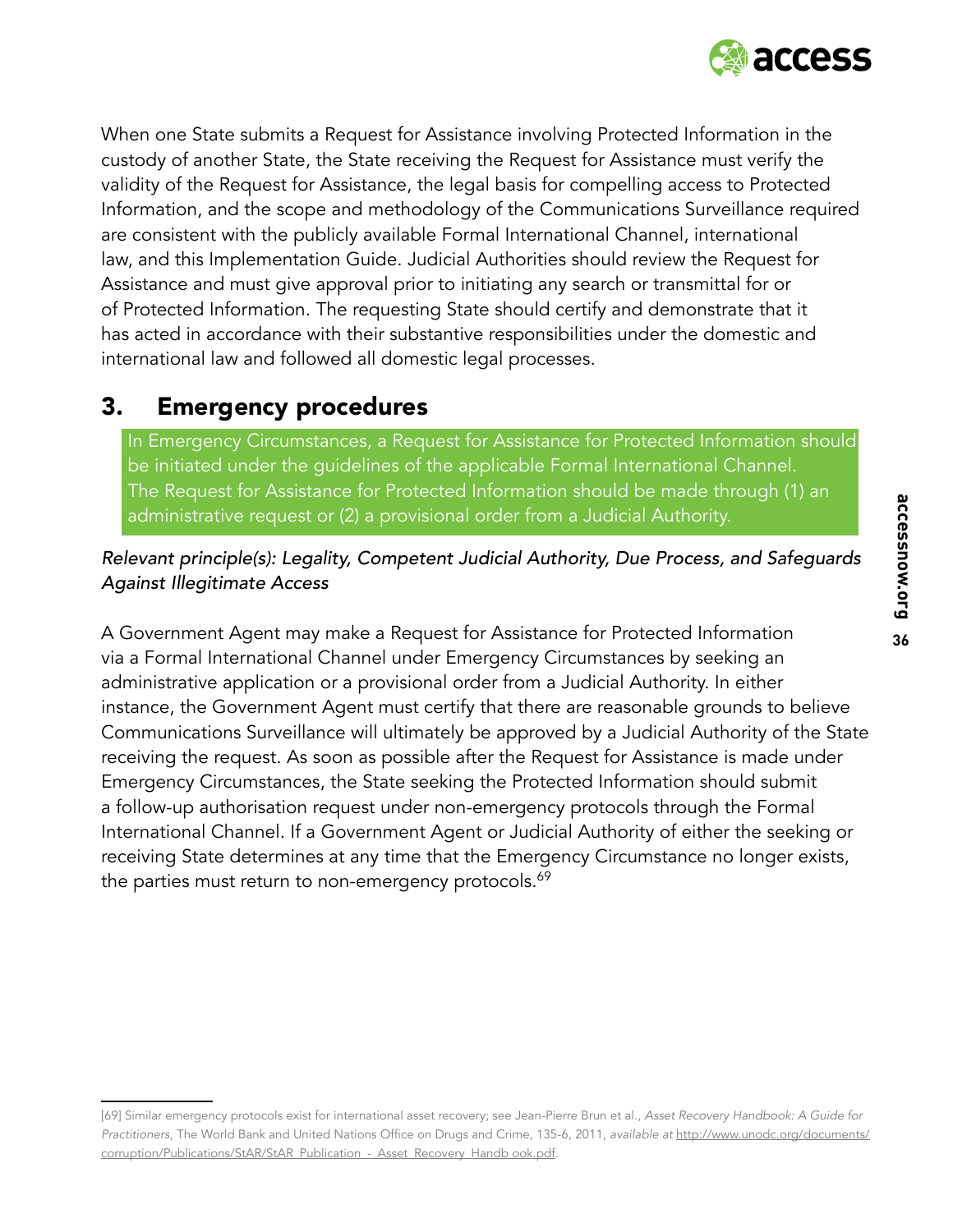

## 4. Safeguards and grounds for refusal

All agreements for the international transfer of Protected Information must include human rights safeguards. States should only initiate and maintain full cooperation relationships with States whose justice systems adequately protect human rights. States should ensure that any request for User Data complies with international law and policies and human rights.

#### *Relevant principle(s): Safeguards for International Communication*

All Formal International Channels must include human rights safeguards. The agreements should require the refusal of any requests for assistance that raise human rights concerns, such as a serious risk of a user being subjected to torture or the death penalty on the basis of the requested Protected Information. Protected Information should only be provided where the acts or omissions constituting the offence would have constituted an offence if they had occurred in the requested State (i.e., dual criminality).

Before entering into an agreement to cooperate with one another, States should analyse each other's criminal justice systems to determine whether they adequately protect human rights. States should periodically review these assessments to ensure other States are complying with human rights standards.

#### *Implementing example:*

Article 4 of the UN Model Treaty on Mutual Assistance in Criminal Matters contains grounds for refusal in circumstances such as where the request relates to a political offence, raises double jeopardy concerns or involves persecution on the basis of race, sex, religion, nationality, ethnic origin, or political opinions. However, these are not mandatory protections.<sup>70</sup>

<sup>[70]</sup> UN General Assembly, *Model Treaty on Mutual Assistance in Criminal Matters : resolution l adopted by the General Assembly*., April 3, 1991, A/RES/45/117, *available at*: http://www.refworld.org/docid/3b00f21e1c.html.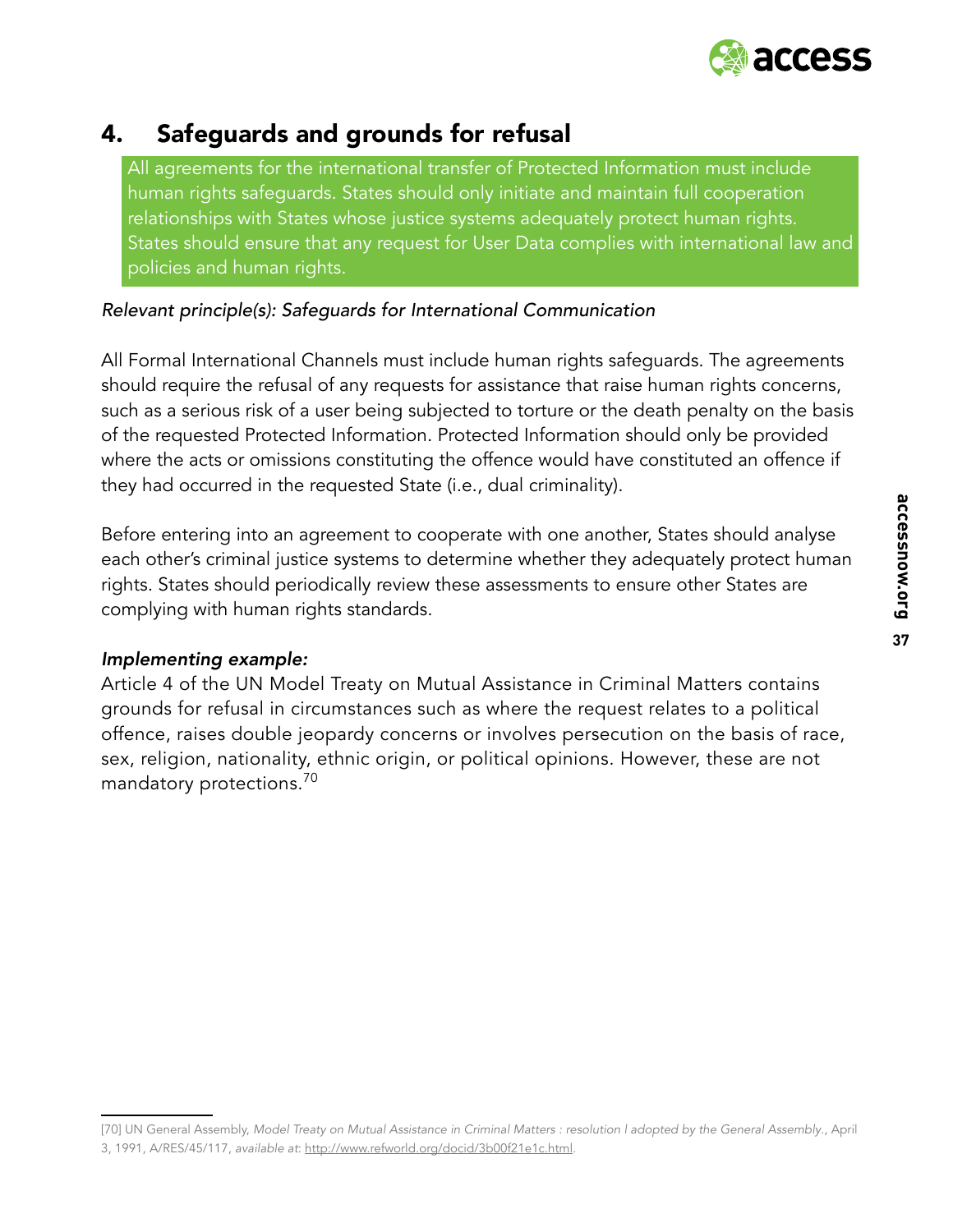

# APPENDIX A:

### The International Principles on the Application of Human Rights to Communications Surveillance

#### LEGALITY

Any limitation to human rights must be prescribed by law. The State must not adopt or implement a measure that interferes with these rights in the absence of an existing publicly available legislative act, which meets a standard of clarity and precision that is sufficient to ensure that individuals have advance notice of and can foresee its application. Given the rate of technological changes, laws that limit human rights should be subject to periodic review by means of a participatory legislative or regulatory process.

#### LEGITIMATE AIM

Laws should only permit Communications Surveillance by specified State authorities to achieve a legitimate aim that corresponds to a predominantly important legal interest that is necessary in a democratic society. Any measure must not be applied in a manner that discriminates on the basis of race, colour, sex, language, religion, political or other opinion, national or social origin, property, birth, or other status.

#### **NECESSITY**

Surveillance laws, regulations, activities, powers, or authorities must be limited to those which are strictly and demonstrably necessary to achieve a legitimate aim. Communications Surveillance must only be conducted when it is the only means of achieving a legitimate aim, or, when there are multiple means, it is the means least likely to infringe upon human rights. The onus of establishing this justification is always on the State.

#### **ADEQUACY**

Any instance of Communications Surveillance authorised by law must be appropriate to fulfill the specific Legitimate Aim identified.

#### PROPORTIONALITY

Communications Surveillance should be regarded as a highly intrusive act that interferes with human rights threatening the foundations of a democratic society. Decisions about Communications Surveillance must consider the sensitivity of the information accessed and the severity of the infringement on human rights and other competing interests. This requires a State, at a minimum, to establish the following to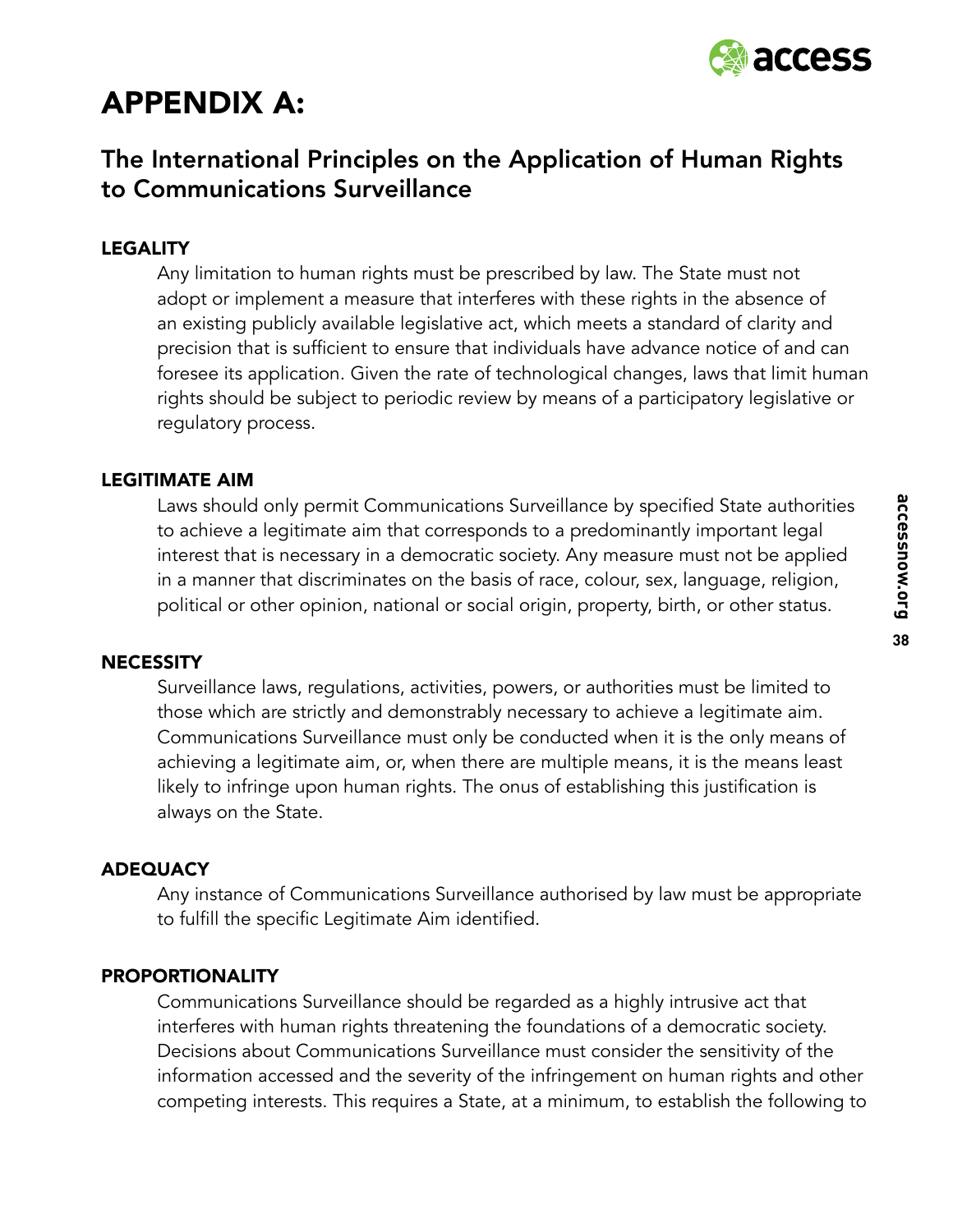

a Competent Judicial Authority, prior to conducting Communications Surveillance for the purposes of enforcing law, protecting national security, or gathering intelligence:

- 1. There is a high degree of probability that a serious crime or specific threat to a Legitimate Aim has been or will be carried out, and;
- 2. There is a high degree of probability that evidence of relevant and material to such a serious crime or specific threat to a Legitimate Aim would be obtained by accessing the Protected Information sought, and;
- 3. Other less invasive techniques have been exhausted or would be futile, such that the technique used is the least invasive option, and;
- 4. Information accessed will be confined to that which is relevant and material to the serious crime or specific threat to a Legitimate Aim alleged, and;
- 5. Any excess information collected will not be retained, but instead will be promptly destroyed or returned, and;
- 6. Information will be accessed only by the specified authority and used only for the purpose and duration for which authorisation was given, and;
- 7. That the surveillance activities requested and techniques proposed do not undermine the essence of the right to privacy or of fundamental freedoms.

#### COMPETENT JUDICIAL AUTHORITY

Determinations related to Communications Surveillance must be made by a competent judicial authority that is impartial and independent. The authority must be:

- 1. Separate and independent from the authorities conducting Communications Surveillance;
- 2. Conversant in issues related to and competent to make judicial decisions about the legality of Communications Surveillance, the technologies used and human rights; and
- 3. Have adequate resources in exercising the functions assigned to them.

#### DUE PROCESS

Due process requires that States respect and guarantee individuals' human rights by ensuring that lawful procedures that govern any interference with human rights are properly enumerated in law, consistently practised, and available to the general public. Specifically, in the determination on his or her human rights, everyone is entitled to a fair and public hearing within a reasonable time by an independent, competent and impartial tribunal established by law, except in cases of emergency when there is imminent risk of danger to human life. In such instances, retroactive authorisation must be sought within a reasonably practicable time period. Mere risk of flight or destruction of evidence shall never be considered as sufficient to justify retroactive authorisation.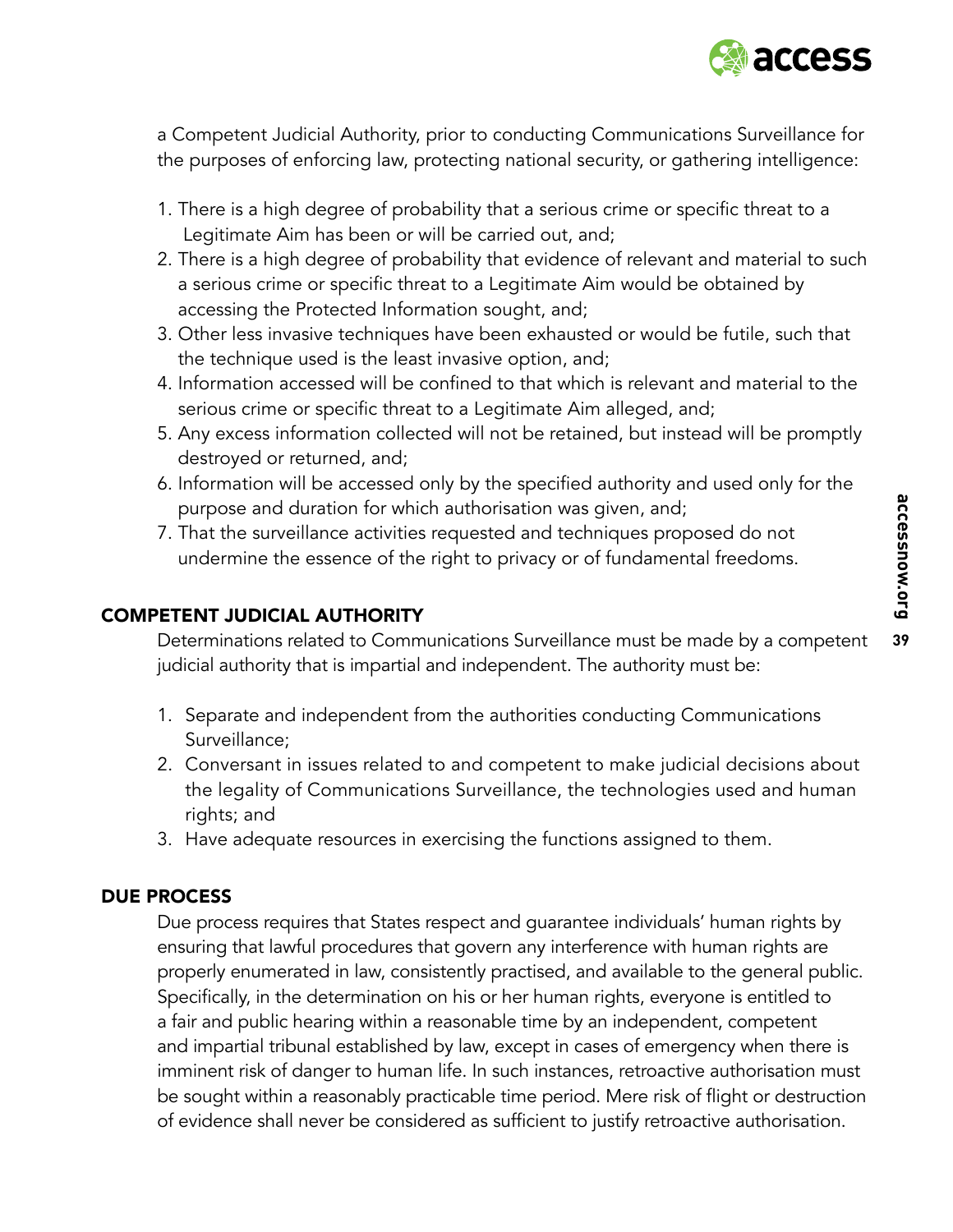

#### USER NOTIFICATION

Those whose communications are being surveilled should be notified of a decision authorising Communications Surveillance with enough time and information to enable them to challenge the decision or seek other remedies and should have access to the materials presented in support of the application for authorisation. Delay in notification is only justified in the following circumstances:

- 1. Notification would seriously jeopardize the purpose for which the Communications Surveillance is authorised, or there is an imminent risk of danger to human life, and;
- 2. Authorisation to delay notification is granted by a Competent Judicial Authority, and
- 3. The User affected is notified as soon as the risk is lifted as determined by a Competent Judicial Authority.

The obligation to give notice rests with the State, but communications service providers should be free to notify individuals of the Communications Surveillance, voluntarily or upon request.

#### **TRANSPARENCY**

States should be transparent about the use and scope of Communications Surveillance laws, regulations, activities, powers, or authorities. They should publish, at a minimum, aggregate information on the specific number of requests approved and rejected, a disaggregation of the requests by service provider and by investigation authority, type, and purpose, and the specific number of individuals affected by each. States should provide individuals with sufficient information to enable them to fully comprehend the scope, nature, and application of the laws permitting Communications Surveillance. States should not interfere with service providers in their efforts to publish the procedures they apply when assessing and complying with State requests for Communications Surveillance, adhere to those procedures, and publish records of State requests for Communications Surveillance.

#### PUBLIC OVERSIGHT

States should establish independent oversight mechanisms to ensure transparency and accountability of Communications Surveillance. Oversight mechanisms should have the authority: to access all potentially relevant information about State actions, including, where appropriate, access to secret or classified information; to assess whether the State is making legitimate use of its lawful capabilities; to evaluate whether the State has been comprehensively and accurately publishing information about the use and scope of Communications Surveillance techniques and powers in accordance with its Transparency obligations; to publish periodic reports and other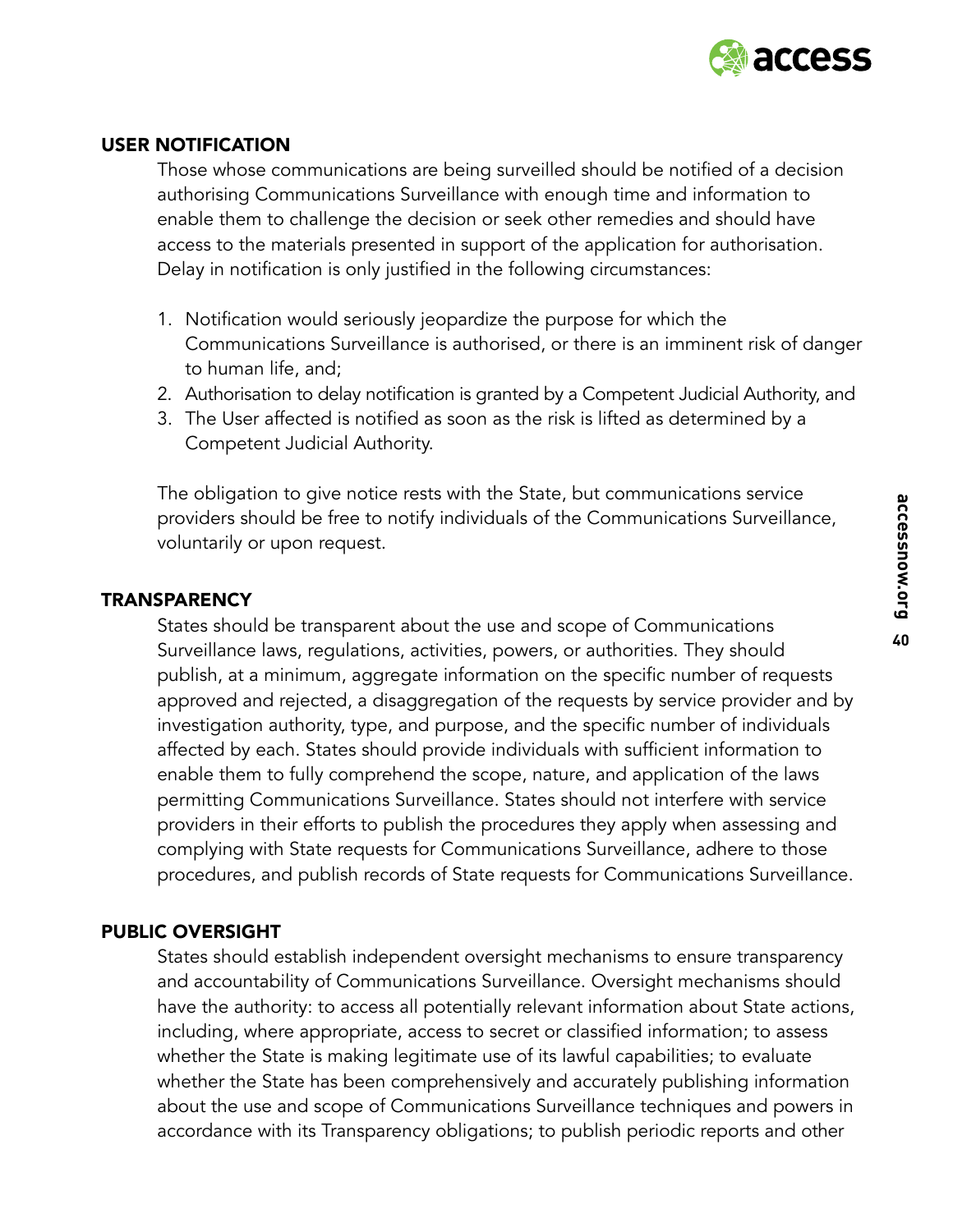

information relevant to Communications Surveillance; and to make public determinations as to the lawfulness of those actions, including the extent to which they comply with these Principles. Independent oversight mechanisms should be established in addition to any oversight already provided through another branch of government.

#### INTEGRITY OF COMMUNICATIONS AND SYSTEMS

In order to ensure the integrity, security, and privacy of communications systems, and in recognition of the fact that compromising security for State purposes almost always compromises security more generally, States should not compel service providers or hardware or software vendors to build surveillance or monitoring capability into their systems, or to collect or retain particular information purely for State Communications Surveillance purposes. A priori data retention or collection should never be required of service providers. Individuals have the right to express themselves anonymously; States should therefore refrain from compelling the identification of users.

#### SAFEGUARDS FOR INTERNATIONAL COOPERATION

In response to changes in the flows of information, and in communications technologies and services, States may need to seek assistance from foreign service providers and States. Accordingly, the mutual legal assistance treaties (MLATs) and other agreements entered into by States should ensure that, where the laws of more than one state could apply to Communications Surveillance, the available standard with the higher level of protection for individuals is applied. Where States seek assistance for law enforcement purposes, the principle of dual criminality should be applied. States may not use mutual legal assistance processes and foreign requests for Protected Information to circumvent domestic legal restrictions on Communications Surveillance. Mutual legal assistance processes and other agreements should be clearly documented, publicly available, and subject to guarantees of procedural fairness.

#### SAFEGUARDS AGAINST ILLEGITIMATE ACCESS AND RIGHT TO EFFECTIVE REMEDY

States should enact legislation criminalising illegal Communications Surveillance by public or private actors. The law should provide sufficient and significant civil and criminal penalties, protections for whistleblowers, and avenues for redress by those affected. Laws should stipulate that any information obtained in a manner that is inconsistent with these principles is inadmissible as evidence or otherwise not considered in any proceeding, as is any evidence derivative of such information. States should also enact laws providing that, after material obtained through Communications Surveillance has been used for the purpose for which information was given, the material must not be retained, but instead be destroyed or returned to those affected.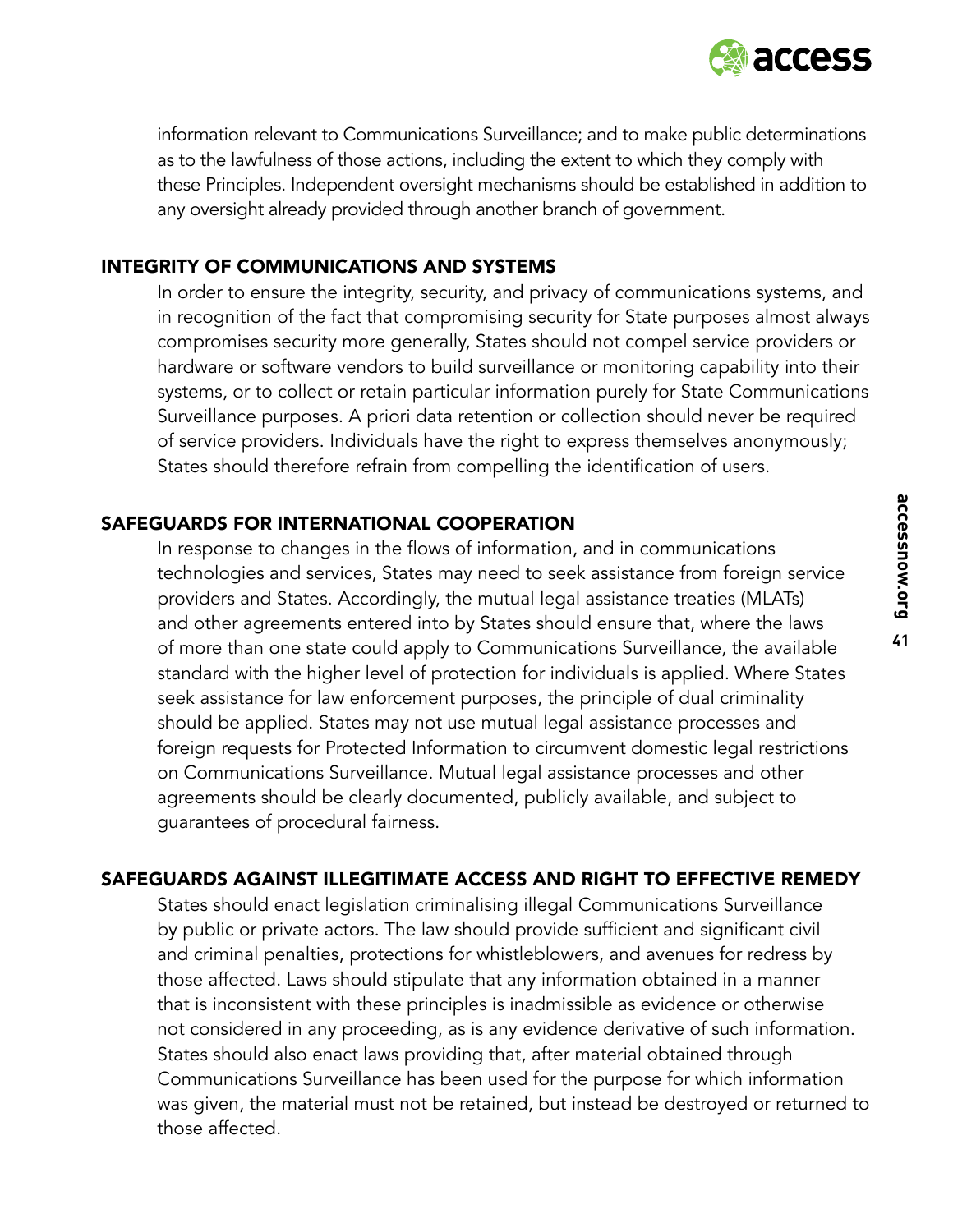

# APPENDIX B:

# Principles' Implementation Guide Checklist

Capitalised words below are included in the Terminology on page six

#### I. The Request

- Based on publicly available, discernable law;
- Applicable to only a single Target;
- Narrowly tailored to minimize the impact on Protected Information;
- Written and signed by a Government Agent and Approved by an independent and competent Judicial Authority, who evaluates the request based on both the content and the sufficiency;
- Describes the Account, Device, or Repository subject to Communications Surveillance, the Necessary Information sought, any Protected Information that may be incidentally accessed, the methodology to be used, and the specific timetable for the Communications Surveillance;
- Establishes that the Necessary Information sought is contained in the Account, Device, or Repository identified for Communications Surveillance;
- Demonstrates a sufficient nexus between the Account, Device, or Repository to be subject to Communications Surveillance and the Necessary Information sought;
- Where emergency procedures are used, a formal application is filed within 24-72 hours after the initiation of the Search.

#### II. The Court Order

- Issued and signed by an impartial, competent, and independent Judicial Authority;
- Pursuant to public and transparent proceedings;
- Based on credible, lawfully acquired information;
- In writing, identifying all underlying legal authorities and with the request attached;
- Describes the full scope of the authorisation, including the Accounts, Devices, or Repositories to be subject to Communications Surveillance, as well as the scope, timeline, and methodology for the Communications Surveillance;
- Narrowed to ensure minimal incidental access to Protected Information;
- Limits the retention time for all Protected Information to a reasonable time, not to outlast the resolution of the Legitimate Aim of the Communications Surveillance;
- Includes a written opinion explaining the issues and the rationale for the decision in all cases of novel or unique factual or legal issues;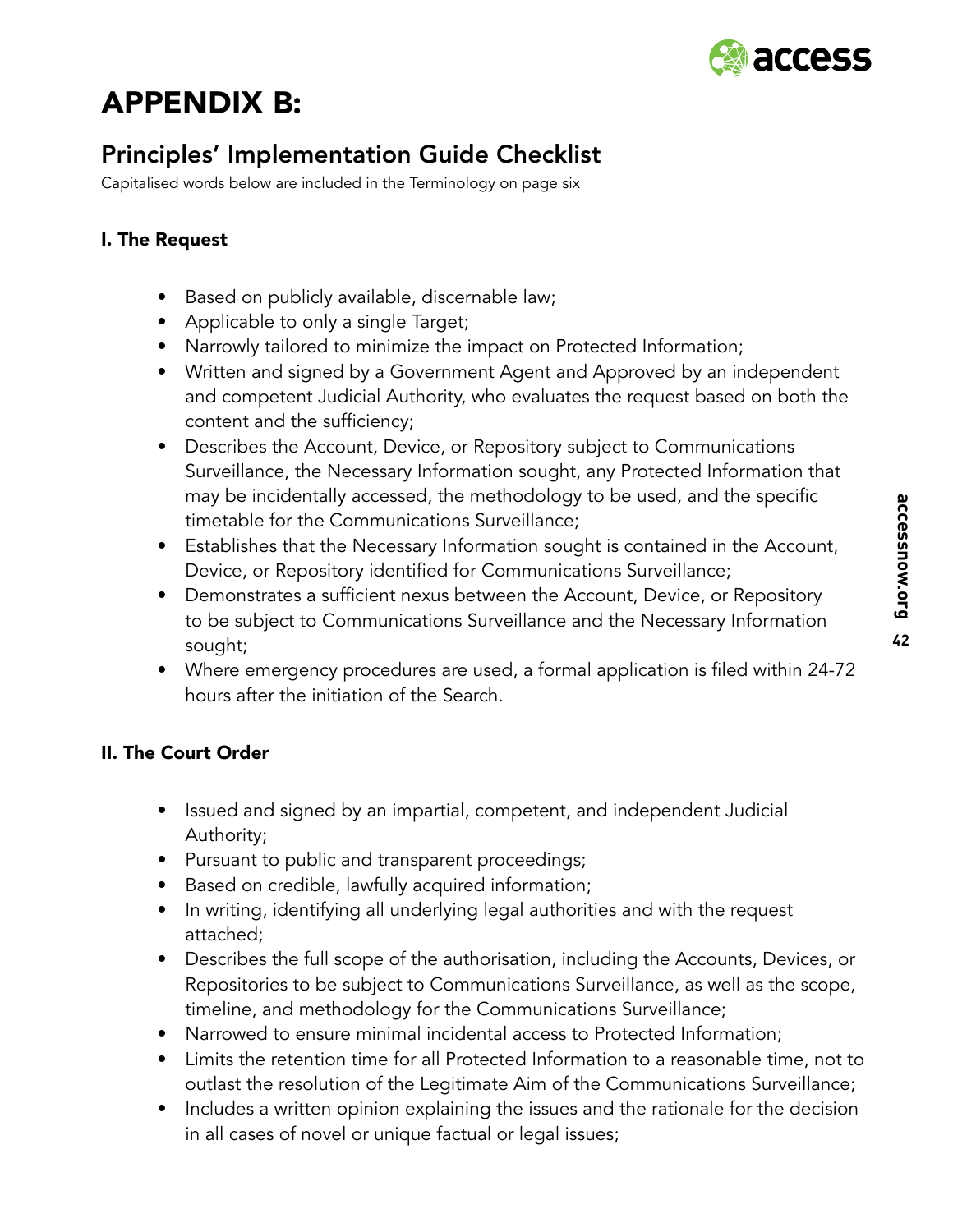- access
- Requires reporting on all Protected Information acquired during the search, including collection, access, retention, and eventual destruction; and
- In the case of emergency procedures, limits the authorisation to the time reasonably necessary for the Government Agent to complete a proper request.

#### III. The Provider's Response

- Responds only to Requests in writing and including the identify of the Government Agent making the request as well as a clear description of the scope, duration, and methodology of the Communications Surveillance to be conducted;
- Formally challenges all Requests outside the scope of domestic or international laws that should be formally challenged;
- Unless legally prohibited from doing so, requires notification to the user of the request;
- Limits the Search precisely to the bounds of the Request and provides no more information than the most narrow construction requires; and
- Provides regular transparency reports to document all Requests.

#### III. Execution of the Court Order

- Notifies the Target of the Court Order and provides an adequate opportunity to challenge the validity of the Search unless there is a demonstration that a delay is necessary;
- Regularly reports back to the Judicial Authority all of the Protected Information acquired during the Search;
- Segregates relevant information, promptly discards irrelevant information, and destroys evidence at the conclusion of the case or when it is no longer required;
- Respects Formal International Channels for any Request to or from an international jurisdiction;
- Prevents the use of any Protected Information that was not legally obtained from being used in any judicial proceeding or as the basis for further investigtations;
- Reimburses all costs to Providers within a reasonable time; and
- Compiled within regularly published transparency reports on the usage of Communications Surveillance authorities and practices.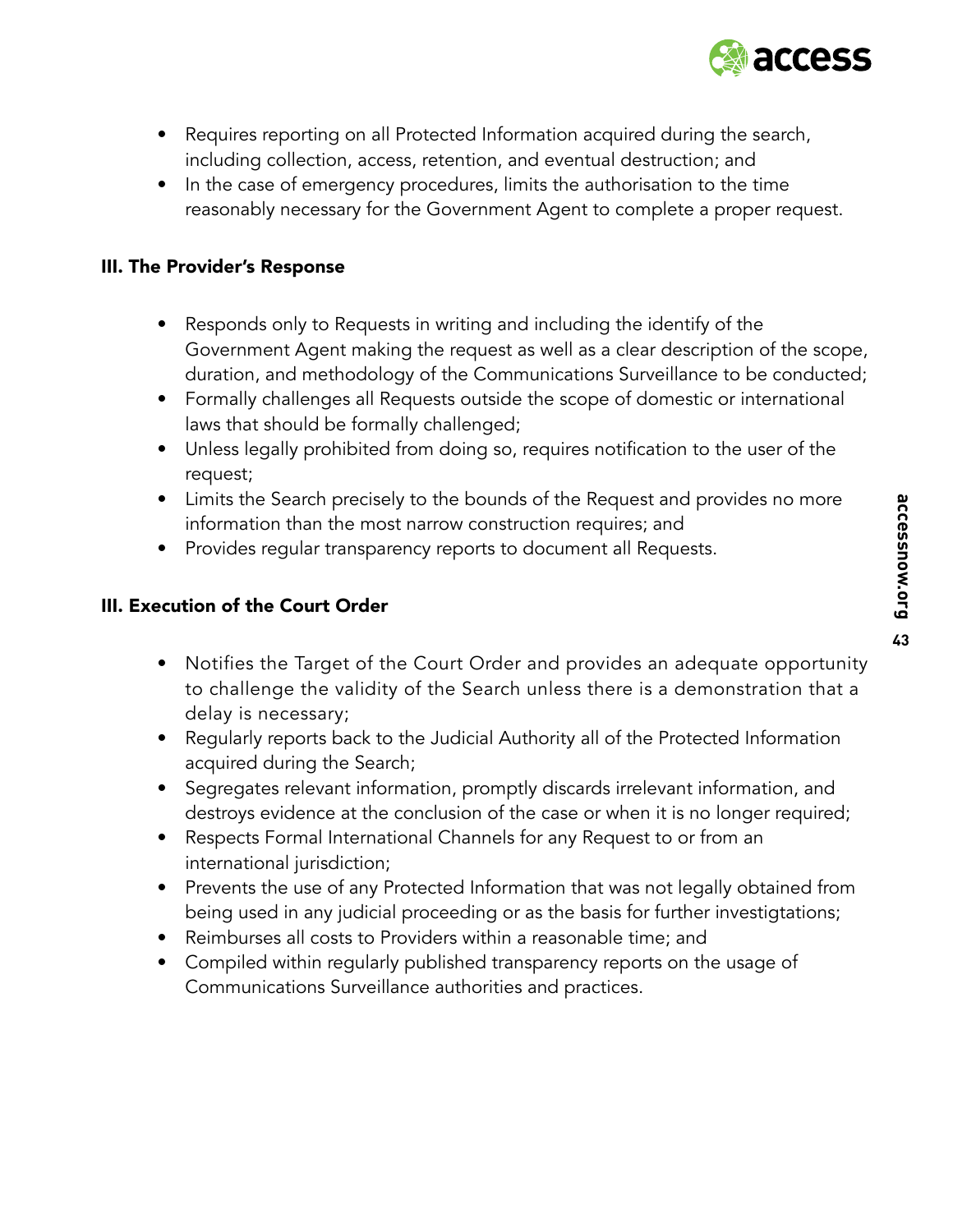

# APPENDIX C:

# Case study 1: Twitter Parody Case in Chile

In 2011, a blogger named Rodrigo Ferrari created a Twitter account with the username "@ losluksic." The account included a picture of three members of the Luksic family, one of the wealthiest families in Chile.<sup>71</sup> Behind the picture of the three relatives were images of money bills. The account tweeted comments like "tenemos cualquier plata" ("we are so loaded").

One of the family members, Mr. Andronico Luksic, filed a criminal complaint for the creation of this account and for two other accounts ("@andronico\_luksic" and "@luksic\_andronico"). The complaints were based on a misdemeanor, "usurpaci6n de nombre" ("name usurpation") whose single element is the appropriation of another person's identity.

Twitter is outside Chilean jurisdiction because its headquarters and servers are in California. Therefore, the prosecutor from the Chilean Public Ministry filed a request to the U.S. government under the Inter-American Treaty on Mutual Assistance in Criminal Matters seeking the IP addresses of the Twitter accounts and the identity and contact information of their owners. The prosecutor skipped the mandatory step under the Chilean Criminal Procedure Code of seeking judicial authorisation.<sup>72</sup>

In response to the MLAT request, Twitter provided the IP addresses to the prosecutor. The prosecutor then directly asked the Chilean mobile phone provider, V.T.R. Telecomunicaciones, for the ISP account information linked to the IP addresses. V.T.R. Telecomunicaciones provided Rodrigo Ferrari's information. Although Mr. Ferrari is only the owner of the "@loslukic" account, the prosecutor charged him for creating all three accounts based on deficient and misconstrued police reports.

On April 1, 2013, a judge in Chile dismissed the charges against Mr. Ferrari ruling that it was clear that the "@losluksic" account was a parody account, and punishing him would infringe the fundamental right to freedom of expression.

#### Lessons Learned

#### The Chilean Government

• The Chilean prosecutor should have sought judicial authorisation before sending a request to the U.S. government, and again before sending a search request to V.T.R. Telecomunicaciones (due process).

<sup>[71]</sup>Forbes, Worlds Richest Families: Andronico Luksic & family (2005), *available at* http://www.forbes.com/static/bill2005/LIR0CJD.html. [72] Unlike U.S. law, which does not require a court order for subscriber information, Chilean law dictates that any search for information must be approved by a judicial authority.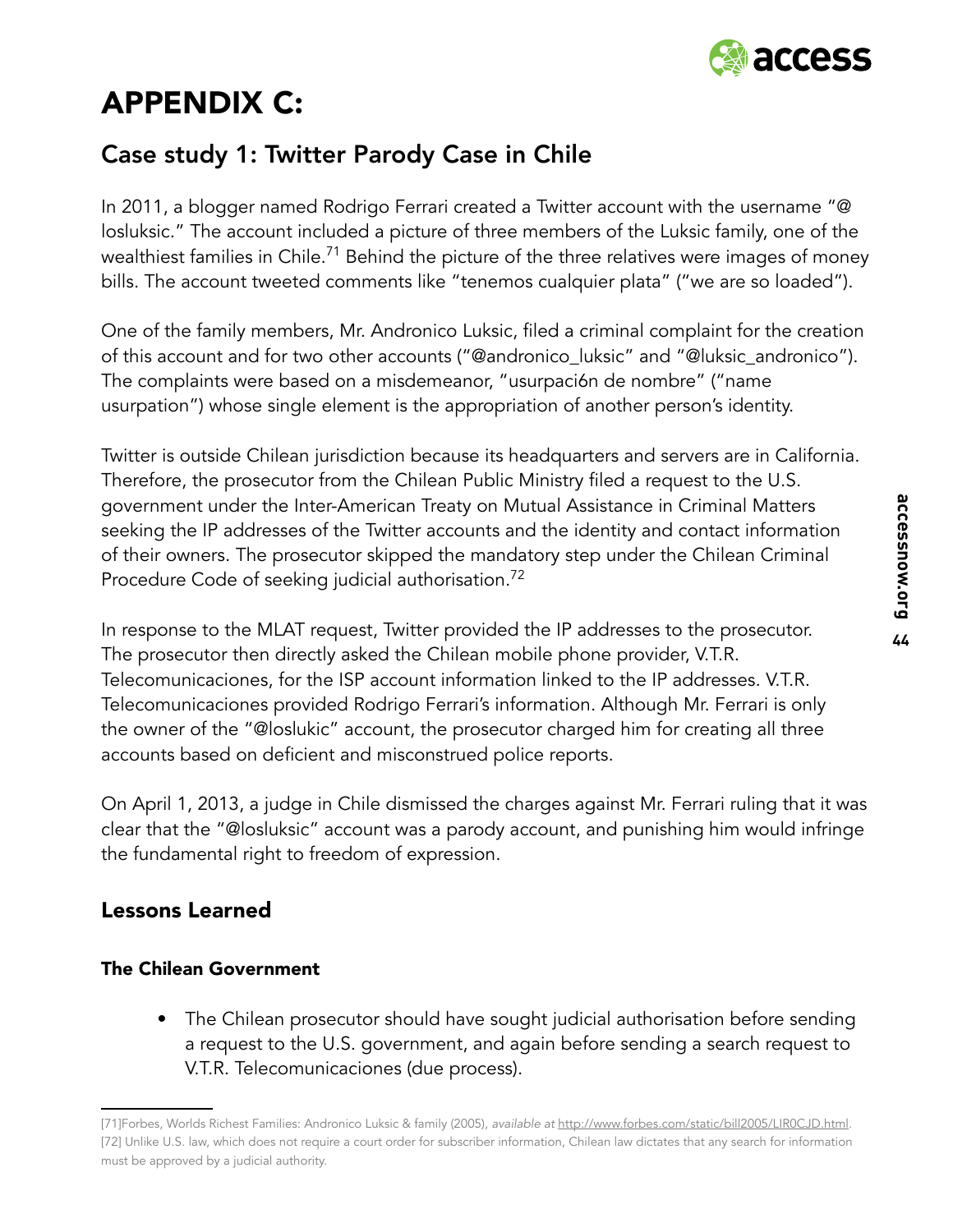

- The Chilean Public Ministry should have confirmed that all requirements under Chilean law had been met before sending the MLAT request to the U.S.. This includes judicial authorisation, as well as the broader issue of whether pursuing prosecution under this law is appropriate (due process, legality, proportionality).
- Since there were three accounts involved, the Chilean Prosecutor and the Chilean Public Ministry should have submitted separate search requests for each account (proportionality).

#### The U.S. Government

- The U.S. government should have required that the request satisfied dual criminality, particularly given the implications for freedom of speech (legality).
- The U.S. Department of Justice should have sought judicial authorisation from a U.S. court to access the user's IP address, which is Protected Information (competent judicial authority).

#### **Twitter**

• Twitter should have ensured that the request was specific and that the search was authorised by pertinent legal procedures (necessity, adequacy, legality, and proportionality).

#### V.T.R. Telecomunicaciones

• V.T.R. Telecomunicaciones should have refused to provide the information sought by Chilean prosecutors until served with a valid and properly issued court order (due process).

#### The Chilean Judge

- The judge correctly dropped the complaint against Mr. Ferrari, recognizing the account as a parody, which constitutes protected expression.<sup>73</sup> The judge should also have granted indemnification of legal costs and damages (safeguards against illegitimate access).
- The judge should have made sure that the Chilean prosecutor properly discarded all the information that relates to Mr. Ferrari (safeguards against illegitimate access).
- Civil, criminal, or disciplinary sanctions against the prosecutor and Public Ministry should be considered.

<sup>[73]</sup> Renata Avila, *#FreeRod: Preliminary Victory in Chilean Twitter Parody Case*, GlobalVoices Advocacy, (April 24, 2013, 17:48 GMT), http://advocacy.globalvoicesonline.org/2013/04/21/freerod-preliminary-victory-twitter-parody-case/.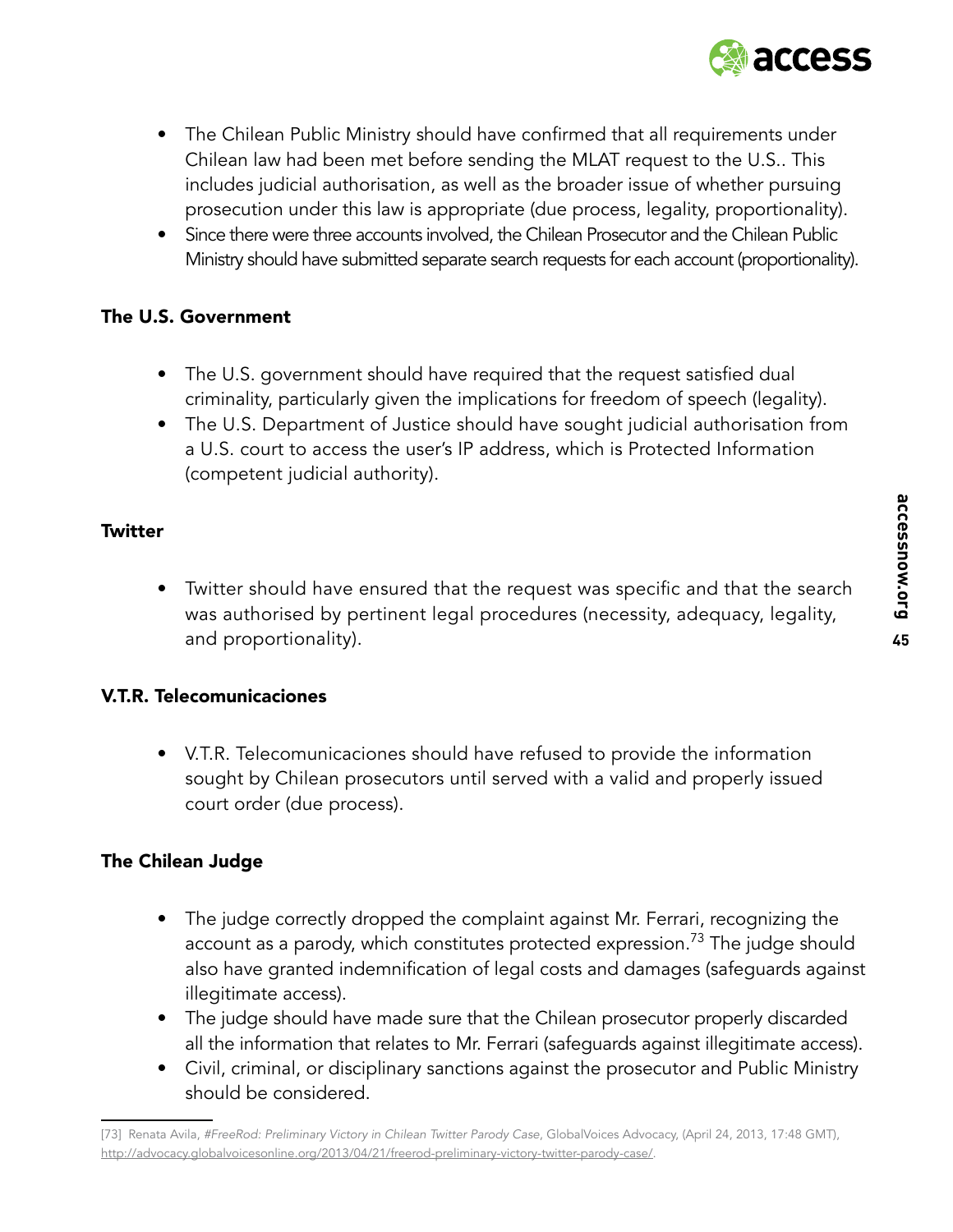

# APPENDIX D:

### Case study 2: An Overreaching Subpoena — Surveillance of the Associated Press' Records

In May 2013, the U.S. Department of Justice sent a letter to the Associated Press ("AP") notifying them of a two-month search of call records of AP personnel from 2012. This covered approximately 20 work and personal phone numbers from 40 AP reporters and editors in three different states. Reports indicate that the Department of Justice (DOJ) was trying to uncover the source of information that the AP published a year before on a foiled terror plot.

In its letter to the AP, the DOJ stated that it had issued subpoenas to conduct the search (an administrative process, not requiring the approval of a judge). The New York Times revealed that telecommunications carriers (including Verizon Wireless) handed out the information to the DOJ without questioning whether they should make their customers aware of the search.<sup>74</sup>

Such conduct not only creates a chilling effect on the freedom of expression of journalists, but it also raises fears for human rights defenders, whistleblowers, and the general public. The widespread collection of information also violates the due process rights of the journalists, since their privacy was interfered with proper oversight or limitations.

The U.S. government has insisted that federal laws allow it to do non-content search through a subpoena. This case demonstrates that a lot can be revealed simply by searching a user's numbers, who that user calls, the length of calls, and the location where the calls were made. This calls for a revision of U.S. federal laws to ensure that a court warrant will be used every time a user's identify, associations, communications, and locations can be discerned.

#### Lessons Learned

#### The U.S. Attorney General's Office

- The Attorney General should have sought authorisation for the searches from an impartial, competent, and independent judicial authority (competent judicial authority).
- The request should have been narrowed in time and scope. Call records of 20 numbers from three different states involving more than 40 individuals for two months is an overbroad search (proportionality, adequacy, and necessity).

<sup>[74]</sup> Charlie Savage and Scott Shane, Justice Dept. Defends Seizure of Phone Records, New York Times, May 13, 2013, *available at* http:// www.nytimes.com/2013/05/15/us/politics/attorney-general-defends-seizure-of-journalists-phone-record s.html?pagewanted=1&\_r=2&hp..